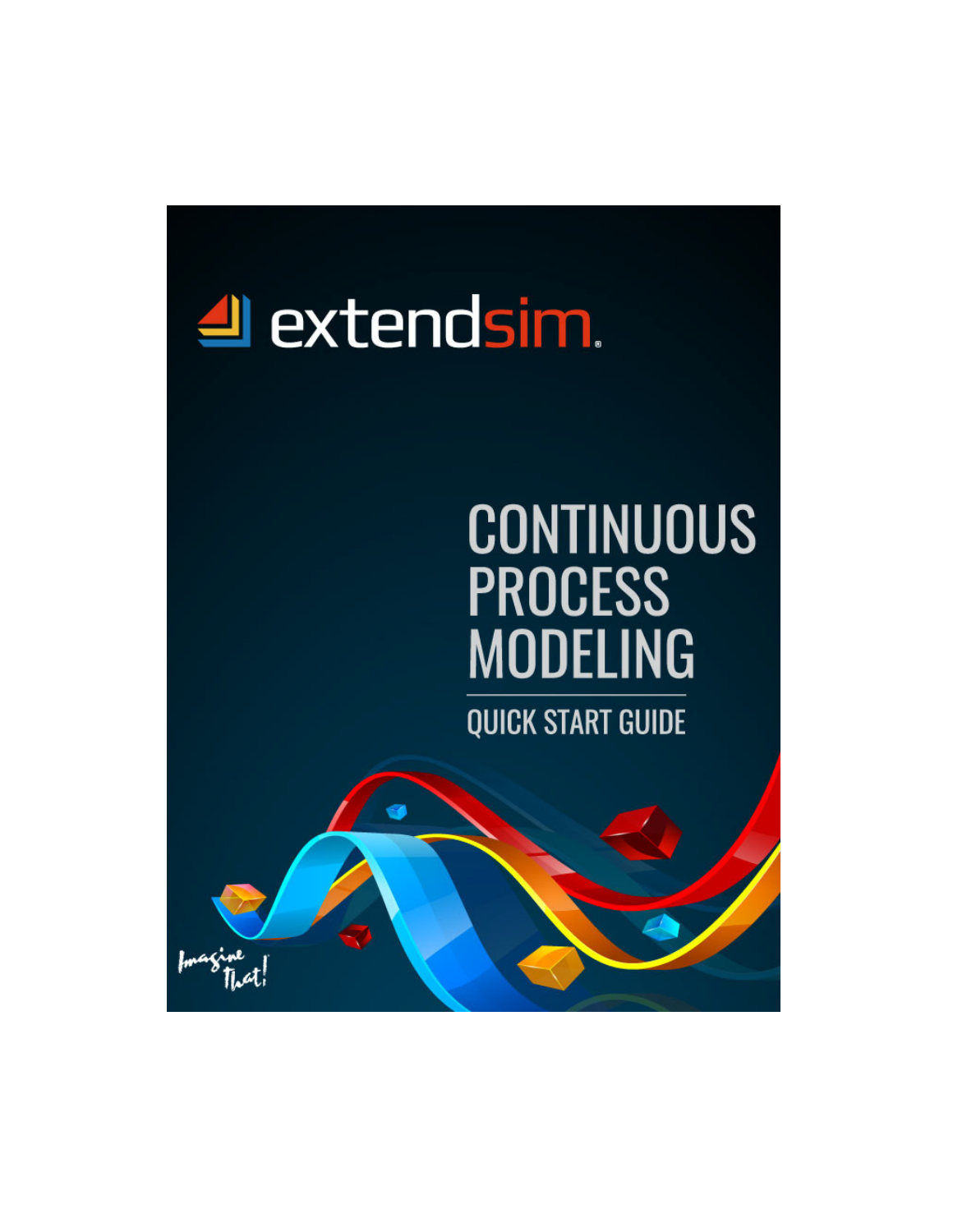Copyright © 1987-2018 by Imagine That Inc. All rights reserved. Printed in the USA.

You may not copy, transmit, or translate all or any part of this document in any form or by any means, electronic or mechanical, including photocopying, recording, or information storage and retrieval systems, for any purpose other than your personal use without the prior and express written permission of Imagine That Inc.

#### License, Software Copyright, Trademark, and Other Information

The software described in this document is furnished under a separate license and warranty agreement. The software may be used or copied only in accordance with the terms of that agreement. Please note the following:

ExtendSim blocks and components (including but not limited to icons, dialogs, and block code) are copyright © by Imagine That Inc. and/or its Licensors. ExtendSim blocks and components contain proprietary and/or trademark information. If you build blocks, and you use all or any portion of the blocks from the ExtendSim libraries in your blocks, or you include those ExtendSim blocks (or any of the code from those blocks) in your libraries, your right to sell, give away, or otherwise distribute your blocks and libraries is limited. In that case, you may only sell, give, or distribute such a block or library if the recipient has a valid license for the ExtendSim product from which you have derived your block(s) or block code. For more information, contact Imagine That Inc.

Imagine That!, the Imagine That logo, ExtendSim, Extend, and ModL are either registered trademarks or trademarks of Imagine That Incorporated in the United States and/or other countries. Mac OS is a registered trademark of Apple Computer, Inc. Microsoft is a registered trademark and Windows is a trademark of Microsoft Corporation. GarageGames, Inc. is the copyright owner of the Torque Game Engine (TGE), and the copyright for Stat::Fit® is owned by Geer Mountain Software. All other product names used in this manual are the trademarks of their respective owners. TGE and Stat::Fit are licensed to Imagine That, Inc. for distribution with ExtendSim. All other ExtendSim products and portions of products are copyright by Imagine That Inc. All right, title and interest, including, without limitation, all copyrights in the Software shall at all times remain the property of Imagine That Inc. or its Licensors.

#### Acknowledgments

Extend was created in 1987 by Bob Diamond; it was re-branded as ExtendSim in 2007.

Chief architects for ExtendSim 10: Steve Lamperti and Bob Diamond

Simulation Engineers: Anthony Nastasi, Cecile Pieper, Peter Tag, and Dave Krahl

Graphics, documentation, and editing: Kathi Hansen, Carla Sackett, and Pat Diamond

Imagine That Inc • 6830 Via Del Oro, Suite 230 • San Jose, CA 95119 USA 408.365.0305 • fax 408.629.1251 • info@extendsim.com www.ExtendSim.com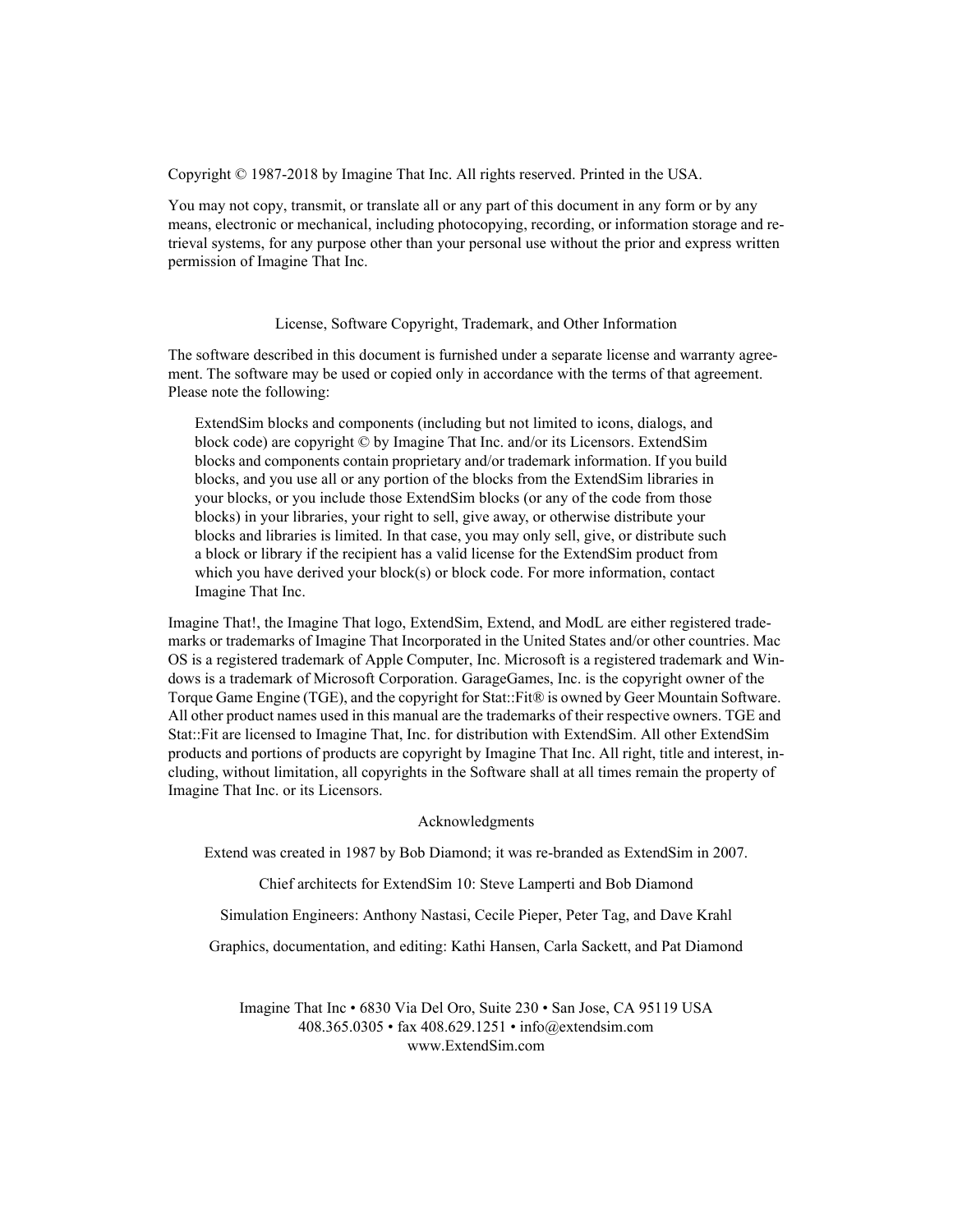# **Table of Contents**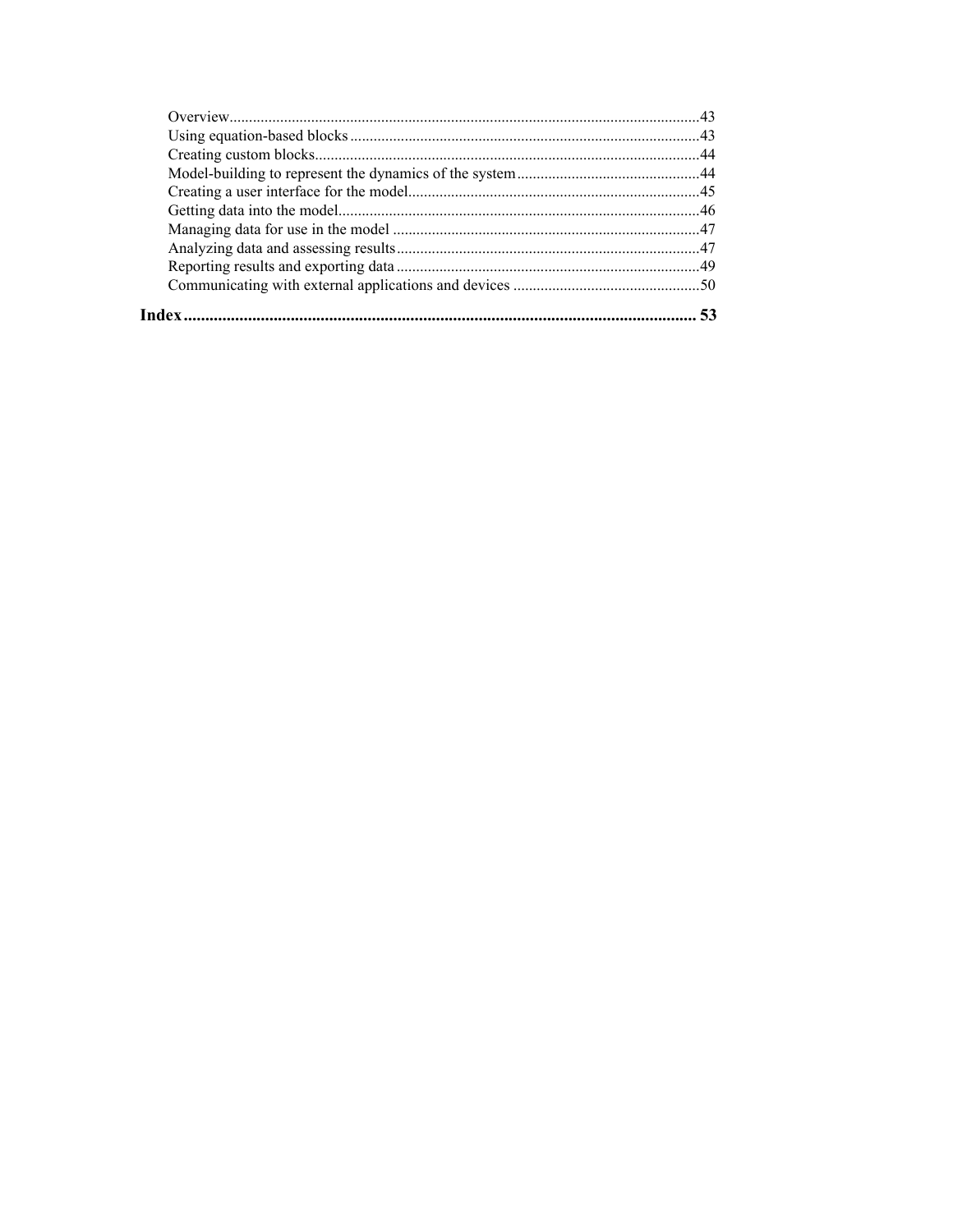# <span id="page-4-0"></span>Continuous Process Quick Start Introduction

# <span id="page-4-2"></span><span id="page-4-1"></span>Welcome!

Thank you for using ExtendSim, the power tool for simulation modeling! We hope you enjoy using ExtendSim and that you find this Quick Start Guide helpful.

### <span id="page-4-3"></span>About the Quick Start Guides

The purpose of a Quick Start Guide is to get new users quickly familiar with a specific ExtendSim module and aware of the ExtendSim features and capabilities. There are three Quick Start Guides—Continuous Process Modeling, Discrete Event Simulation, and Discrete Rate Modeling. Depending on the product purchased, one or more of these will be installed as eBooks in the Documents/ExtendSim/Documentation folder.

☞ Each of the Quick Start Guides has similar structure and information, so it is not necessary to read all of them.

For more in depth information, the guides will refer you to the User Reference, the Technical Reference, or the Tutorial & Reference for the ExtendSim Database or Advanced Resource Management, all of which are installed in the Documents/ExtendSim/Documentation folder.

# <span id="page-4-4"></span>Who should read this Quick Start Guide

This guide is for model developers who create *continuous process models*. These models simulate continuous systems where time advances in equal steps and state variables, which describe the system at any point in time, change continuously as time advances.

## <span id="page-4-5"></span>Chapters in this Quick Start Guide

- 1) Introduction to Continuous Process (CP) modeling:
	- \* What it is
	- \* Where and when to use CP modeling
	- \* How to use it and how it is being used
	- \* How CP modeling compares to discrete event and discrete rate simulation
	- \* Where to get more information
- 2) Model basics and how to run a model
- 3) Tutorial: building a small continuous process model
- 4) Concepts and terminology specific to continuous process modeling
- 5) The Big Picture: features and capabilities you'll want to know about when building models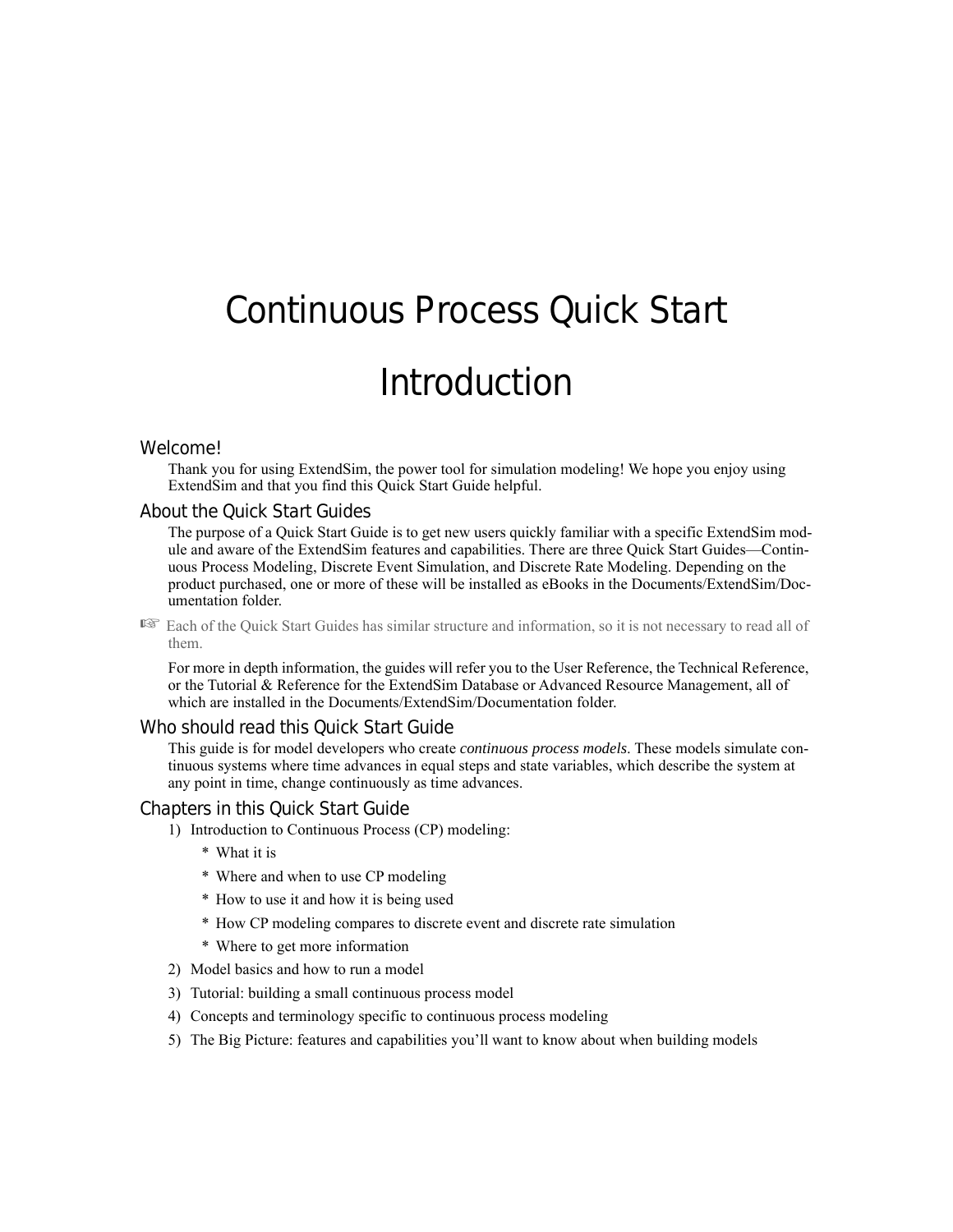What is CP modeling?

# <span id="page-5-0"></span>What is CP modeling?

<span id="page-5-4"></span>Continuous process (CP) modeling is the creation of a computer model of a system or process that changes continuously with respect to time. In a CP model:

- Time advances in equal steps
- State variables, which describe the system at any point in time, change continuously as time advances

<span id="page-5-7"></span><span id="page-5-6"></span>The model of the system or process may consist of algebraic, differential, or difference equations set up to change continuously with time. During the simulation run, system behavior is tracked by observing the state of the system over the sequence of time steps.

☞ There are three main simulation methodologies: continuous process, discrete event, and discrete rate. For information about the other simulation methods, see ["How CP modeling com](#page-10-0)[pares to other methodologies" on page 7.](#page-10-0)

<span id="page-5-5"></span>While continuous process modeling is sometimes equated with System Dynamics, CP modeling is a much broader methodology. System Dynamics is a subset of continuous modeling and is most often used when designing or improving policies and strategies. As seen below, CP modeling has a broader range of application areas.

# <span id="page-5-1"></span>Why simulate using CP modeling?

<span id="page-5-8"></span>Discrete event simulation is the methodology most commonly taught in schools. However, in a whole range of situations, systems are not subject to discrete changes in state. Instead the state of the system changes continuously through time.

Continuous systems are widely seen in engineering, economics, and biology and CP modeling is most often used to:

- Perfect processes and products
- Plan resource capacity by determining the rate at which products are being processed or sold
- Test various schedules to maximize process efficiency
- Create simulators of plants and processes for training purposes
- Evaluate system reliability
- Fine-tune distribution control strategies
- Study system constraints and the impact of rate changes
- Analyze the effect of processes on the internal and external environment

# <span id="page-5-2"></span>Where is continuous process modeling being used?

<span id="page-5-3"></span>Computer simulation is indispensable for understanding, analyzing, and predicting the behavior of complex and large-scale systems. It is used to gain an understanding of the functioning of existing systems and to help design new systems by predicting their behavior before they are actually built. The following table gives some of the most common areas where continuous process modeling is used.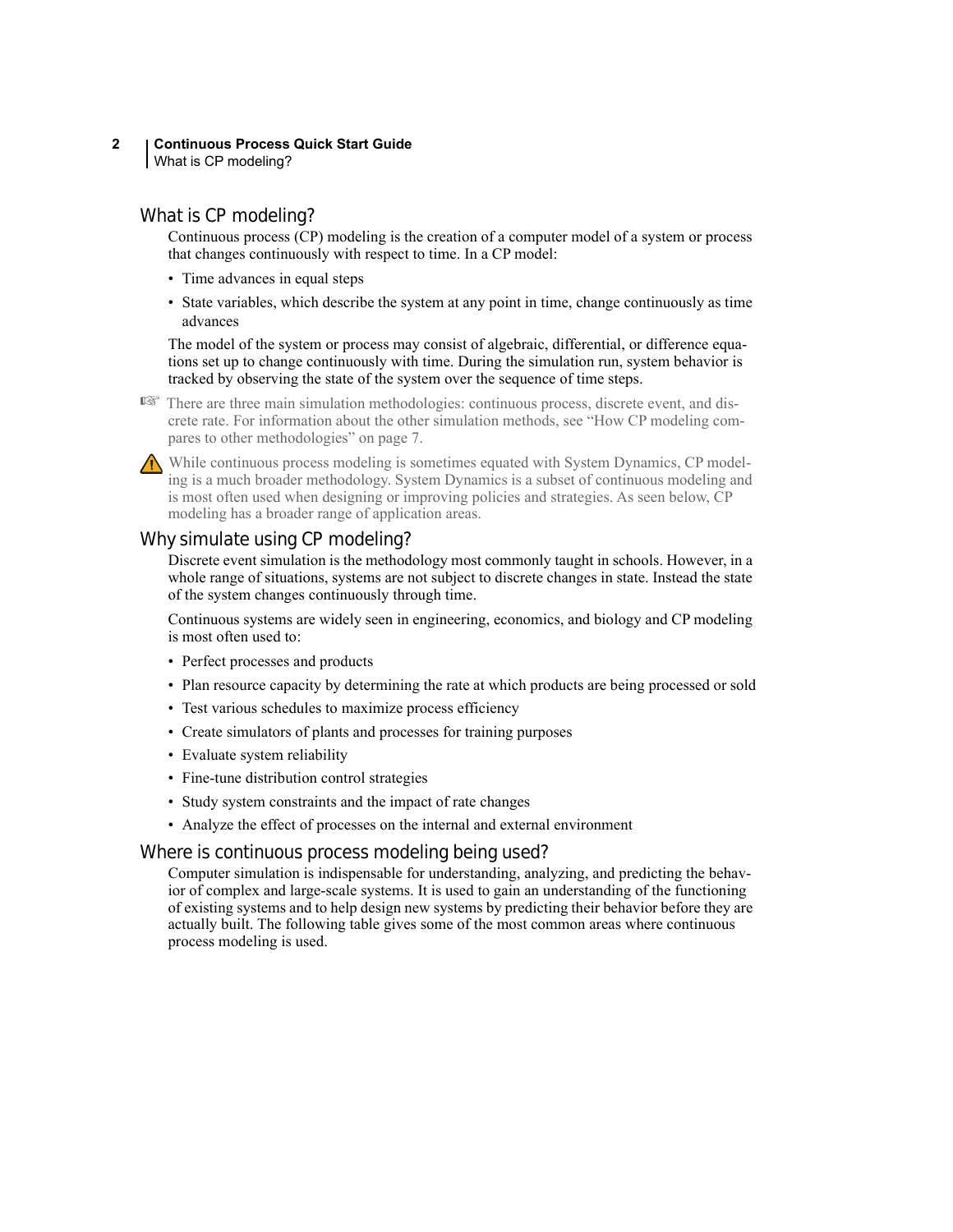# **Introduction 3**

How ExtendSim CP is being used

| Discipline      | Fields                                                                                                                                                                 | Applications                                                                                                                                                                           |
|-----------------|------------------------------------------------------------------------------------------------------------------------------------------------------------------------|----------------------------------------------------------------------------------------------------------------------------------------------------------------------------------------|
| Science         | Biology, Biotech, Chemistry,<br>Ecology, Genetics, Mathemat-<br>ics, Medicine, Pharmaceuti-<br>cals, Physics                                                           | Chemical reaction kinetics,<br>thermodynamics, paper mak-<br>ing, population dynamics,<br>growth/decay, competition/<br>cooperation, chaos, genetic<br>algorithms                      |
| Engineering     | Aerospace, Agricultural, Auto-<br>motive, Control Systems, Elec-<br>tronic, Environmental,<br>Forestry, Material Science,<br>Mechanical, Mining, Nuclear,<br>Petroleum | Hardware design verification,<br>electro-mechanical systems,<br>neural networks, adaptive sys-<br>tems, algorithm validation, sig-<br>nal processing                                   |
| <b>Business</b> | Finance, Information Technol-<br>ogy, Inventory Management,<br>Human Resources, Operations                                                                             | Forecasting, credit risk analy-<br>sis, asset pricing, derivatives<br>trading, data flow and sharing,<br>inventory replacement strate-<br>gies, resource allocation, pro-<br>cess flow |
| Social Sciences | Economics, Gender Studies,<br>Migration, Psychology, Social<br>Dynamics, Urban Studies                                                                                 | Econometric studies, trade pol-<br>icies, relationship modeling,<br>finite capacity planning, eco-<br>nomic booms and recessions,<br>immigration policies                              |

☞ If the system or process is event-based, rather than time based, see the Discrete Event or Discrete Rate Quick Start Guide.

# <span id="page-6-0"></span>How ExtendSim CP is being used

<span id="page-6-1"></span>It is most common for continuous process modelers to use the ExtendSim integrated development environment (IDE) to create their own libraries of blocks. Some applications are:

- 1) The global leading supplier of plants, equipment, and services for hydropower stations, the pulp and paper industry, and metalworking and steel industries uses OEM'd ExtendSim for control logic verification and steady-state and dynamic process modeling in the global kraft pulp industry and for oil sands operations, potash operations, and hard rock mining.
- 2) The leading consumer products company has created custom ExtendSim blocks to help design machines that process continuous sheet web products such as paper towels, toilet paper, and diapers.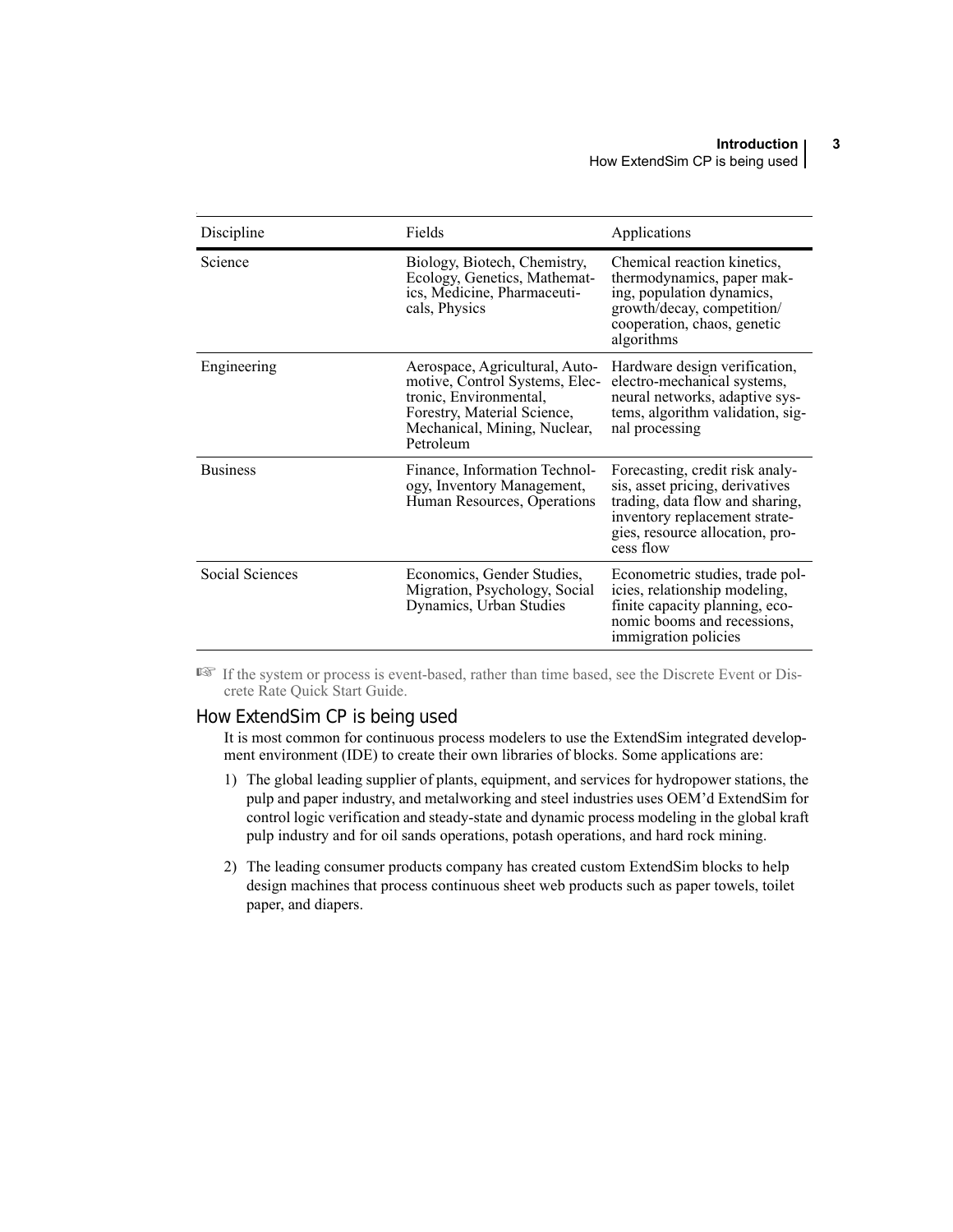How ExtendSim CP is being used

3) A multi-national consulting company uses custom ExtendSim libraries to support industrial and public sector decisions at every point in the water cycle—treatment, distribution, and storage. The goal is to develop projects that provide safe, reliable water supplies. The models help the company and its clients balance economic, social, and environmental needs.



4) A Swedish consulting company uses custom ExtendSim libraries to simulate complex continuous processes in the pulp and paper industry. Models include bleaching operations, fractionation of fiber compositions, and Canadian Standard Freeness (CSF) calculations. Services provided include process optimization, energy savings, cost efficiency, business control, and production control.

5) An EU consortium of 54 partners from 21 countries developed a self-evolving, operational research approach framework for the assessment of policy options for the sustainable management of coastal zone systems. The framework coupled a systems approach with a science-policy interface to improve and enhance deliberations over coastal issues. Models describe a variety of coastal processes ranging from eutrophication, fisheries, and beach attractive-



ness to clam culture. The simulations contribute to the understanding of social interactions within coastal zone systems and have a positive influence towards understanding the sustainability transition.

- 6) A USA consulting company creates custom ExtendSim libraries of blocks to model electrical networks and solve time and spatially dependent equations for the conservation of mass, momentum, and energy. They have also developed ExtendSim blocks used to build training simulators for the power (conventional and renewable) and oil & gas (LNG and petrochemical) industries. Plant operators use the simulators to study a plant's dynamics and its transient behaviors. The simulators allow the operators to test different operational procedures and familiarize themselves with process anomalies, helping to minimize operational errors and production losses.
- 7) A New Zealand pulp and paper mill models their integrated pulp mill, recycle facility, and sack kraft machine to determine the optimum mix of products and grades for specific economic conditions. This mill now boasts bleached softwood kraft production costs in the bottom quartile worldwide.



8) A public consortium of scientists and educators developed a curriculum supporting biology education that includes modules that use ExtendSim blocks. For example, a module on environmental decision making allows students to simulate ecosys-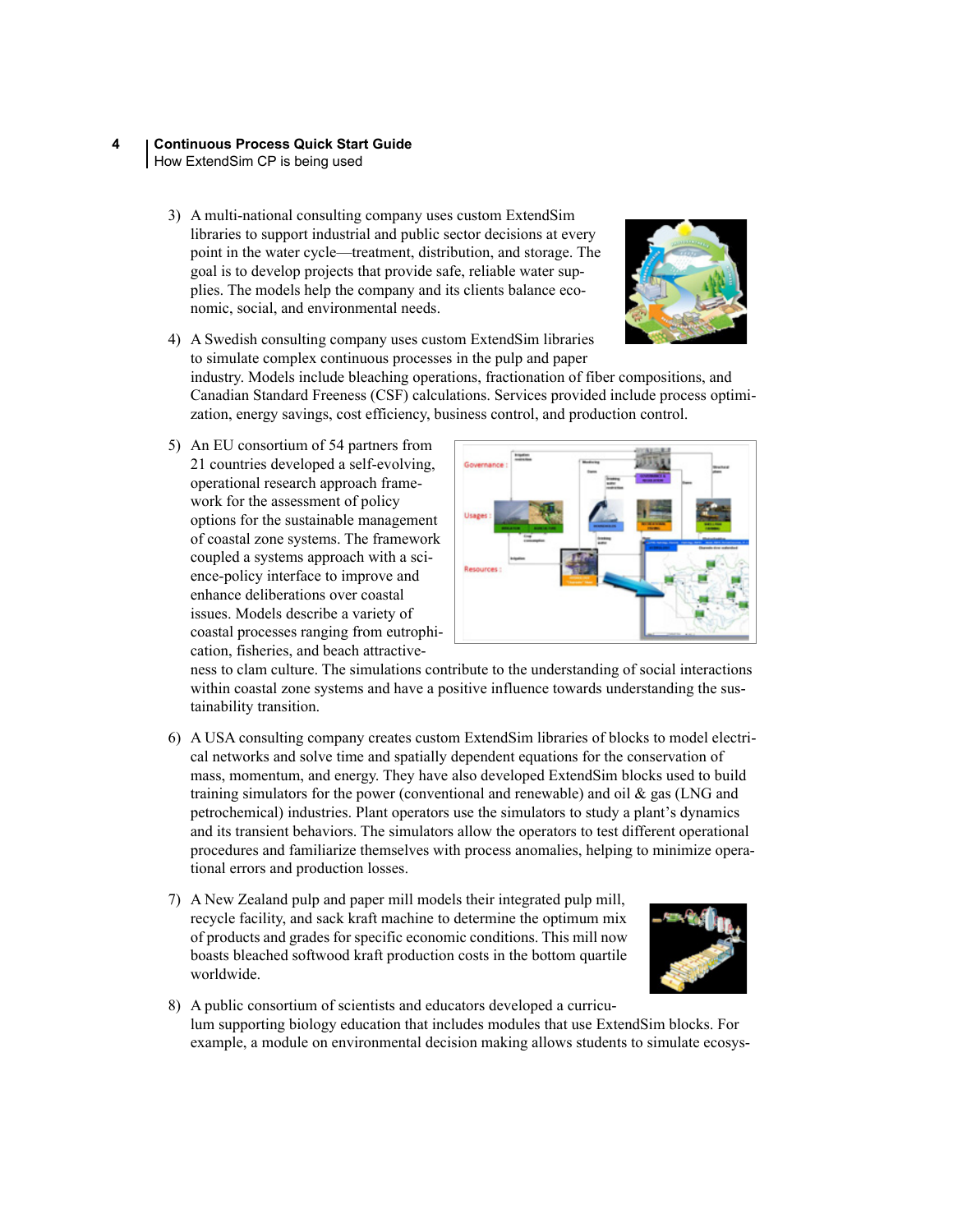# **Introduction 5**

How ExtendSim CP is being used

tems and their social and economic forces, while studying the ecosystem's function and productivity.

9) See the next page for a screen shot of a continuous process hydrological model.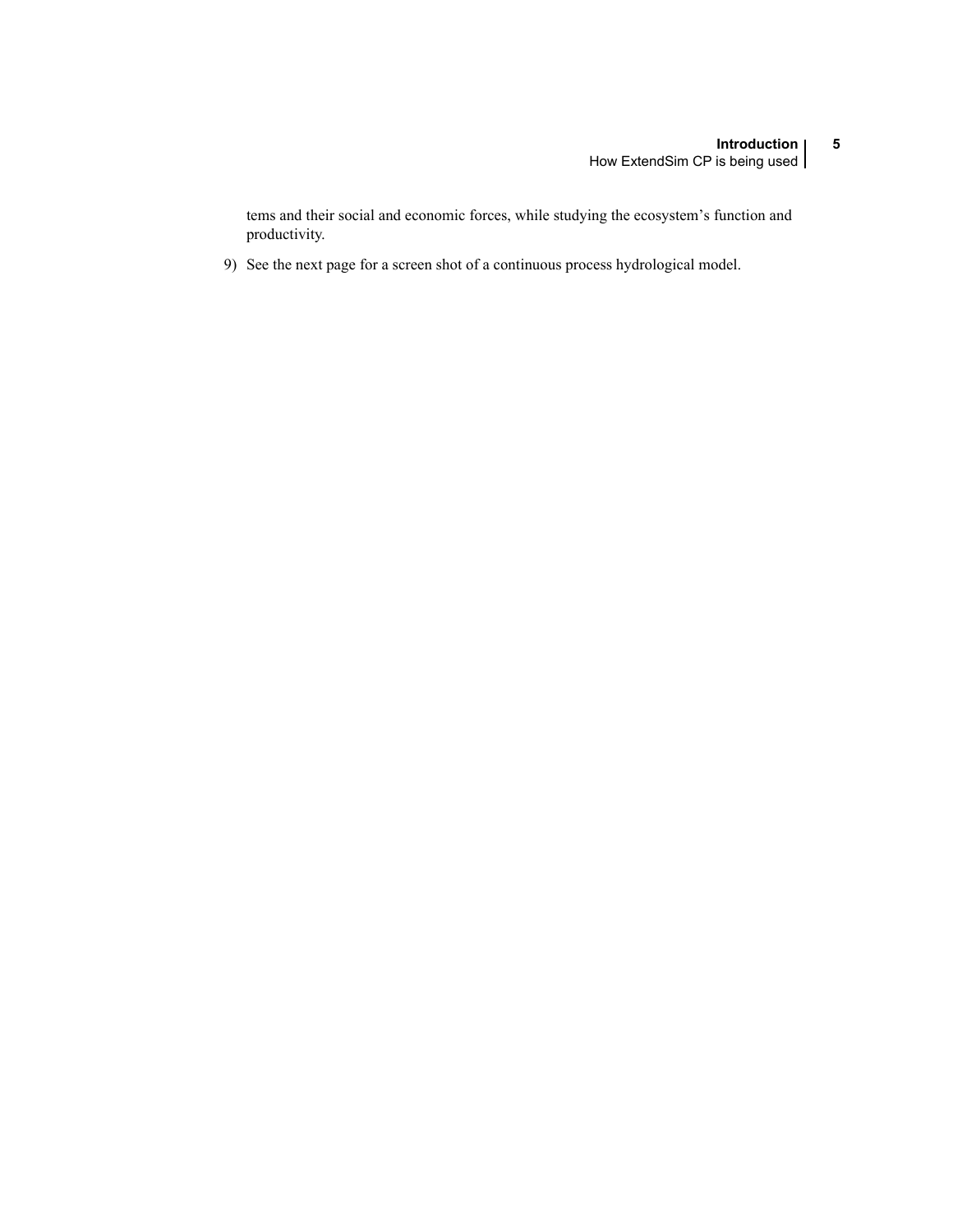How ExtendSim CP is being used

*Continuous model of the Santee River Basin*



stream flow, and water uses. It analyzes how dam operations can be altered to improve stream flow in over 300 river miles and stream flow, and water uses. It analyzes how dam operations can be altered to improve stream flow in over 300 river miles and details in layers below the model's realistic top level. For instance, the Catawba-Wateree hierarchical block contains 9 addidetails in layers below the model's realistic top level. For instance, the Catawba-Wateree hierarchical block contains 9 addi-This continuous hydrologic model predicts how operational alternatives will affect hydropower generation, lake levels, in-This continuous hydrologic model predicts how operational alternatives will affect hydropower generation, lake levels, inhelps assess the effects on lake levels and power generation. A series of hierarchical blocks with nested submodels keep helps assess the effects on lake levels and power generation. A series of hierarchical blocks with nested submodels keep Santee River Basin Model (SRM), developed by the National Heritage Institute, et al Santee River Basin Model (SRM), developed by the National Heritage Institute, et al tional hierarchical blocks, some of which contain even more layers. tional hierarchical blocks, some of which contain even more layers.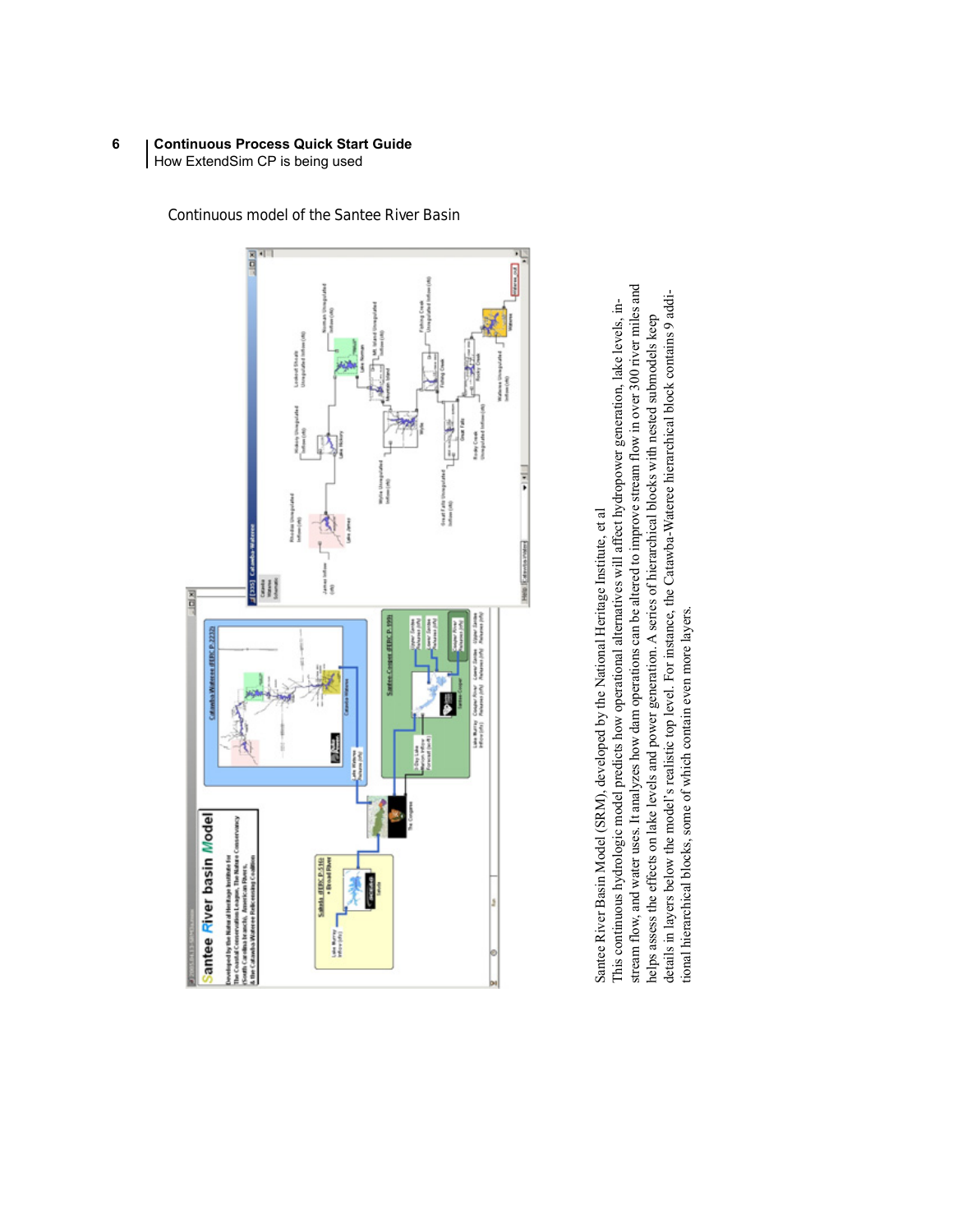#### **Introduction 7**

How CP modeling compares to other methodologies

# <span id="page-10-0"></span>How CP modeling compares to other methodologies

<span id="page-10-2"></span>The most important aspects of the three main modeling methodologies—continuous, discrete event, and discrete rate—are shown below.

|                              | <b>System State</b><br>Changes When | Models                 | Attributes for<br>Tracking | Queued Order Method                                                           |
|------------------------------|-------------------------------------|------------------------|----------------------------|-------------------------------------------------------------------------------|
| Continuous<br><b>Process</b> | Time changes                        | Generic stuff          | No                         | N/A                                                                           |
| Discrete event               | Event occurs                        | Identifiable<br>things | Yes                        | FIFO, LIFO, Priority, or a<br>custom order based on Item<br><b>Attributes</b> |
| Discrete rate                | Event occurs                        | Generic stuff          | Yes                        | FIFO, LIFO, or a custom<br>order based on Flow Level<br><b>Attributes</b>     |

- State change. Models are either event-based or time-based. Continuous process models have a fixed time step where time advances in equal increments and the model changes state at each time step. Discrete event and discrete rate models only change state when an event occurs.
- What is modeled. Continuous and discrete rate models both model homogeneous "stuff", while discrete event models track individually identifiable "things"—entities or items.
- Tracking. Values in continuous models do not have attributes—properties that allow a value to be individually identified and manipulated. However, quantities of flow in discrete rate simulations can be assigned attributes, as can the entities in discrete event models.
- Order method. The order in which the stuff (flow) in discrete rate models or the things in discrete event models leave a queue which is holding more than one quantity or thing. The stuff (values) in continuous models cannot be put into any order.

☞ For more detailed information, see the User Reference chapter titled Modeling Methodologies.

#### <span id="page-10-1"></span>Where to get more information

The ExtendSim documentation, example models, and the video files and documents on the ExtendSim.com website provide comprehensive help.

#### Tutorial & Reference documents

In addition to the Quick Start Guides, there are three Tutorial & Reference documents that are included as eBooks in the Documents/ExtendSim/Documentation folder:

- *ExtendSim Database*. This internal relational database provides model developers with a systematic way to manage information for the model and makes models scalable.
- *Advanced Resource Management*. ARM is a sophisticated architecture for systematically dealing with multiple types of resources and a model's complex resource requirements.
- *Reliability*. Graphically capture and validate complex availability behavior. Determine when scheduled and unscheduled downs occur for individual resources and what impact that has on the availability of the system as a whole.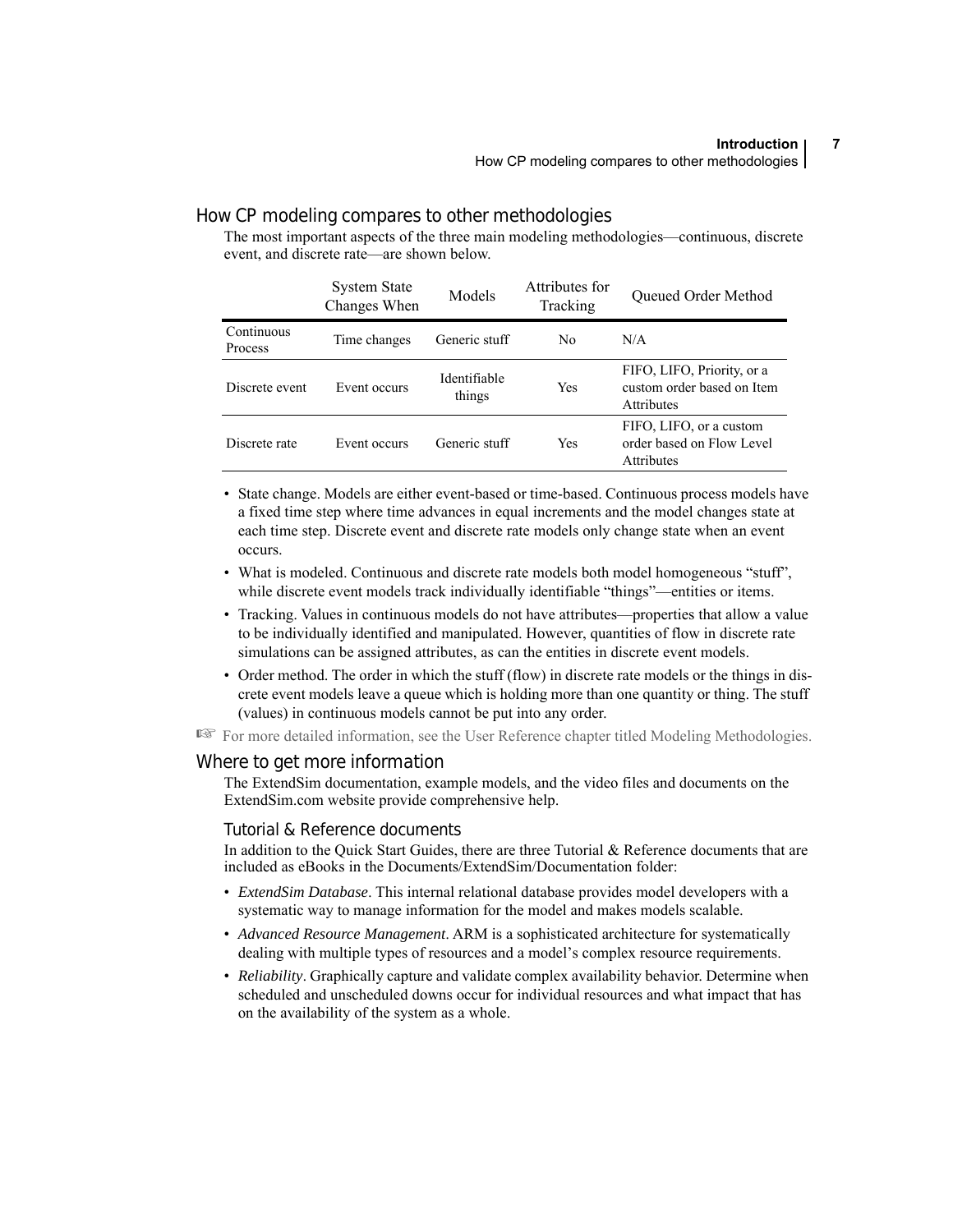Where to get more information

# User Reference

The ExtendSim User Reference has a lot of information you will find helpful when building, using, and presenting models.

# *How To chapters cover general modeling and simulation topics*

• Using libraries and blocks

- Performing analysis
- Enhancing presentations
- Creating a user interface
- Using equation-based blocks
- And much more

# *Appendices list menu commands and the ExtendSim libraries and blocks*

Every menu command is explained; the main libraries are described block by block.

# Technical Reference

<span id="page-11-1"></span>While it's possible to build continuous models using just the blocks supplied with ExtendSim, it is more likely for continuous modelers to want components with custom behavior. The ExtendSim *integrated development environment (IDE)*—the API, source code editor, compiler, dialog editor, graphical UI builder—makes it easy to modify blocks, develop custom features, and create new blocks with custom code, dialogs, and icons.

As discussed on [page 44](#page-47-2), ExtendSim also includes sophisticated programming tools such as include files, a code editor, conditional compilation, a source code debugger, code completion, and external source code capabilities.

And very importantly, your custom-built blocks are fully integrated and can be saved in ExtendSim libraries for reuse in other models.

☞ The eBooks ship with the appropriate ExtendSim product. To access these documents, see the Documents/ExtendSim/Documentation/folder or launch the books from the Getting Started model that opens when ExtendSim launches. The User Reference and Technical Reference are also available if you select the Help menu when using ExtendSim.

# <span id="page-11-0"></span>Example models and videos show you how

ExtendSim includes numerous tutorial models as well as videos and example models that explain concepts discussed in the User Reference. For example models, see the Documents/ ExtendSim/Examples folder. For videos, see the ExtendSim website.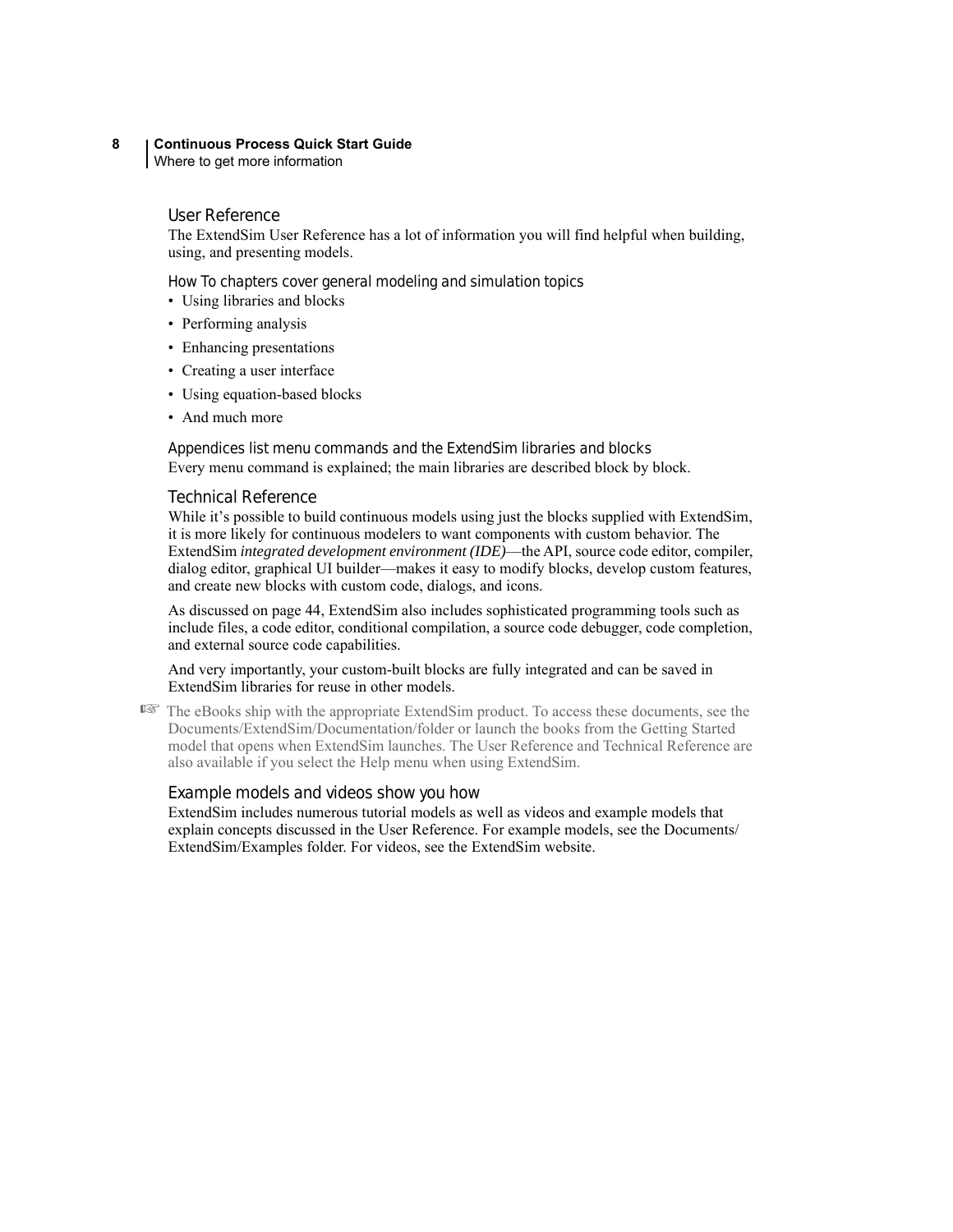# Model Basics

# <span id="page-12-1"></span><span id="page-12-0"></span>**Overview**

This chapter shows how to open and run a model of a simple continuous system and discusses the components of a model.

 If you already know how to open, run, and save an ExtendSim model and are familiar with blocks, connectors, and model layout, skip this chapter and go to the next one.

# <span id="page-12-2"></span>Opening and exploring a model

Launch ExtendSim

<span id="page-12-3"></span>As seen on the right, when ExtendSim launches it opens an application window with:

- A model (on the left)
- Library windows (stacked on the right) for every open library
- Toolbars on the top and sides

<span id="page-12-4"></span>By default, the model that opens will be the Getting Started model. If that option has been removed from the Edit >



Options > Model tab, a new blank model will open instead. The Getting Started model has information about ExtendSim products as well as links to the manuals, video tutorials, and more.

This tutorial will focus on the model window. Other aspects of the application window are discussed later in this Guide or in the User Reference.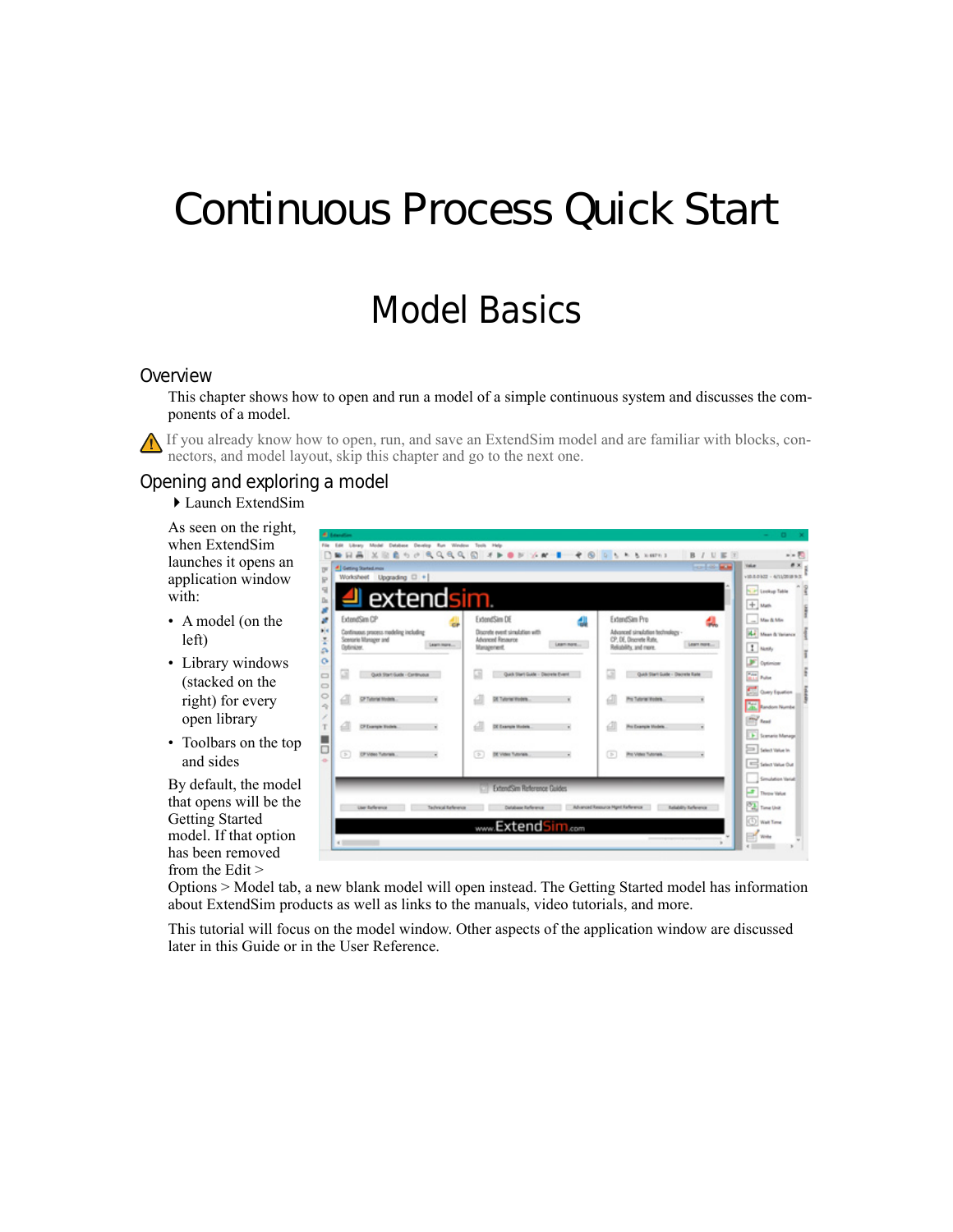Opening and exploring a model

Open the example model

- $\triangleright$  Select File > Open
- Browse to Documents/Extend-Sim/Examples/Tutorials/Continuous
- ▶ Select the model named Reservoir 1
- ▶ Click Open

This opens the model window as shown on the right.

# *About the model*

This is a simple example of a reservoir being filled by two water sources—rainfall and an incoming stream. The model uses five blocks (labeled Rainfall, Stream, Add, Reservoir, and Chart) to simulate the continuous system. The purpose of the model is to see how much water accumulates in the reservoir over time.

# *The model window*

Notice that there are two tabs on the top of the model window:

- The *Worksheet* is where the model resides.
- A *Notebook* provides a central place for storing inputs, outputs, and so forth; it is shown on [page 11](#page-14-0)

# Run the example model

<span id="page-13-0"></span>Select Run > Run Simulation or click the Run Simulation button  $\Box$  in the tool bar.

As the simulation runs, progress information will be displayed in the status bar at the bottom left of the application window. (With a small model like this, and with animation turned off, the messages may go by too quickly to be read.) Since it has been set to do it, at the end of the simulation run the Line Chart block opens and displays the graph.

# Run with animation

This model doesn't have much animation in it, but the Holding Tank (labeled Reservoir) automatically animates its contents on its icon.

Select Show 2D Animation in the Run menu or select the Show 2D Animation tool



 $\triangleright$  Run the simulation again

The level on the Holding Tank rises as the simulation runs. The minimum and maximum values for the level are set in the Holding Tank block's Animation tab.

# See results

There are many ways to see information during and at the end of the simulation run. For this model, information is reported on graphs and data tables, in a notebook, in block dialogs, and through animation.

☞ See more in ["Report model results and export data" on page 43.](#page-46-3)

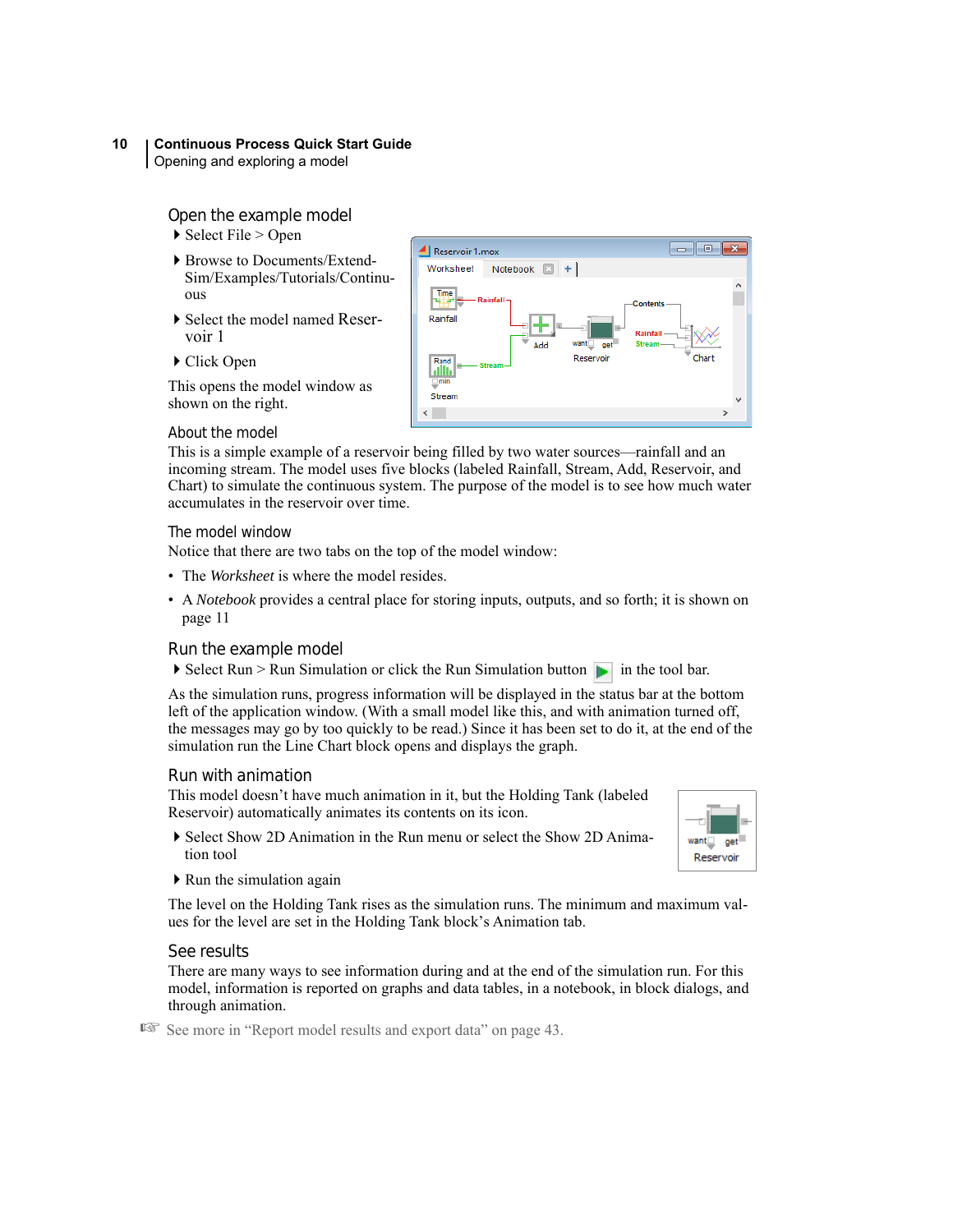### **Model Basics | 11** Opening and exploring a model

## <span id="page-14-3"></span><span id="page-14-2"></span>*On graphs and in data tables*

ExtendSim comes with a number of flexible graph types to use in models; the Reservoir model uses a Line Chart block.

<span id="page-14-4"></span>The Reservoir model runs for a simulated 36 months. While the model runs, ExtendSim displays the history of the values over time on the Line Chart's Graph tab, which by default remains open when the simulation is finished.

The Line Chart in this model has information entering three of its input connectors, so the graph displays three lines. The graph also has two value axes, each using a different scale. The graph's legend indicates which axis is used for each line (Y2 indicates the values are plotted against the right axis) and what each line represents.



In this case, the blue line, labeled 1, is matched with the left axis to show the total contents of the reservoir over time. Using the right axis, the red line (2) shows the amount of water entering the reservoir from the rainfall alone and the green line (3) shows the input from the stream. (Because the model uses random numbers for the stream, specific values may be different after each run.)

☞ To access windows for customizing how the graph is displayed and how the lines are drawn on it, right click on the Graph tab. To tear off one of the Line Chart's tabs so it is in a separate window, click and drag the tab by its name. Click a torn-off tab's close box to return it to the Line Chart.

|   | Contents    | Rainfall   | Stream     |
|---|-------------|------------|------------|
| Ω | 0.00000000  | 2.60000000 | 0.75542047 |
|   | 3.35542047  | 4.40000000 | 0.67972249 |
| 2 | 8.43514296  | 6.70000000 | 0.96293838 |
| ٦ | 16.09808134 | 3.40000000 | 0.20542146 |

The Line Chart's Data tab shows the data points which produce the line, as seen on the left.

The Line Chart's Dialog tab has options for when to show the graph, when to autoscale, and so forth.

# <span id="page-14-1"></span><span id="page-14-0"></span>*In Notebooks*

Notebooks are customizable tear-off windows that are often used as a "dashboard" for the model - to control model parameters, report simulation results, and document the model. The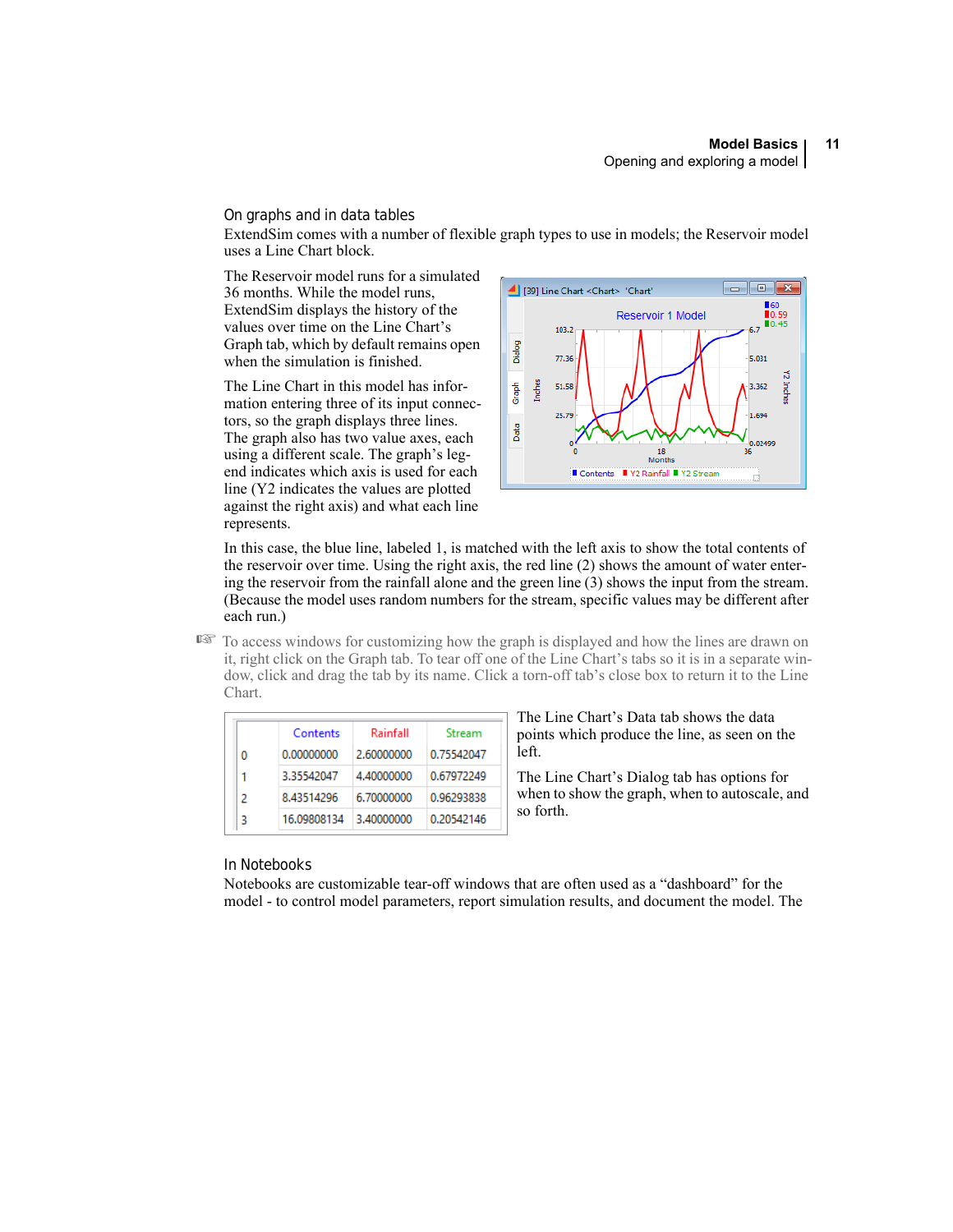# **12 Continuous Process Quick Start Guide** Model basics

important parameters and tables from the dialogs of blocks in the Reservoir model have been cloned (duplicated) in its notebook.



☞ Cloning dialog items is discussed in the How To section of the User Reference.

# *From the model's blocks*

Information can often be found on block icons, in block dialogs, and at block connectors. For example, when the icon of the Holding Tank block (labeled Reservoir) is double-clicked, its dialog opens and reports the current contents.

| Initial contents (optional): |                  |
|------------------------------|------------------|
| Current level:               | 103.150820064592 |

#### *Through animation*

ExtendSim provides built-in and customizable 2D animation on block icons and on the worksheet.

#### *Using other blocks*

This model is so simple that it doesn't need further analysis. However, for larger and more complex models, the blocks in the Report library gather information as the model runs and display and calculate statistics on the results.

#### <span id="page-15-1"></span><span id="page-15-0"></span>Model basics

In the simplest terms, ExtendSim models are composed of *blocks* and *connections*. This model, for example, has five blocks, as seen on the model worksheet below. As the model runs, information goes into a block, is processed and/or modified, and is then sent on to the next block, usually via a connection. Except for some hierarchical blocks (discussed on [page 18](#page-21-0)), blocks are stored in repositories called *libraries*.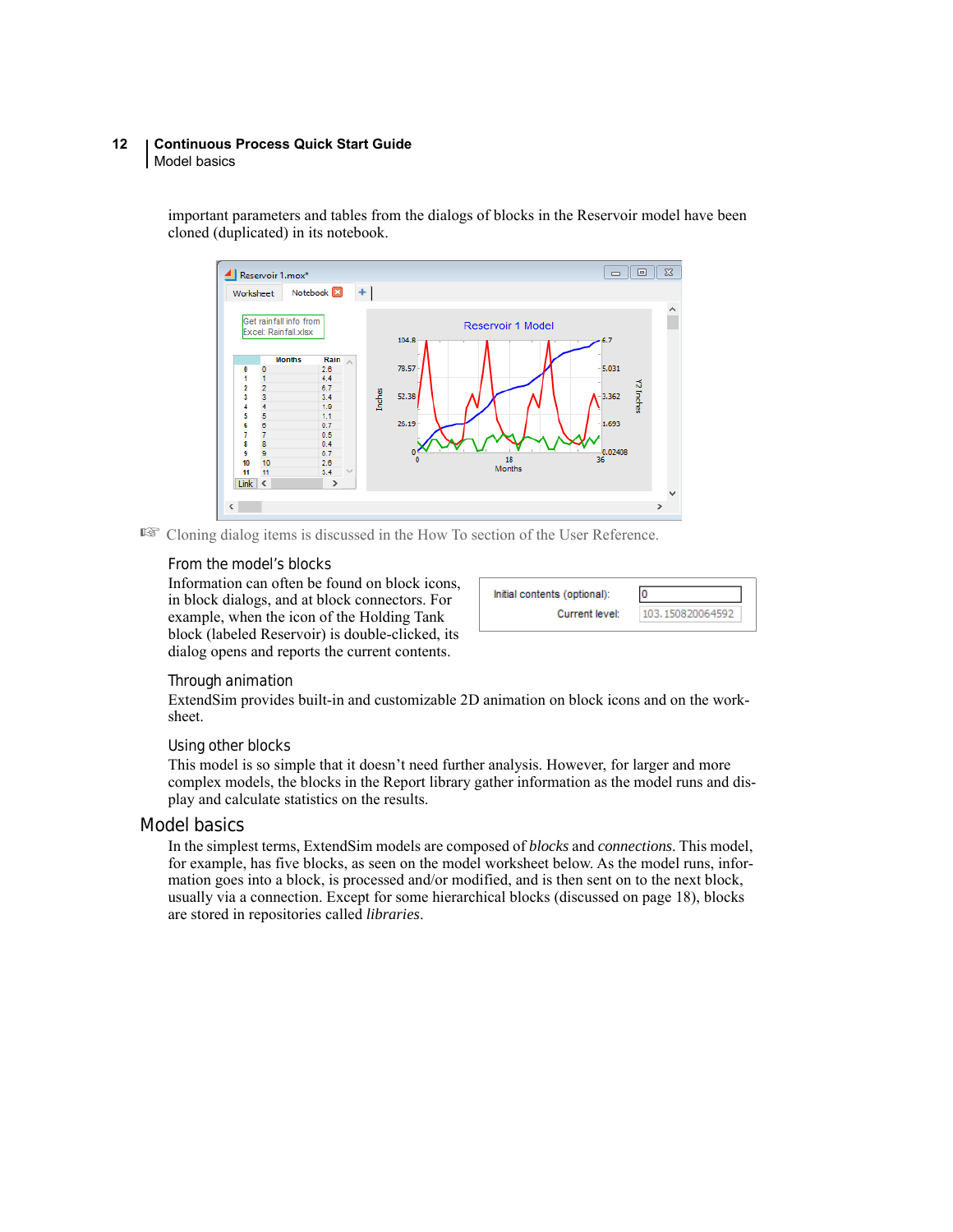## <span id="page-16-2"></span><span id="page-16-0"></span>**Blocks**

Each block in ExtendSim represents a portion of the process or system that is being modeled.

### Sources for blocks

The blocks for your models can come from one or more of the following:

• Pre-built libraries of blocks, for example the



Value library, included with ExtendSim CP. These blocks simplify modeling tasks such as performing calculations, specifying a distribution, running optimizations or scenarios, and importing and exporting data.

- Equation-based blocks, also included with ExtendSim CP, that use formulas and/or ModL code entered in their dialogs to calculate values for, and perform operations in, models.
- Custom blocks you create the same way the blocks in the ExtendSim libraries were created—using the included ExtendSim IDE and its programming tools—then save in Extend-Sim libraries for use in all models.

For more information, see ["Blocks for building continuous models" on page 17](#page-20-0) and ["The Big](#page-46-4)  [Picture" on page 43](#page-46-4).

### Names and labels

- Blocks have *names*, such as Math or Holding Tank, that signify the function they perform. A Holding Tank block, for example, will have the same functional behavior in every model you build.
- You can also add a *label* to a block to indicate what it represents in your specific model, such as a Holding Tank block labeled Reservoir.

• Blocks come from libraries, which are discussed in ["Libraries" on page 16](#page-19-0).

☞ Right-click a block to see its Properties, such as its position on the worksheet.

#### <span id="page-16-1"></span>Icons

A block's icon is usually a pictorial representation of its function. For instance in this model the block labeled Reservoir is a Holding Tank block. Its icon symbolizes a tank that can have quantities added or removed from it.

<span id="page-16-3"></span>The small squares attached to the icons are *connectors*, which are discussed in more detail in ["Connectors and connections" on page 15.](#page-18-0)

☞ Place your cursor over a block's icon on a model worksheet to see a tooltip with the block's object ID, name, and library. If *Include additional block information* is checked in the Edit > Options > Model tab, the tooltip will also include a short description of the block's function.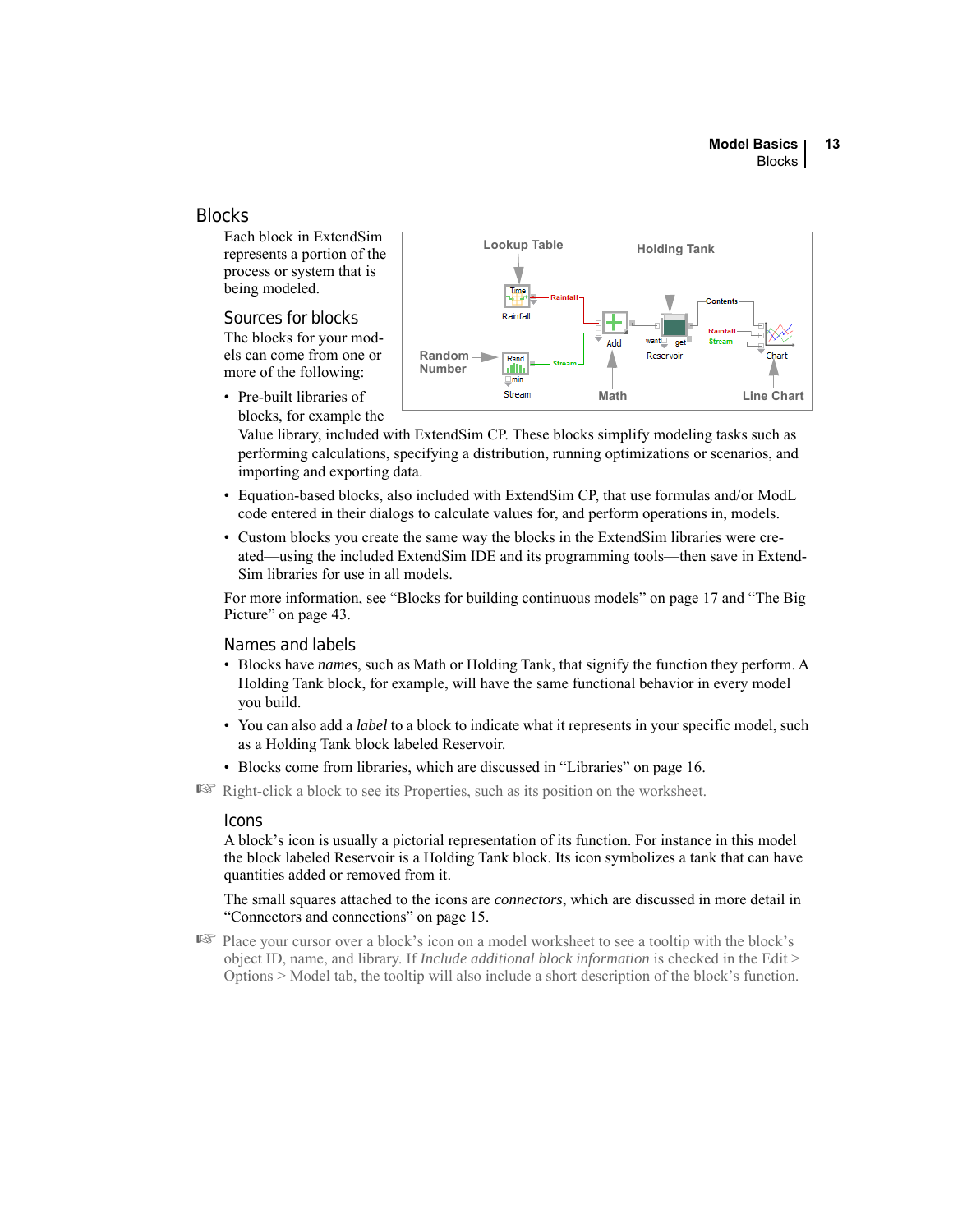# <span id="page-17-0"></span>Dialogs

Most blocks have a dialog associated with them. Dialogs are used to enter values and settings before running simulations and to see results during and after the run.

To access a block's dialog, double-click the block's icon or right-click the icon and select Open Dialog. For example, if you double-click the Holding Tank icon, the dialog at right opens.

<span id="page-17-2"></span>At the top is the block's global object ID, its name, the name of the library it resides in (inside the angle brackets), and its label (if present). Global object IDs are unique identifiers assigned sequentially to blocks and other objects as they are placed in a model.

|                                                                                     |                              | [7] Holding Tank <value> 'Reser              </value> | 冋                 |  |
|-------------------------------------------------------------------------------------|------------------------------|-------------------------------------------------------|-------------------|--|
| Options                                                                             | Animation                    | Comments                                              |                   |  |
| OK<br><b>Accumulates inputs:</b><br>outputs desired amount (if available)<br>Cancel |                              |                                                       |                   |  |
|                                                                                     | Define conditions            |                                                       |                   |  |
|                                                                                     | Initial contents (optional): | 0                                                     |                   |  |
|                                                                                     | Current level:               |                                                       | 105.2155489957105 |  |
| Inputs are:                                                                         |                              | integrated (delay)                                    |                   |  |
| Tank contents can be negative                                                       |                              |                                                       |                   |  |
| Retain contents between consecutive runs                                            |                              |                                                       |                   |  |
|                                                                                     |                              |                                                       |                   |  |
|                                                                                     |                              |                                                       |                   |  |
| <b>Help</b><br>Reservoir                                                            |                              |                                                       | Default View      |  |
|                                                                                     |                              |                                                       |                   |  |

☞ When there are multiple models and several open dialogs, it can be difficult to remember which block comes from which model. To see which model a block is in, hover over the block's name in the dialog's title bar.

# *Dialog tabs*

Block dialogs may have tabs on top and/or on the left side.

- Most dialogs have tabs across the top for entering values and settings, getting results, controlling animation, and so forth. As shown above for the Holding Tank block, the tabs are Options, Animation, and Comments.
- If present, tabs on the left side are for switching between windows. For example, the Line Chart's window has three tabs on the left (Dialog, Graph, and Data).

The tabs can be detached from the block to facilitate viewing the settings.

#### <span id="page-17-4"></span>*Interactive dialog items*

Some dialogs calculate and display values that are generated as the model runs. If you leave a dialog open during the simulation, it will slow the run but you can watch the impact on different variables. This *interactive simulation* capability means you can even change some of the settings in a dialog during a simulation run, such as choosing different buttons or entering new values.

☞ When you click a button while the simulation is running, the block gets that changed value on the next step. However, if you type text or enter numbers into a parameter field or dialog table, the model pauses while you are typing in order to get your entire input.

#### <span id="page-17-3"></span><span id="page-17-1"></span>*Help, label, and icon view*

| As is true for most blocks, at the bot- $\lceil$        |           |              |
|---------------------------------------------------------|-----------|--------------|
| tom of the Holding Tank's dialog is a $\mathbb{L}$ Help | Reservoir | Default View |
|                                                         |           |              |

Help button. It provides information about the block, such as its purpose and use, connector usage, descriptions of each dialog item, and so on. To the right of the Help button is a text box for entering a label for that specific instance of the block in the model. The View popup is for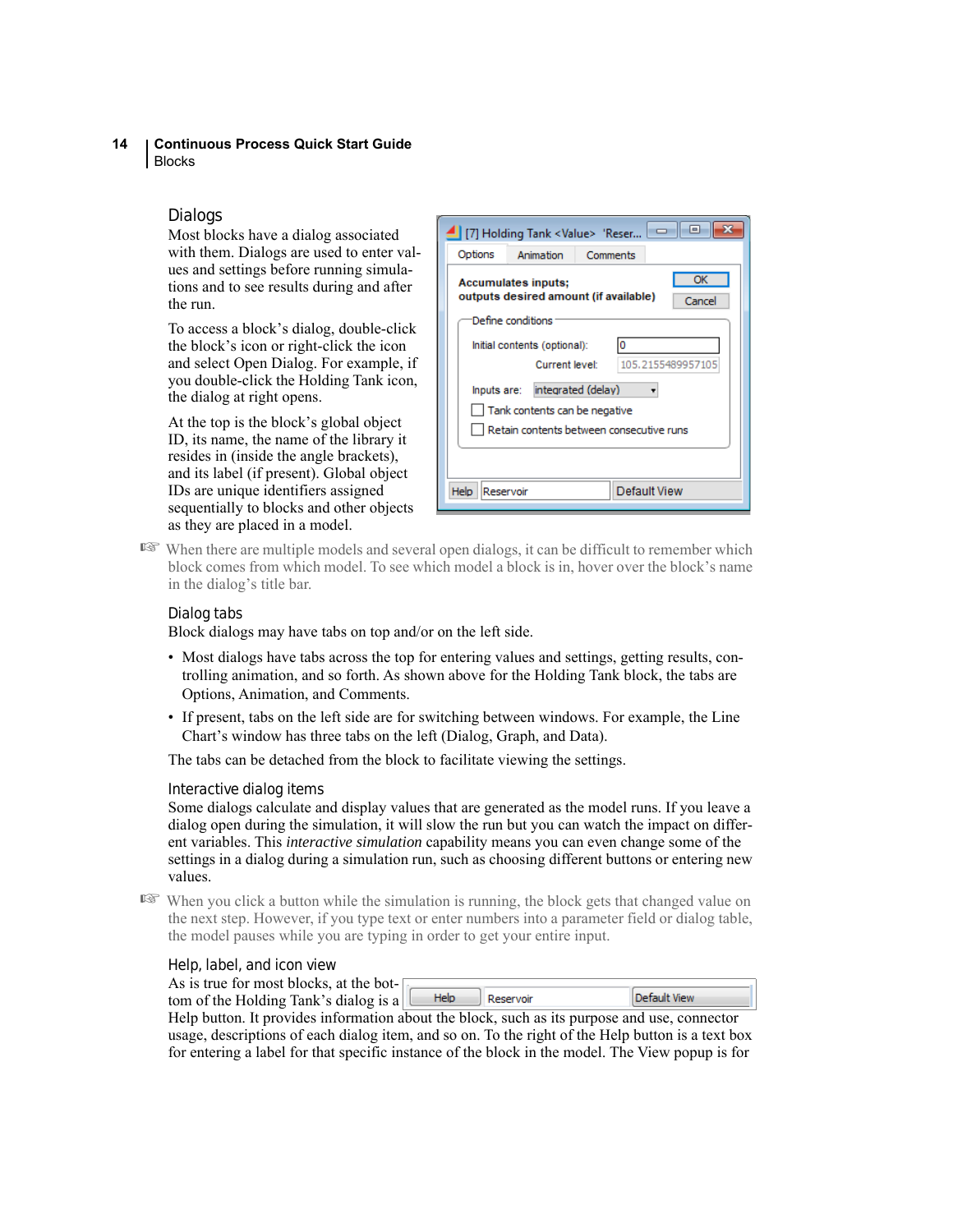**Input connector**

want

get

Reservoir

**Output connector**

Ado

**Connection**

<span id="page-18-3"></span>changing the icon's orientation or appearance when you build models—for example, the Holding Tank offers a choice of *Default View* and *Default View Reverse*.

# <span id="page-18-0"></span>Connectors and connections

- *Connectors* are used to get data into and out of a block during a simulation run
- *Connections* are the mechanisms for transferring data and information between blocks

# <span id="page-18-2"></span>**Connectors**

Most blocks in ExtendSim have input and output connectors (the small squares or circles attached to the block's icon). As you might expect, information flows into a block at input connectors and out of the block at output connectors.

In ExtendSim, the behavior of most connectors is predefined for each specific block. For example, if you set a Math block to use a function (add, subtract, divide, etc.) it knows what to do with the values that are input into the block. This makes model building easy since you can connect blocks and run simulations without having to write equations or logic to define what each block should do with the inputs or outputs.

A block can have many input and/or output connectors; some blocks have none. In addition, a block can have single connectors or arrays of connectors depending on how the block is constructed.

# *Connectors in the Value library blocks*

The blocks in the Value library have connectors that get and report informational values. For example, the Math block shown here has input connectors on the left side and an output connector on the right.

• The gray outlined connectors on the left are formed by a variable connector that has been expanded to accommodate two inputs. Variable connec-

tors act like a an array of single connectors that can be expanded or contracted to enable a required number of connections. As shown here, a variable connector is usually designated by a dark gray arrow. For instance, when the Math block is set to add its inputs, the variable connector allows for values from multiple sources to be added together.

• The solid gray output connector on the right side of the Math block is a single connector for providing outputs or results.

#### *Expanding a variable connector*

To expand the connector array for a variable connector:

Hover over the dark gray arrow that is below the input connector on the left side of the Math block. (Don't hover over or click on the input connector, just hover over the gray arrow.) If you are in the correct spot, the cursor will turn into a dragging cursor—a double-headed up/down arrow—indicating that the array of connectors can be resized.

<span id="page-18-4"></span>

<span id="page-18-1"></span>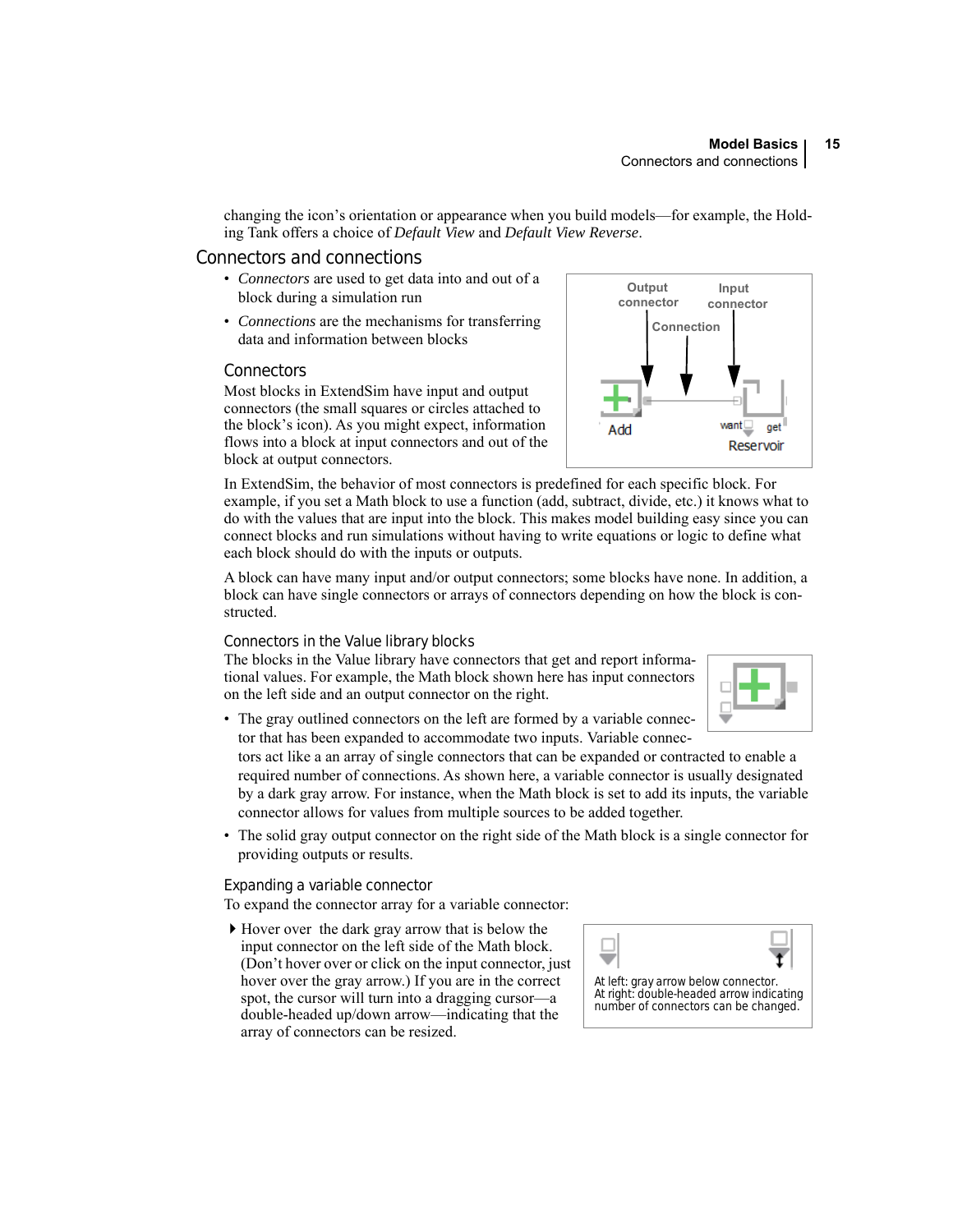# **16 Continuous Process Quick Start Guide Libraries**

- Once the cursor turns into the double-headed arrow, click and drag down until the desired number of connectors are exposed, as shown here. As you drag, more connectors appear and the number of connectors is displayed.
- See the User Reference for more information about variable connectors, including how to collapse them.

#### *Connector function*

To get information about a connector's function, click the Help button in the bottom left-hand corner of the block's dialog or see the User Reference.

☞ Place your cursor over a connector to see its name and current value; that value will change as the model runs. You may also see additional information depending on how the block is programmed.

# <span id="page-19-3"></span>**Connections**

The connections between blocks represent the flow of information. The simulation itself is a series of calculations and actions. In continuous process models, each calculation is called a *step*.

☞ In the Reservoir model, the blocks calculate in an order determined by the connections, starting at the left and going to the right.

#### <span id="page-19-4"></span><span id="page-19-1"></span>*Making connections*

There are three ways to make physical or logical connections between blocks:

- 1) *Line connections* physically join the output of one block to the input of another. using connection lines
	- The Point and Click method is often used to physically draw a connection line between one block's output connector and another block's input connector (or vice versa).

<span id="page-19-2"></span>

model and at the same time automatically connect it to the original block with a connection line.

- 2) *Named connections* use text labels as outputs and inputs, causing data to jump from the output to the input without using connection lines. In the Reservoir 1 model shown on [page 13,](#page-16-0) the values for Rainfall and Stream are transmitted using named connections.
- 3) The *Throw/Catch* feature allows remote connections, even between hierarchical levels; this is discussed in the User Reference.

# <span id="page-19-0"></span>Libraries

Libraries are repositories for the blocks used to build models. When you open an existing model, ExtendSim automatically opens the libraries that contain the blocks used in the model. Libraries are also automatically opened if listed in the table in the Edit > Options > Libraries tab.

Libraries can be manually opened, closed, and created in the Library menu. Open libraries are listed in alphabetical order at the bottom of the Library menu.





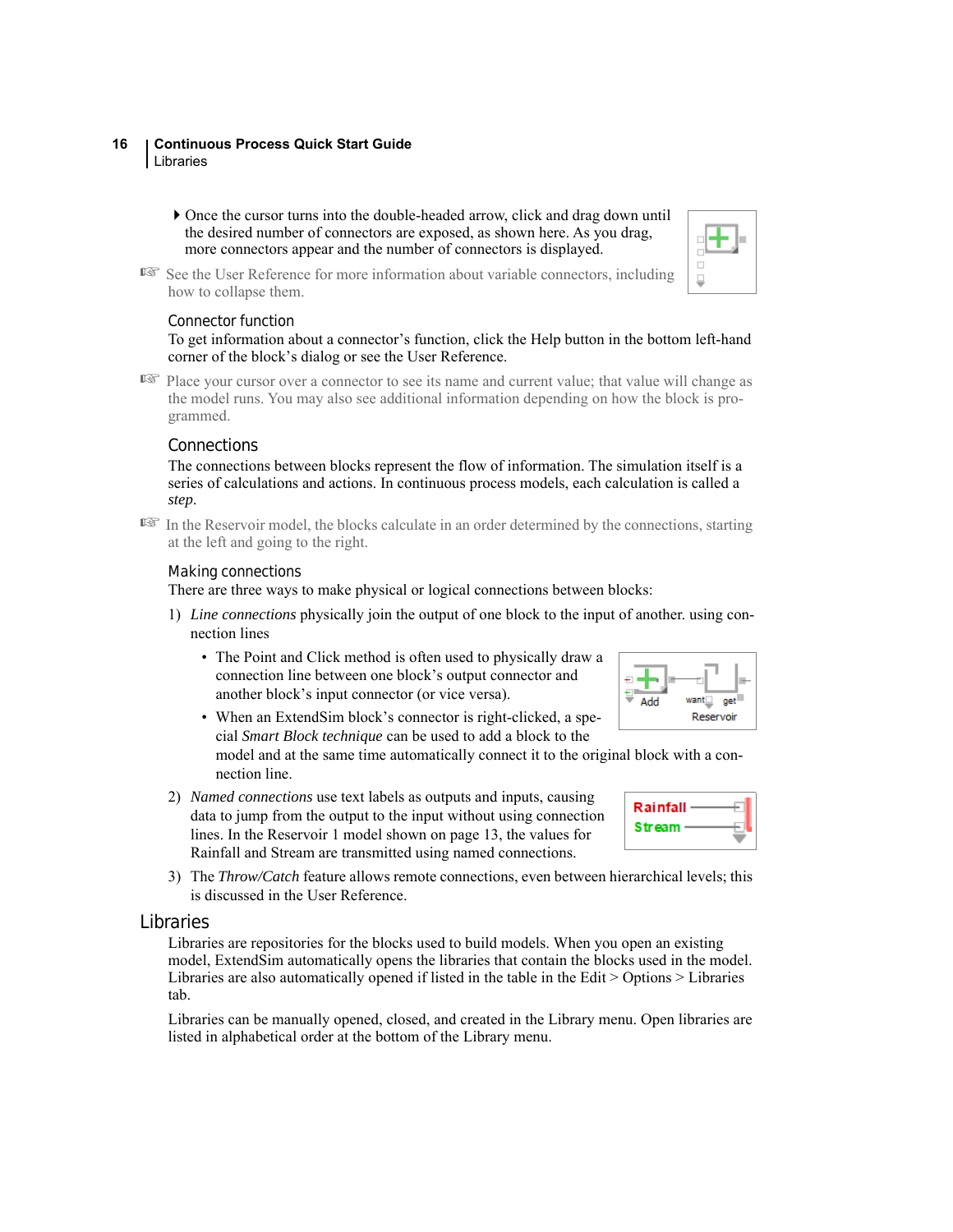☞ Any data entered in the block's dialog is stored within the model, not within the library.

#### <span id="page-20-6"></span>*Library windows*

Each library has an associated *library window*, listing its blocks and their names. By default when you open ExtendSim, a library window for each open library opens and docks on the right side of the application window; to change that, see the Edit > Options > Libraries tab. The name of each library window is shown on the top of the docked window and in a tab along the right side.

Library windows behave like other docking windows. For example, to detach a library window from its docked position such that it becomes a floating window, either double-click its title bar or click on its title bar and drag to where you want it. To re-dock a library window, double-click its title bar or click on its title bar and drag it back to the docking area.

<span id="page-20-7"></span>Use the close box to close a docked library window. To easily close all the library windows, use the Library > Close All Library Windows command or the corresponding button in the toolbar at the top of the windows. The Open All Library Win-

<span id="page-20-3"></span>

dows command and button re-opens the library window for every open library.

<span id="page-20-1"></span>☞ Closing a library window does not close the library; use the Library menu to close a library.

# <span id="page-20-0"></span>Blocks for building continuous models

<span id="page-20-5"></span>As discussed more below, to create continuous models you can:

- 1) Use blocks from the libraries shipped with ExtendSim
- 2) Create custom blocks and store them in libraries for reuse
- 3) Use libraries of continuous blocks developed by third parties

In addition, you can encapsulate processes or portions of the model into hierarchical blocks.

#### Use blocks from ExtendSim libraries

ExtendSim CP includes several libraries of pre-built blocks

#### <span id="page-20-2"></span>*Value library*

You can easily build continuous models in many fields using only the Value library that is included in every ExtendSim product. These blocks are pre-programmed for data management and model-specific tasks and allow you to perform complex modeling steps often with just the click of a button. For example, select a function in a Math block that automatically takes the inputs and calculates an output, or use the Random Number block's popup menu to specify a distribution; both blocks are in the Value library.

<span id="page-20-4"></span>For added power and flexibility, use the *Equation block* to create compiled equations, from a simple operation to a full programming segment. It uses formulas and/or ModL code entered in its dialog to calculate values for, and perform operations in, models. The User Reference has complete information about using equation-based blocks.

☞ See the Appendix in the ExtendSim User Reference for a listing and brief description of the blocks in the Value library.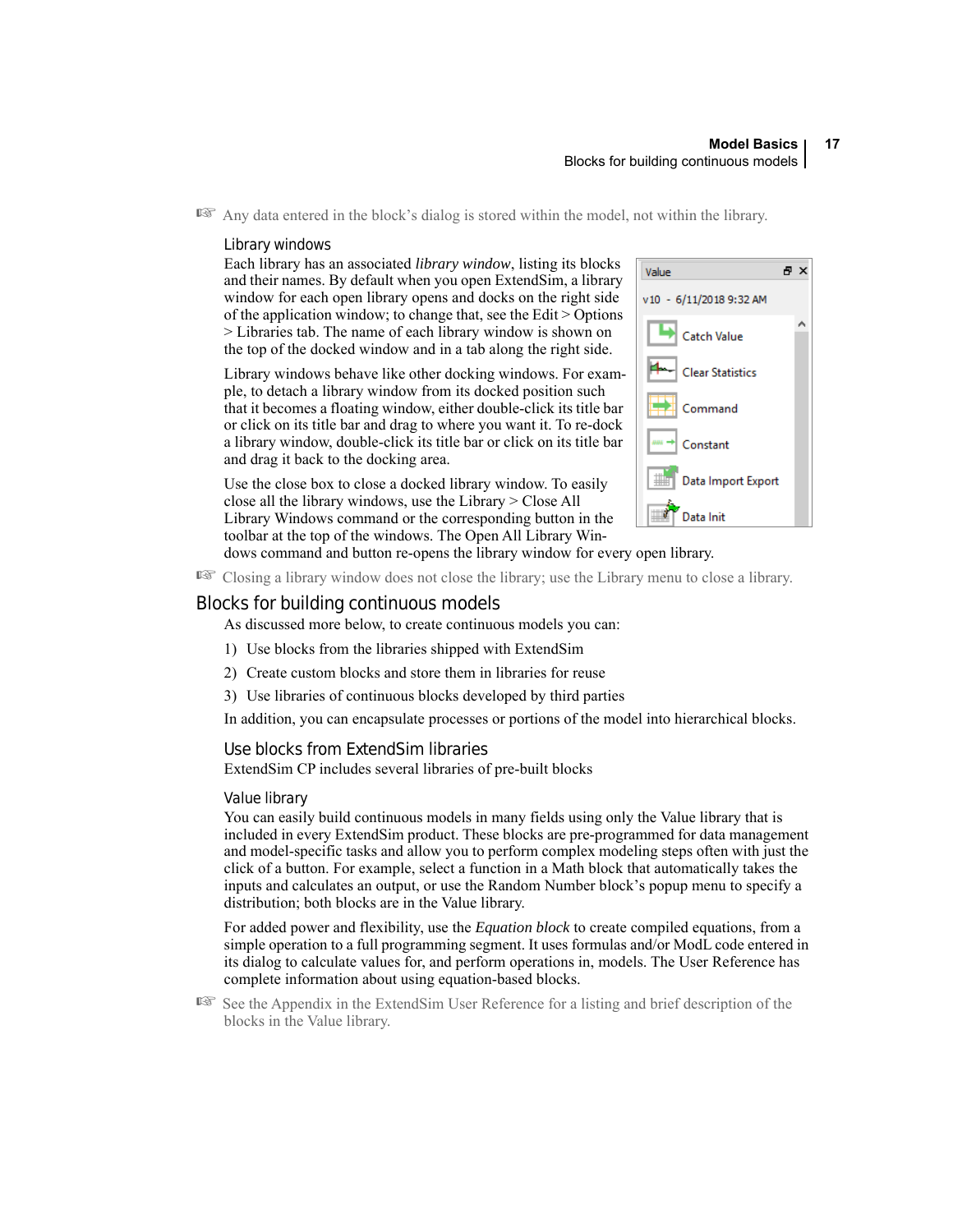Blocks for building continuous models

# <span id="page-21-3"></span>*Chart library*

The blocks in the Chart library are useful for any type of model. The most commonly used block is the Line Chart, which traces the history of values over time during the simulation.

## <span id="page-21-5"></span>*Report library*

The blocks in the Report library are also useful for any type of model. They gather information as the model runs and display and calculate statistics on the results.

#### *Utilities library*

The Utilities library has several blocks that are useful for creating a custom user interface for models and for performing other tasks and activities. See ["Control panel/dashboard interface"](#page-48-1)  [on page 45](#page-48-1) for some examples.

#### <span id="page-21-4"></span><span id="page-21-0"></span>Hierarchical blocks

If your model becomes too cluttered with blocks or you'd like it better organized, encapsulate portions of the model into a hierarchical block. To see the submodel, doubleclick the hierarchical block. Hierarchical blocks are created using simple menu commands; they can be copied from model to model and stored in libraries for reuse in other models.



# <span id="page-21-2"></span><span id="page-21-1"></span>Create custom continuous process blocks

Hierarchical blocks with custom icons

Continuous simulation is used in a wide range of diverse

fields, and it would be impossible to supply one solution that would meet everyone's needs. To make it easy to build blocks with custom dialogs and behavior, ExtendSim contains an integrated, compiled development environment. You can create your own blocks—even your own libraries of blocks—and use them to build models. And because you have the source code for blocks that are packaged with ExtendSim, you can copy an existing block and adapt it to your needs or create an entirely new block from scratch.

Because the development environment is optimized for simulation and user-interface design, you can build blocks with less effort and more flexibility than by using a traditional programming language. The ExtendSim development environment has the functionality you need to create blocks that can:

- Process data, perform calculations, and show results in numerical, graphical, and animated form
- Communicate with other ExtendSim blocks and with external applications
- Interact with the user

By programming your own blocks you can:

- Obtain specific behaviors not available in the blocks included with ExtendSim
- Combine the functionality of several ExtendSim blocks into one custom block for increased calculation speed and convenience. (Note that this is different from using hierarchy to encapsulate several distinct blocks as a submodel within one block.)
- Develop a library of blocks for a specific discipline, such as for control systems or papermaking processes
- Design your own modeling architecture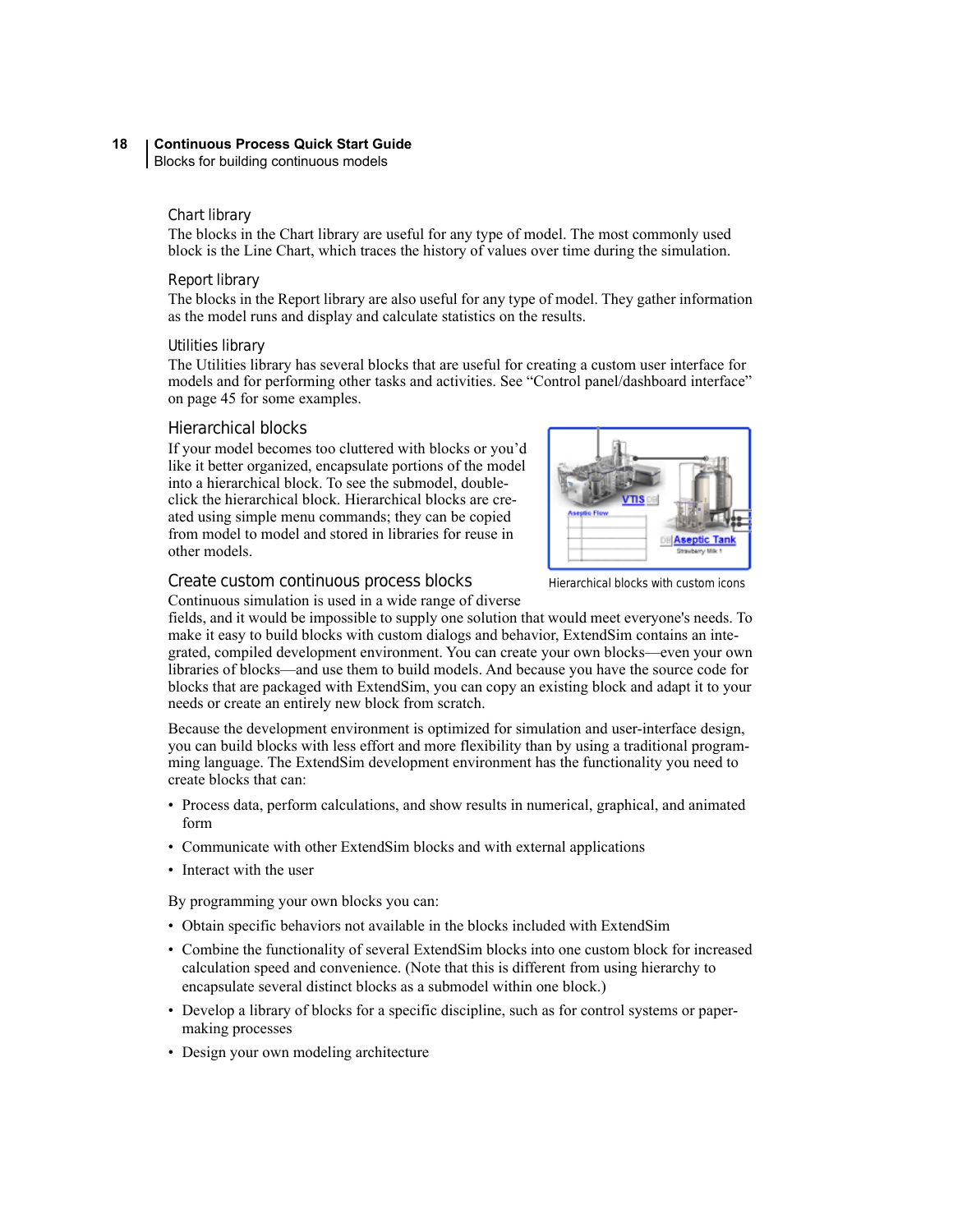# **Model Basics | 19**

Blocks for building continuous models

Blocks you create can be saved in libraries and used throughout your models just as you would use any of the standard ExtendSim libraries. And the blocks that are packaged with Extend-Sim, such as the Value library, are designed to work well as supplements to any custom blocks you may develop.

☞ The Technical Reference has all the information you need to program your own blocks.

# Obtain third-party libraries

Third-party developers use the ExtendSim environment to create libraries of blocks customized for specific fields. For more information, go to www.Extend-Sim.com.

☞ Because the ExtendSim CP product does not have any discrete event capability, discrete event and discrete rate blocks built by third parties will not run with the ExtendSim CP product.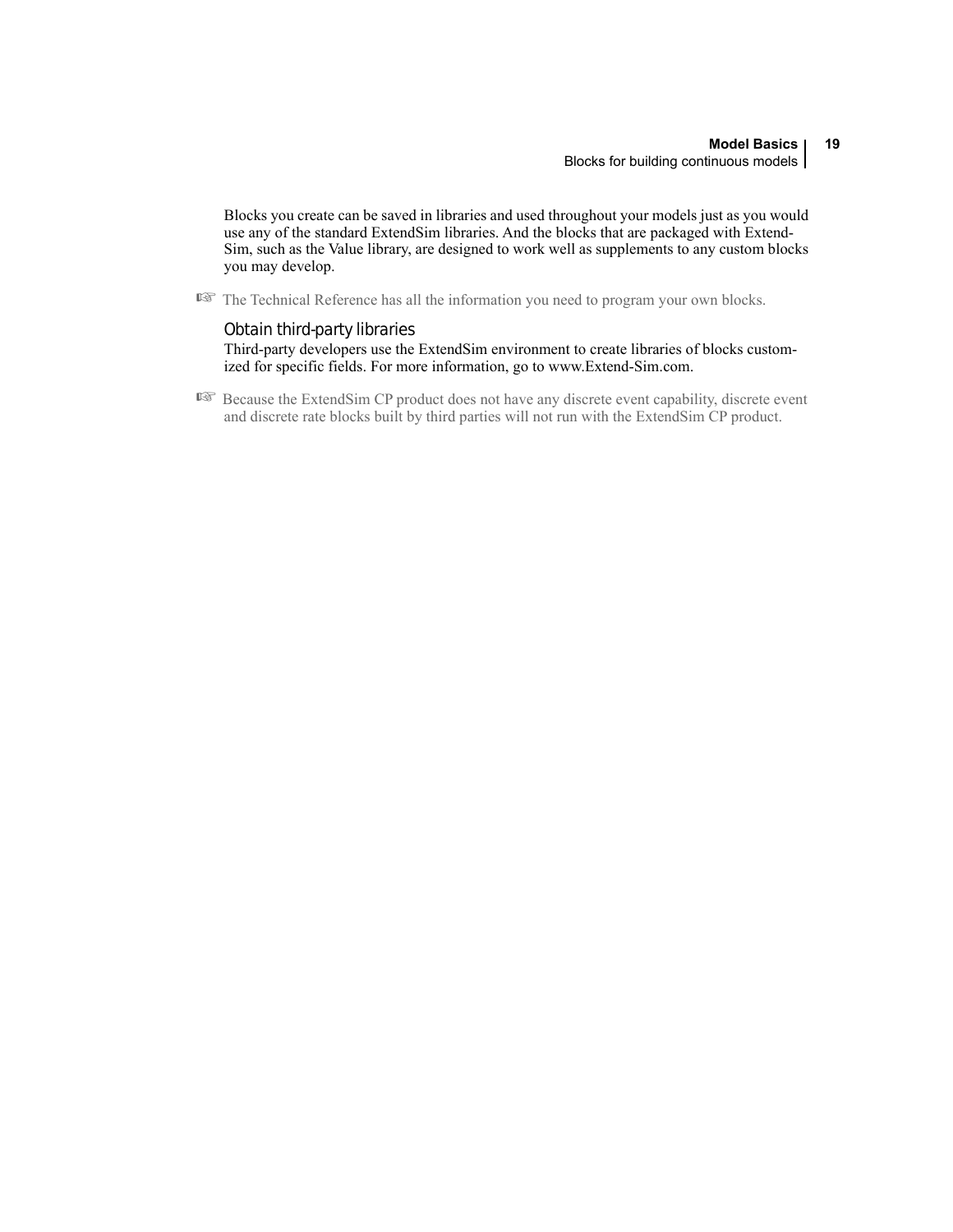**20 Continuous Process Quick Start Guide** Blocks for building continuous models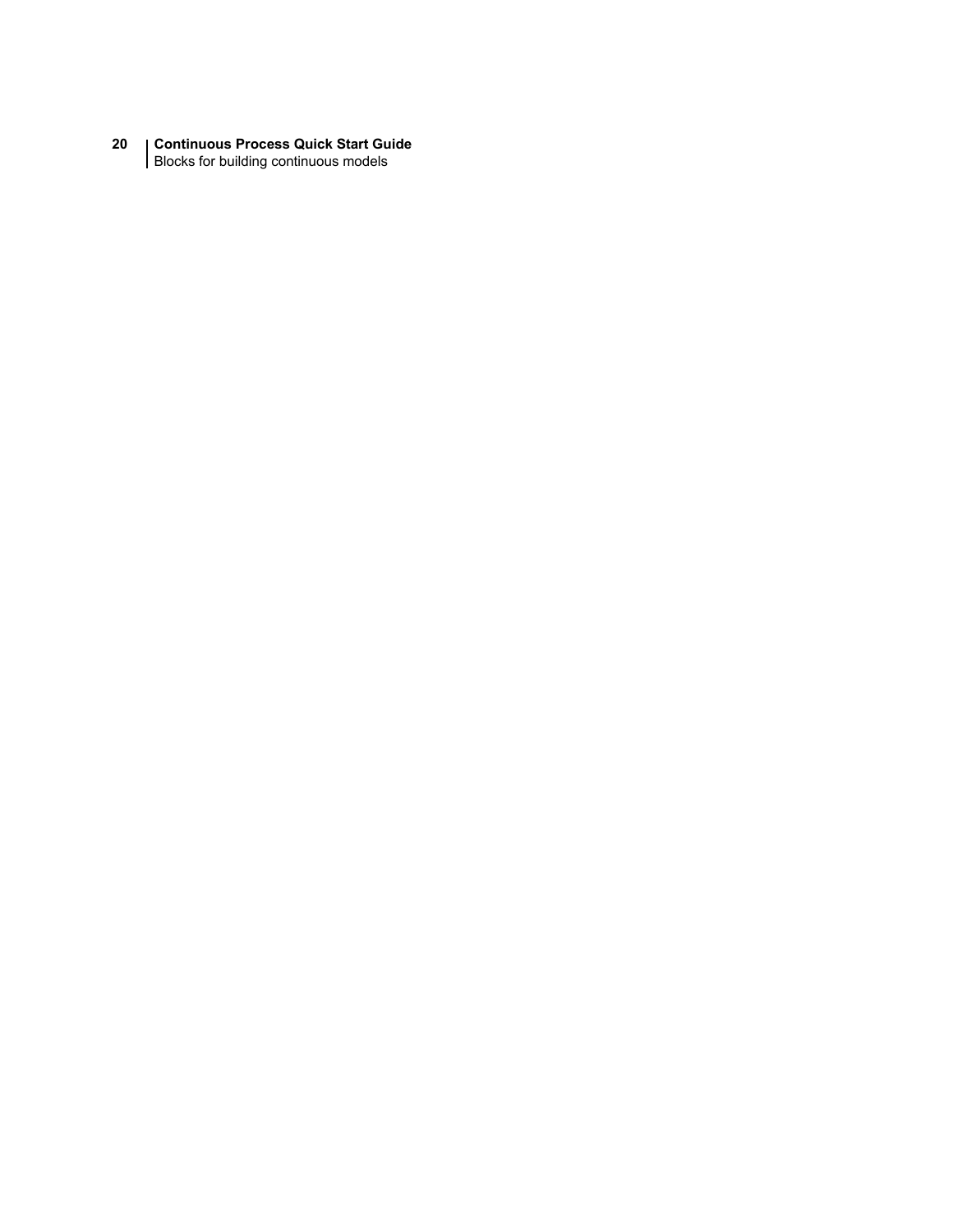# <span id="page-24-4"></span>Tutorial

# <span id="page-24-1"></span><span id="page-24-0"></span>**Overview**

This tutorial shows how to build the simple continuous process reservoir model shown below.



 It is important that you have read the previous chapter, or understand ExtendSim basics, before proceeding.

# <span id="page-24-2"></span>How to use ExtendSim CP

As you will see in this tutorial, the most common way to create a continuous process model is to connect blocks together, where each block represents some portion of the process. Then enter values in block dialogs, set the simulation parameters, run the simulation, and analyze the results.

# <span id="page-24-3"></span>A simple continuous process system

<span id="page-24-5"></span>When building any simulation model, it is often best to start with a simplified subset of the process. Then continue adding detail, verifying and validating at each stage, until you arrive at a completed representation of the system. This will make the model building process more manageable.

### About the model

This example simulates what happens to a reservoir's water level as water enters it over a 36 month period. When you have finished this chapter, your model should look like the one shown above.

☞ This model will be similar to the model you opened and ran in the previous chapter.

# Assumptions

- There is no water in the reservoir at the start of the simulation
- No water is removed from the reservoir
- As water sources add their contributions each month, the water level rises
- There is a table of data for the expected amount of rainfall each month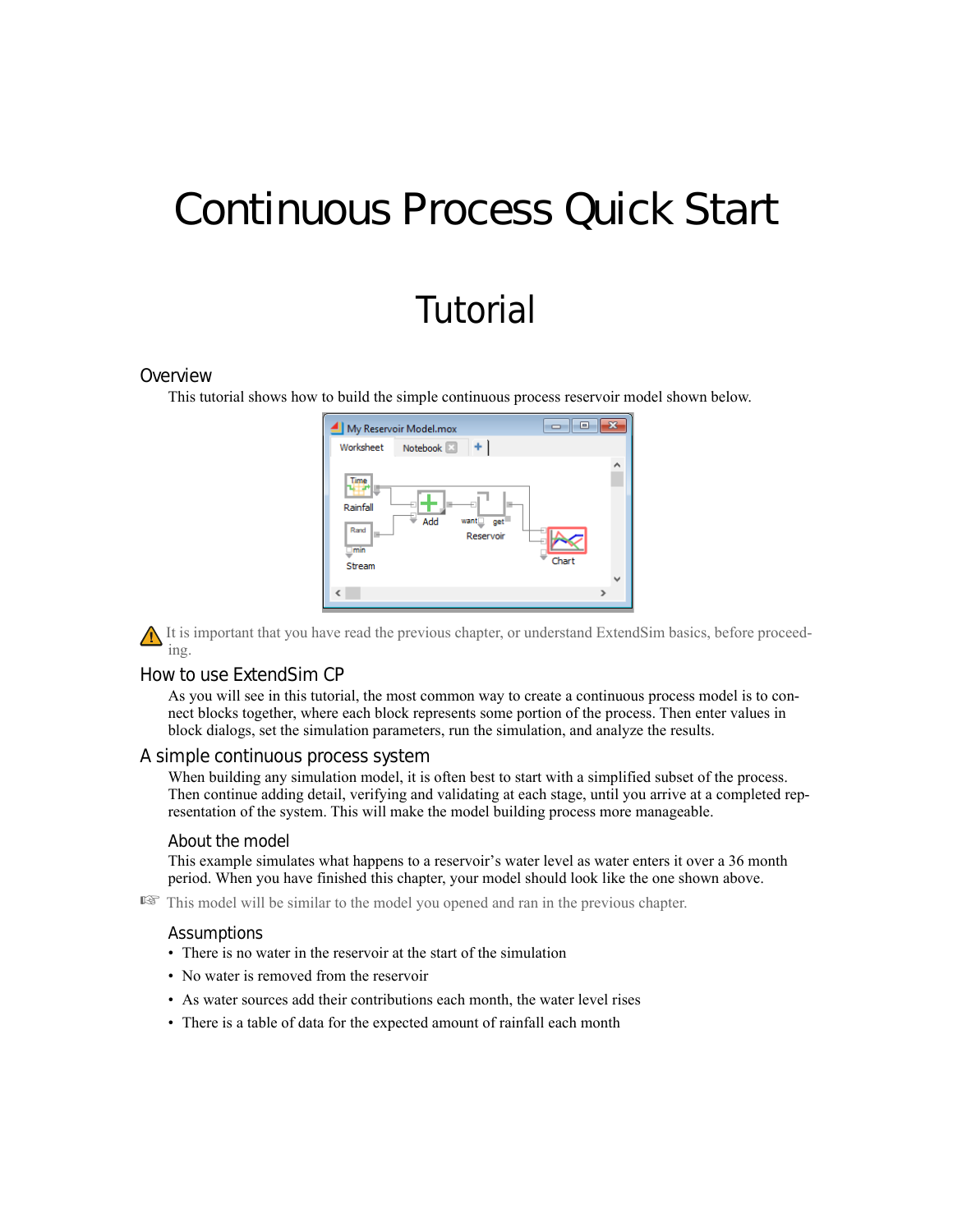Launch ExtendSim

- The stream adds between 0 and 1 inches per month
- The model runs for a simulated time of 36 months

# <span id="page-25-0"></span>Launch ExtendSim

By default, when you launch ExtendSim the Getting Started model opens as well as the major ExtendSim libraries and their library windows.

#### Open a new blank model

Use the toolbar button or the File menu to open a new model.

By default a new model window, named Model-X, opens.

The Chart and Value libraries and library windows should automatically open due to settings in the Edit > Options > Libraries tab. If those libraries aren't open, manually open them from the Library menu.



Some ExtendSim packages contain an

Item library. If ExtendSim also opens the Item library, new models will open by default with an Executive block on the worksheet. **Continuous models cannot contain an Executive block.** If your new model contains an Executive block, delete the block. To prevent an Executive from being placed in new continuous process models, change the default option in the Edit > Options > Model tab.

# <span id="page-25-1"></span>Set the simulation parameters

<span id="page-25-4"></span> $\triangleright$  Select the command Run > Simulation Setup (Ctrl/control J)

This command opens a window for entering global settings for the model, such as how long and how many times the simulation will run.

<span id="page-25-3"></span>The most common simulation settings you will need to enter in the Simulation Setup window (and often the only ones) are located on the Setup tab: the *End time*, the number of *Runs*, and *Global time units*. For most purposes, you want the simulation to start at the beginning, so you would use the default start time of 0.

Use the model assumptions to set up the simulation run:

 $\blacktriangleright$  In the Setup tab, enter the simulation parameters:

- **End time: 36**
- **Start time: 0** (default)
- **Runs: 1** (default)
- **Global time units: Months**
- Leave the other Simulation Setup settings at their defaults
- Click **OK** to close the window and save changes

<span id="page-25-2"></span>

| Define simulation duration and number of runs |                                        |  |  |
|-----------------------------------------------|----------------------------------------|--|--|
| End time:                                     | 36                                     |  |  |
| Runs:                                         |                                        |  |  |
| Global time units: Months                     | Select time units and date definations |  |  |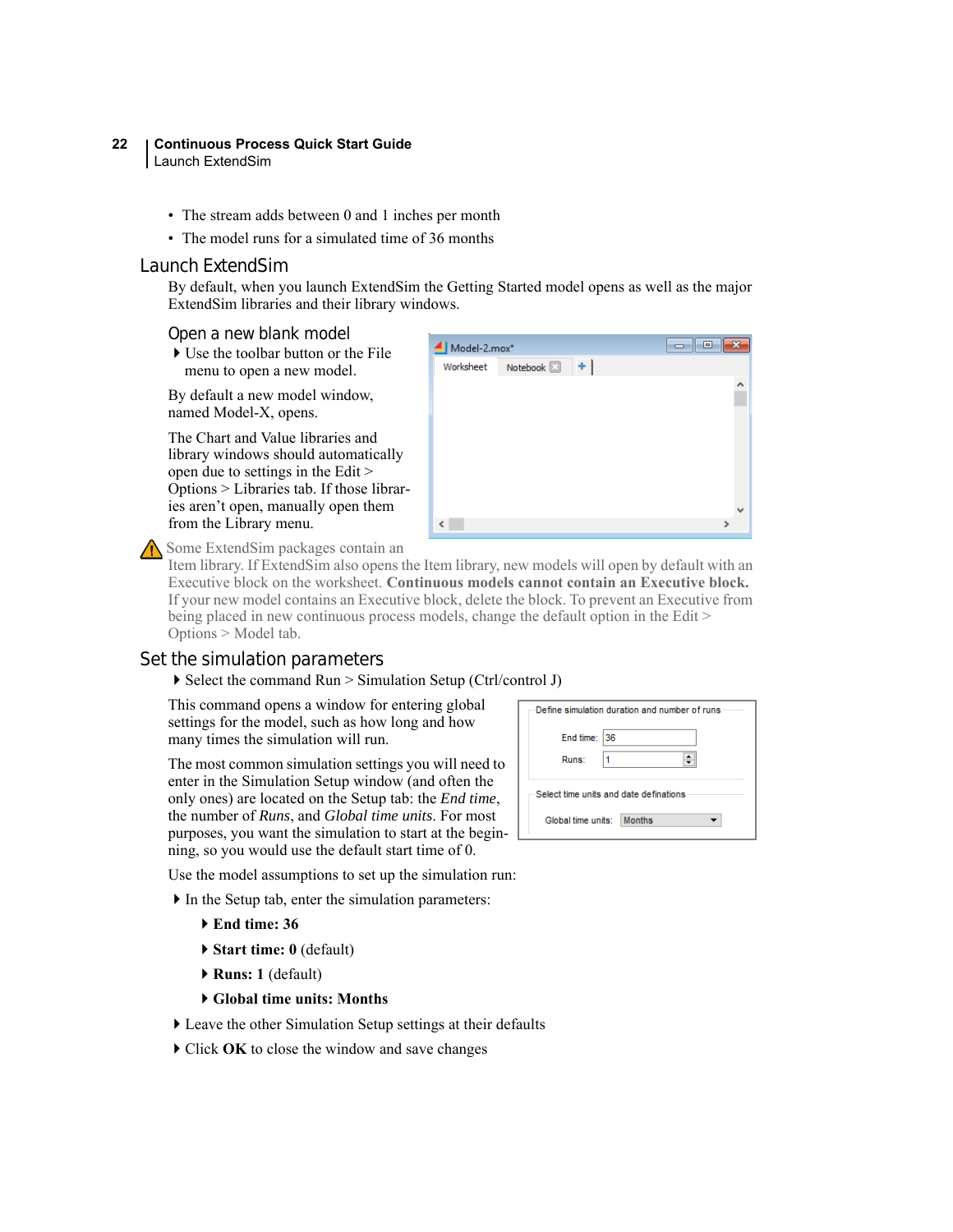## <span id="page-26-3"></span><span id="page-26-2"></span>**Tutorial 23** Blocks used for the simple Reservoir model

With these settings, the model will run for a simulated time of 36 months.

#### Save the model

Choose File > Save Model As and name the file **My Reservoir Model**.

☞ Models with changes that haven't been saved have an asterisk (\*) at the end of their name in the title bar. Each time you save a model, ExtendSim creates a backup, *ModelName.bak*, of your previously saved model. To recover using a backup file, rename the file to *Model-Name.mox*.

# <span id="page-26-0"></span>Blocks used for the simple Reservoir model

The following table lists the five blocks used in the model.

| Name (Label)                                         |       | Library Block Function                                                                                                                                                             | Purpose in Reservoir Model                                                                                                                                                                  |  |
|------------------------------------------------------|-------|------------------------------------------------------------------------------------------------------------------------------------------------------------------------------------|---------------------------------------------------------------------------------------------------------------------------------------------------------------------------------------------|--|
| Lookup Table<br>Value<br>Rainfall                    | Value | Acts as a lookup table. You can<br>choose to set it to output data<br>based on the current time or<br>based on the value it receives at<br>its input.                              | Represents rainfall entering<br>the reservoir each month. The<br>amount of rainfall is based on<br>historical averages and varies<br>with the month.                                        |  |
| Random Number Value<br>Rand<br><b>Imin</b><br>Stream |       | Generates random integers or<br>real numbers based on the<br>selected distribution.                                                                                                | Generates random values that<br>correspond to the changing<br>flow of the stream. In this<br>model, the stream increases<br>the reservoir level between 0<br>and 1 inch of water per month. |  |
| Math                                                 | Value | Performs mathematical func-<br>tions. The same Math block can<br>be used for a wide variety of<br>purposes by selecting the<br>desired function from a popup<br>box in its dialog. | Adds the amounts from the<br>two different water sources<br>and transfers them to the Res-<br>ervoir.                                                                                       |  |
| <b>Holding Tank</b><br>want⊟<br>aet<br>Reservoir     | Value | Accumulates the total of the<br>input values. It also allows you<br>to request an amount to be<br>removed and outputs that<br>requested amount, if available.                      | Accumulates water from its<br>two sources. In this model, the<br>tank has an infinite capacity<br>and nothing is removed.                                                                   |  |
| Line Chart                                           | Chart | Displays graphs and tables of<br>data input from continuous<br>blocks.                                                                                                             | Shows the amount of input<br>from the two sources and the<br>level of water in the reservoir<br>as it is affected by the amount<br>of water entering it.                                    |  |

There is nothing fundamentally different about the structure of these different blocks. Any block may create, modify, or present information, and many blocks perform more than one of these functions. You can, of course, have multiple instances of the same block within a model.

# <span id="page-26-1"></span>Placing and connecting blocks on the model worksheet

<span id="page-26-4"></span>Methods for placing blocks in a model

There are two main methods for placing and connecting blocks in a model: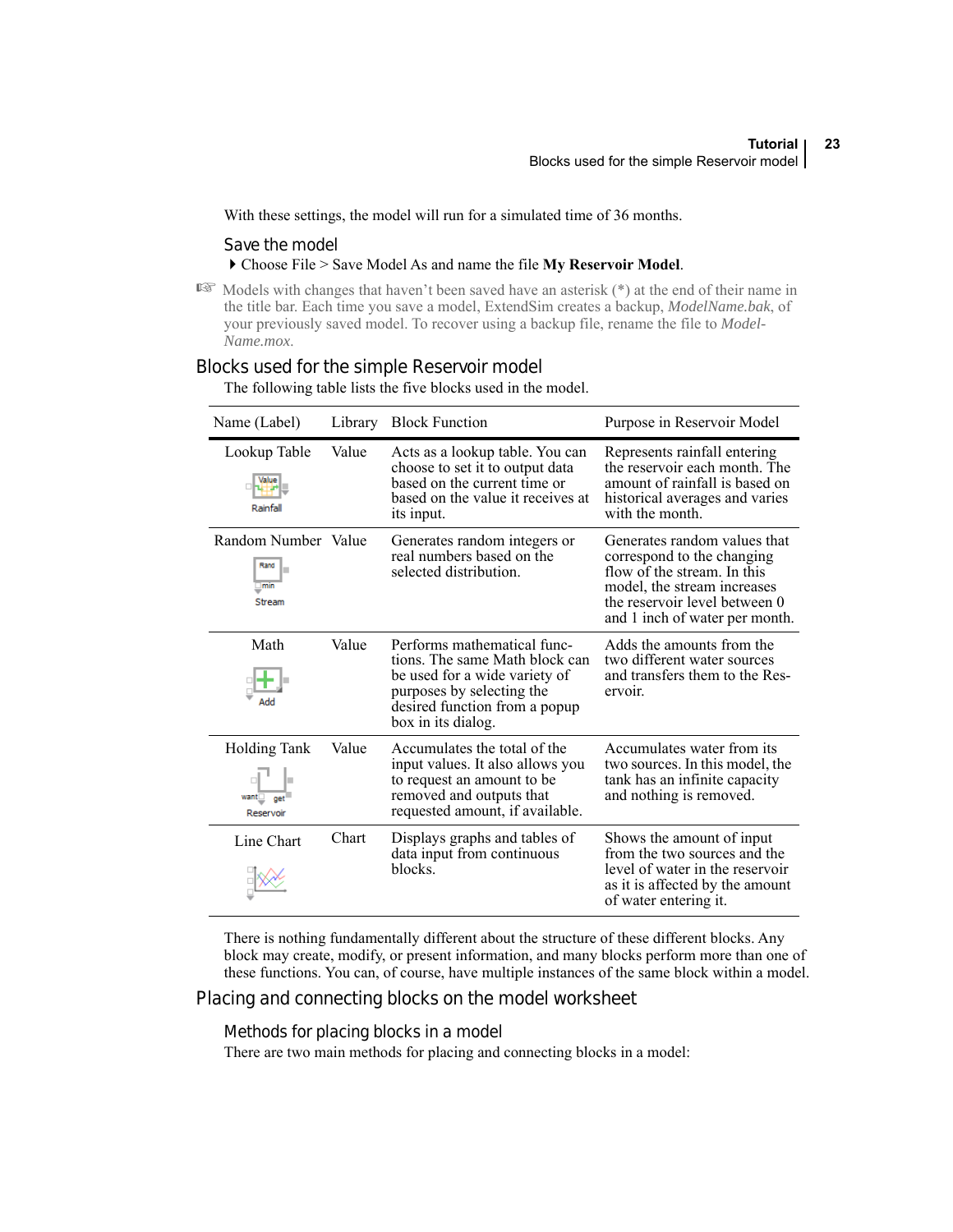Placing and connecting blocks on the model worksheet

- <span id="page-27-0"></span>1) The Point and Click method is useful for adding any block anywhere on the model worksheet:
	- Click a block in the Library menu or library window to select it
	- Click somewhere on the model worksheet to place it
	- As needed, connect it to another block using one of the connection methods discussed on [page 16](#page-19-1)
- <span id="page-27-1"></span>2) The Smart Block method is a quick way to add a new block to a model and connect it to an existing block at the same time:
	- On the model worksheet, right-click on one block's connector and, from the list, select the new block to add. This will place the new block next to the original and connect them.

You will use both methods for this tutorial. However, to use the right-click technique, a block must already be on the worksheet to start the connection chain. So you will place the first block on the worksheet using Point and Click.

## Use Point and Click to place a Value library block on the worksheet

#### *Lookup Table block*

To use Point and Click to place a **Lookup Table** block (Value library) on the model worksheet:

Bring the **Value** library window forward by clicking once on its name in the list of library windows on the far right of the application window



**Lookup Table** 

- In the Value library window, click once on the **Lookup Table** block's icon
- Then click on the model worksheet wherever you want the block to be placed

☞ If you select the wrong block, click the Esc (escape) key to unselect it. (You can also place multiple instances of the same block on a worksheet by holding down the Alt or

Option key while repeatedly clicking on the worksheet.)

# Use the Smart Blocks technique to place the remaining blocks

Now, because it's an easy and fun way to add blocks to a model, use the Smart Block technique to place additional blocks on the worksheet.

 Since Smart Block involves right-clicking on a connector, you must already have at least one block on the model worksheet for it to work. This technique works with the major ExtendSim libraries and, if they have been programmed to use it, with custom libraries.

## *Math block*

Go to the model worksheet.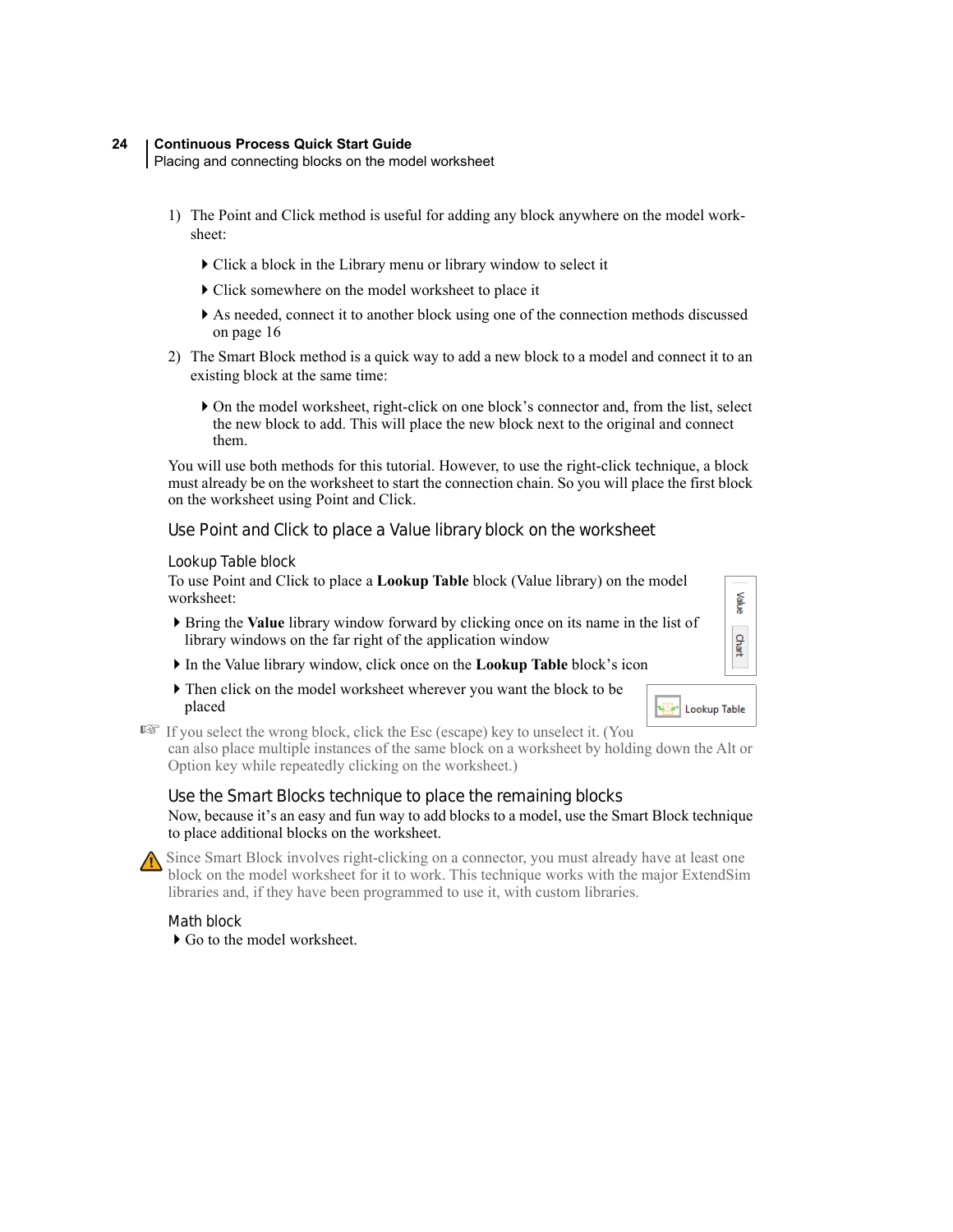# **Tutorial 25**

Placing and connecting blocks on the model worksheet

- Right-click on the Lookup Table's **output connector** (the solid gray square on the right of the icon). A popup with the two libraries (Value and Chart) you would most commonly use appears.
- Select the **Value library** in the popup. This opens a new popup listing all the blocks in the Value library.
- Select the **Math** block from the popup list of Value library blocks.

This automatically places the Math block on the worksheet and connects its top input connector to the output of the Lookup Table block.

☞ While not needed here, the Smart Block technique can also be used to connect a second block to an output (hold down the Ctrl/Cmd key while right-clicking on the output) or to insert a new block between two connected blocks (separate the two blocks to provide room for the new block, then right-click on the output or input of one of the existing blocks to insert the new block).

#### *Random Number block*

Blocks can also be added by right-clicking on an *input* connector.

- Right-click on the *Math* block's second **input** connector, the input connector that is not yet connected
- Select the **Value** library
- In the Value library window that appears, click once on the **Random Number** block

This adds the Random Number block to the model, connected to the second input of the Math block.

#### *Holding Tank block*

- Next, right-click on the *Math* block's **output** connector
- Again select the **Value library**
- Choose the **Holding Tank** block

#### *Line Chart block*

- Finally, right-click on the unlabeled **output connector** that is on the right side of the Holding Tank's icon
- $\triangleright$  Select the Chart library in the popup. This opens a new popup listing all the blocks in the Chart library.
- Select the **Line Chart** block.

At this point, your model should look like the one shown here.

#### Save the model

Save the model to save your changes.







Value library ->

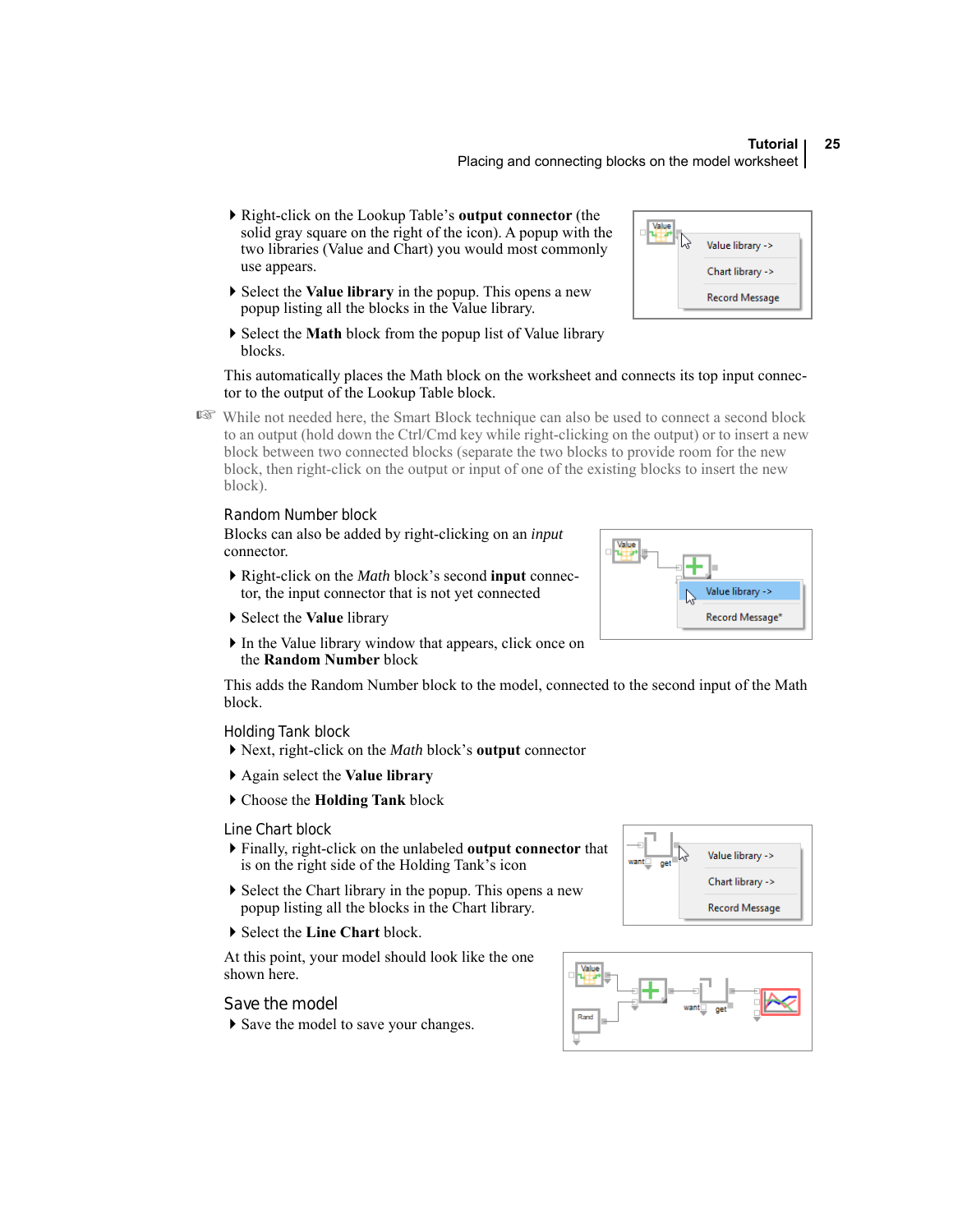Make connections and adjust the blocks

# <span id="page-29-0"></span>Make connections and adjust the blocks

<span id="page-29-2"></span>As discussed in ["Making connections" on page 16](#page-19-1), there are multiple ways to make connections between blocks. For simplicity, this tutorial uses line connections.

# Connect the Lookup Table block to the Line Chart

- Hover the cursor over the **Lookup Table**'s *output* connector until that connector enlarges.
- Click once on that output connector.
- Then move the cursor and hover it over the **Line Chart's** second *input* connector. That input connector enlarges.
- When the connection line turns thick and blue, click once on the Line Chart's input connector to make the connection.

This connection line will cause the information from the Lookup Table block to be reported at the Line Chart block's second input connector.

☞ Connection lines will turn solid dark gray when properly connected; they appear as a dashed red line if the connection has not been made correctly.

# <span id="page-29-3"></span>Adjust connections (optional)

By default, connection lines are drawn using a Smart Connection technique that provides intelligent connection line control when moving blocks around. If Smart Connections don't result in a good appearance for the finished model, you can change the connection line style and adjust the line.

- $\blacktriangleright$  To change the appearance of an existing connection line:
	- Right-click on the connection line
	- Choose the Right Angle or Free Form Connection
	- $\blacktriangleright$  Move the line segments as desired by selecting and moving the anchor points, the small squares at each joint.

#### Reposition the blocks as desired.

☞ To change connection line behavior and appearance in a model, go to the Model > Connection Line Style menu or use the right-click menu. To change the default connection line behavior for all models, use the Edit > Options menu.

#### Save the model

Save your changes.

When finished, the model should look similar to the one shown here.

# <span id="page-29-1"></span>Enter dialog parameters and settings

To reflect the basic assumptions for this model, the parameters need to be entered.





Value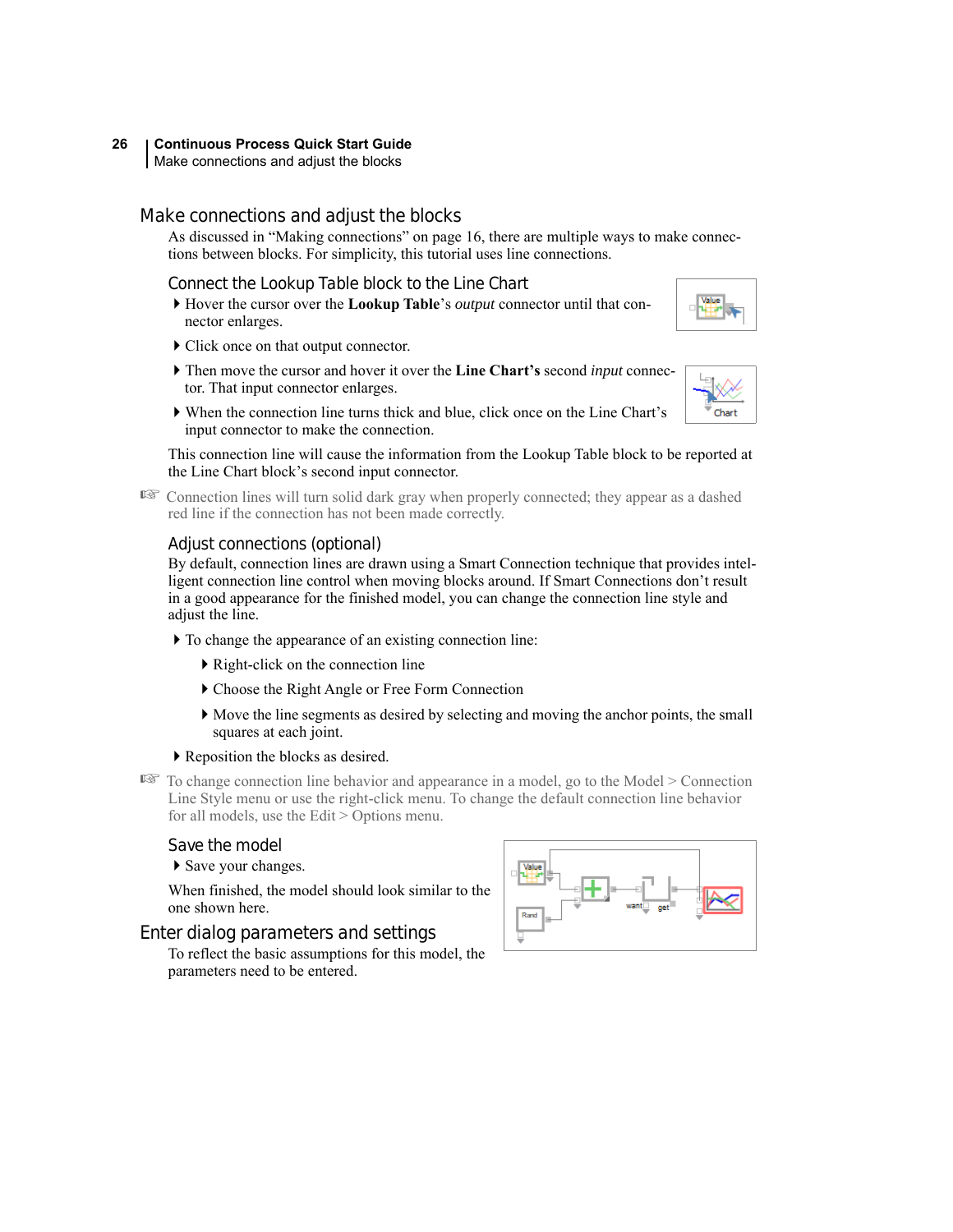### **Tutorial 27** Enter dialog parameters and settings

# Lookup Table block that represents rainfall

The assumptions state that there is a table of data for the expected rainfall for each month. In a real-life situation, for example, these numbers may have been determined by annual recorded averages.



To open the dialog of the Lookup Table block, double-click its icon or right-click on the icon and choose Open Dialog.

By default, the block is set to *Lookup the: input value*. In that mode, the block outputs a value that corresponds to the value it receives at its input. However, you want the Lookup Table block to output a value—the amount of rainfall for the month—that corresponds to the current simulation time.

#### *Enter settings in the Table tab*

- Customize the dialog's *Table* tab by setting the behavior of the block to look up simulation time each month:
	- **Lookup the: time.** This setting means the block will compare current simulation time to a time in the table and output the corresponding value.
	- **Output is: stepped**. This means that ExtendSim will use the exact values you enter in the table, not an interpolated amount.
	- **Time units: months** (the model default as set in the Simulation Setup command)

#### <span id="page-30-0"></span>*Enter data in the data table*

- Increase the number of rows so the table has room for twelve months of data:
	- $\triangleright$  Click the  $+\prime$  resize button the green square at the bottom right of the table
	- Enter 12 for the number of rows and 2 (the default) for the number of columns
	- ▶ Click OK
- Enter data into the table as shown in the screenshot at right. *Or copy the data from the Rainfall.txt or Rainfall.xlsx files*

*located at ExtendSim/Examples/Tutorials/Continuous and paste it into the data table.* Note that since the starting time is 0, the first month's index is 0.

- ☞ After entering a value, tab or use the keyboard's arrow keys to move to the next cell.
	- At the bottom of the Table tab, check the checkbox labeled **Repeat table every** and enter **12**  in the months box. This causes the determination of monthly rainfall to restart every 12 months.

With this information, the table's left column will specify the month and the right column will specify the amount of expected rainfall in inches. At each step, ExtendSim will check the block's table for a time in the left column that is less than or equal to the current simulation time and output the corresponding value (inches of rainfall) from the right column.

<span id="page-30-1"></span>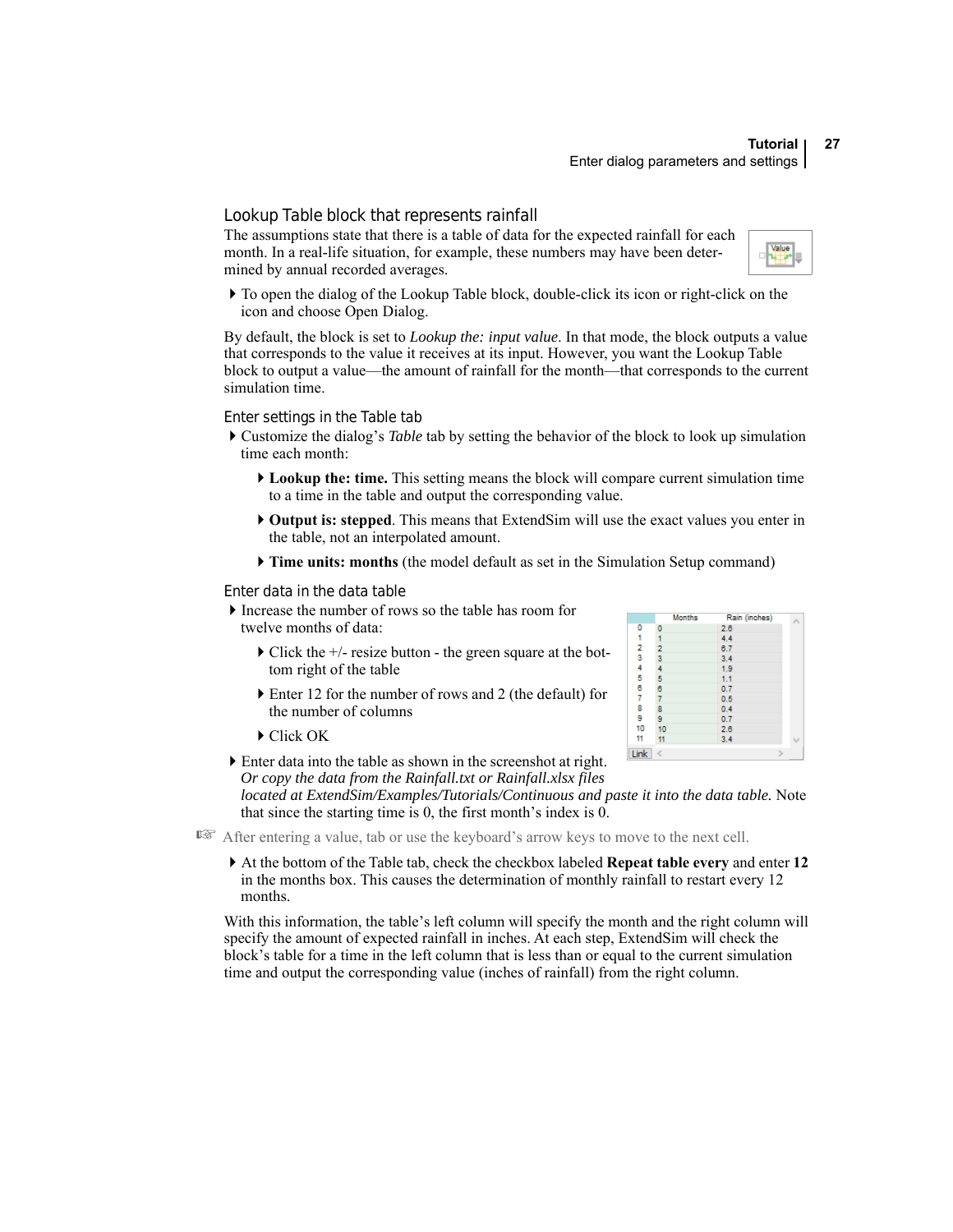Configure the Line Chart block

# *Options tab*

- On the block's *Options* tab, enter the following text in the "Column labels" box to give more meaningful headings to the table (be sure to include the semi-colon): **Month;Rainfall (inches)**
- Enter **Rainfall** as the label for the block
- Click OK to save changes and close the block's dialog.

# Random Number block that represents water from the stream

In this model, the Random Number block is used to specify a random distribution of water entering the reservoir from the stream. The distribution is a real number between 0 and 1, indicating that the stream will add between 0 and 1 inches of water to the reservoir's level each month.

- ▶ Open the Random Number block's dialog.
- It happens that the settings are the same as the assumptions for this model:
	- **Distribution: Uniform Real** (default)
	- **Minimum: 0** (default)
	- **Maximum: 1** (default)
- Label the block **Stream**.
- $\blacktriangleright$  Click OK to close the dialog.

### Math block

As indicated by the plus sign on its icon when you placed the block in the model, the Math block is set by default to add its inputs.

Label the block **Add** and close its dialog.

# Holding Tank block that represents the reservoir

The Holding Tank block represents the level of water in the reservoir. The assumptions state that the Holding Tank has no beginning contents and does not release any of its contents.

- ▶ Open the Holding Tank block's dialog.
- In the Options tab, set:
	- **Initial contents: 0** (default)
	- **Inputs are: integrated (delay)**
- Label the block **Reservoir**.
- Click OK.
- ☞ Since the values are based on time, the Holding Tank should be set to integrate, rather than sum, its inputs. This will output the value at time 1 that has been calculated for the period from time 0 to 1. Integration for continuous simulations is discussed more thoroughly on [page 38.](#page-41-1)

# <span id="page-31-0"></span>Configure the Line Chart block

As this model is constructed, the Line Chart will report the level of water in the reservoir.





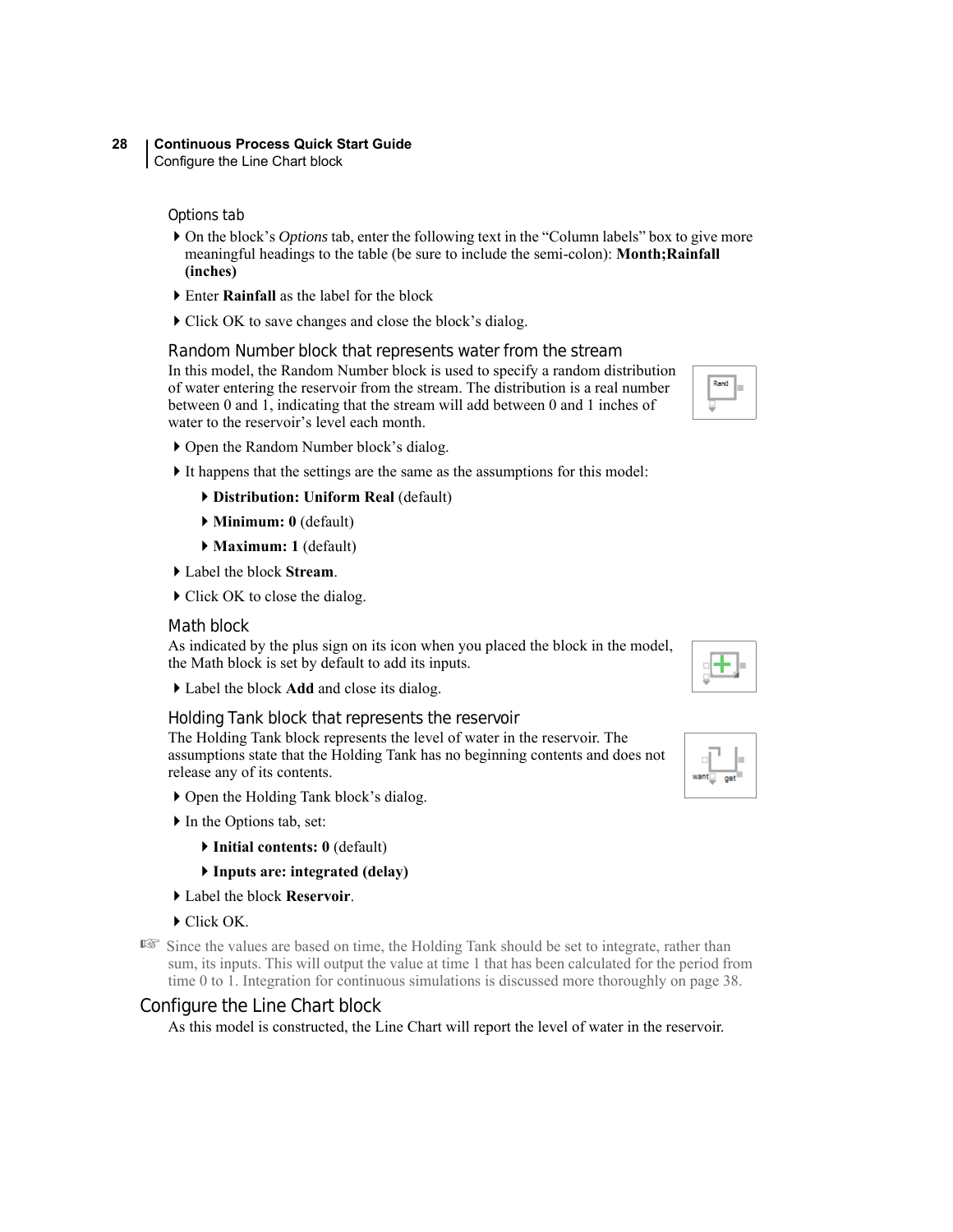#### **Tutorial 29** Configure the Line Chart block

**Trace Editor** 

**Graph Properties** Copy Graph Image

#### Trace Editor

- Open the Line Chart block by double-clicking its icon or by rightclicking and choosing Open Dialog.
- Right-click on the block's Graph window. The two options at the top of the popup are Trace Editor and Graph Properties.
- Choose the Trace Editor. This is where you specify how the lines are drawn on the graph.
	- Name the first trace **Contents**
	- Name the second trace **Rainfall** and choose that it is plotted on the **Y2** axis
	- Close the Trace Editor

Trace Editor  $-1$   $\sim$   $\cdot$   $\cdot$   $\cdot$   $\circ$ Contents  $\blacksquare - \smallsetminus \ulacksquare$   $\blacksquare$ Rainfal  $\blacksquare - \wedge \blacksquare$  y2  $\oslash$ 

欧 **S** 

Notice that the new labels appear in the key on the graph. You can resize the key and place it anywhere you want on the graph.

#### Graph Properties

- ▶ Right-click the Graph window again and this time choose Graph Properties. This is where you customize the titles, colors, and other properties of the axes, as well as characteristics of the numbers that are displayed.
	- ▶ Name the graph **Reservoir Model**
- Graph Properties  $\overline{\mathbf{z}}$  $\times$ **Titles** Colors Title Size Title Bkarnd Chart Graph Reservoir Model  $\Box$  $\Box$  $\boxed{14}$   $\vee$ Thin Grid  $\rightarrow$ Title **Tick** Label Intervals Label Size Places  $# \vee$  $9 \vee$  $4 \div$ **x** Months П  $\Box$ П  $|10 \rangle$  $\Box$ 10  $\overline{\mathbf{r}}$  $\checkmark$  $4 \div$  $Y$  Inches П П و ا  $\checkmark$  $\checkmark$  $\Box$  $\blacksquare$  $\boxed{4}$ Y2 Inches  $10 \sim$  $\#$  $\checkmark$  $9 - 4$ ▬ Show Border Color Legend  $\boxdot$  $\Box$  $\Box$  $\Box$  $\Box$ Cursor Values  $\boxed{\smile}$ Right Left Top Bottom  $\frac{1}{2}$  65  $\frac{1}{2}$  40  $\frac{1}{2}$  50  $\frac{1}{2}$ Margins 65
	- For the title of the X axis, enter **Months**
	- For the title of the Y axis, enter **Inches**
	- For the title of the Y2 axis, enter **Y2 Inches**
	- Close the Graph Properties window
- ☞ You can also enter titles directly on the graph—click on the text and change it, then press the Enter key.

#### Dialog tab

Click the Dialog tab on the left side of the graph. The tabs in the Dialog are for labeling the block and for setting what happens to the graph during or after the simulation run. In the Dialog: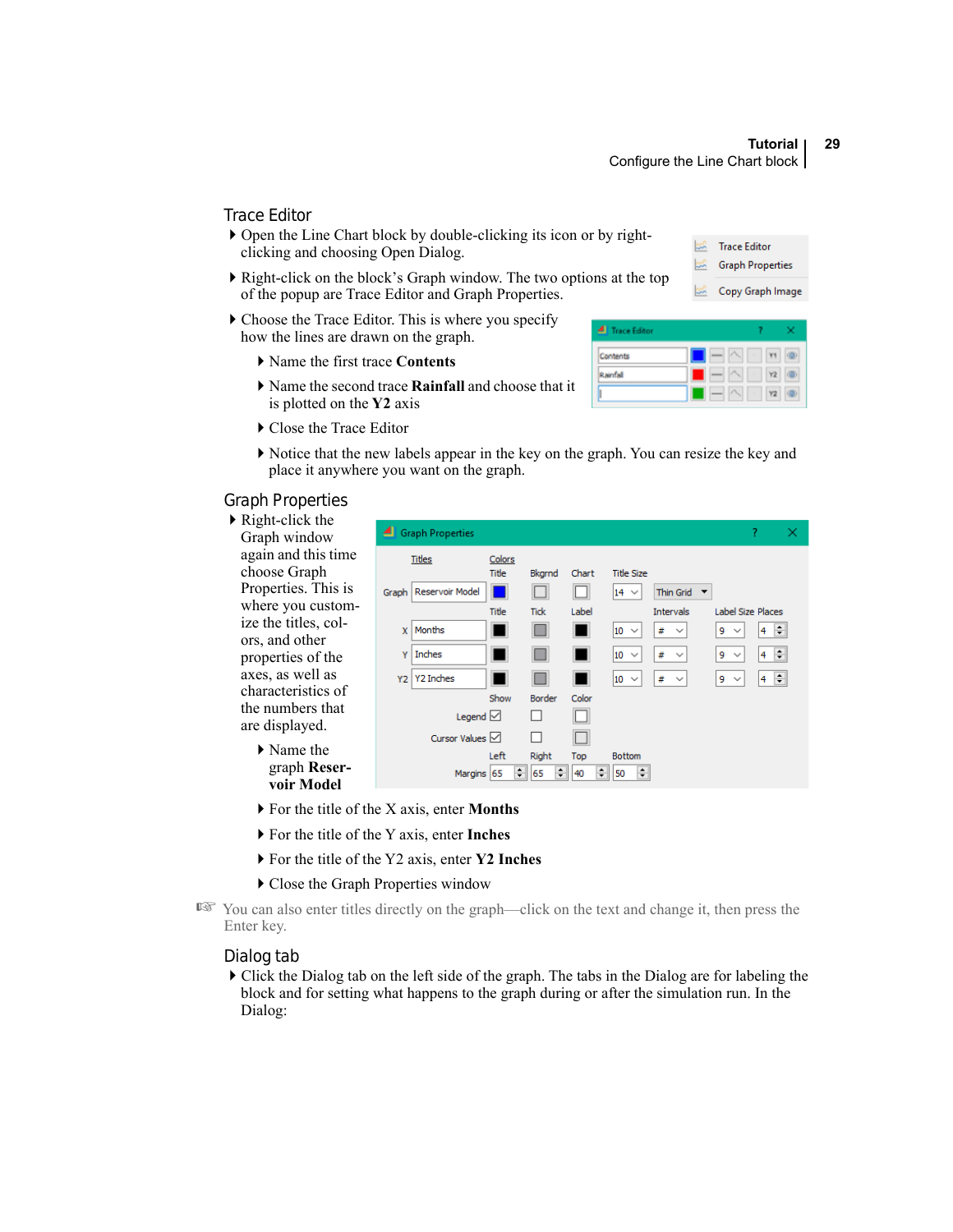Your tutorial model

- In the block's Display tab, choose if you want the graph to not open, or to open at the beginning or the end of the simulation run. Also choose when you want the graph to autoscale.
- At the bottom of the dialog, label the block **Chart**.
- Close the block's dialog.
- ☞ See the Line Chart's Help button or the User Reference for more information about the tools and dialogs that control this block.

# Save the model

Save the model to save your changes

# <span id="page-33-0"></span>Your tutorial model

If you have followed all the steps, your model should look similar to the model shown below.



# <span id="page-33-1"></span>Running a simulation

Before running the model, decide if you are going to run a single model one or more times or run different models all at the same time.

# Run modes

There are two modes toggled using the Run Mode toolbar button:

- <span id="page-33-4"></span>1) To run a single model as quickly as possible, even if you are running that model multiple times, use the fastest run mode  $\hat{\mathcal{F}}$  as shown here. This is the default and what you will use for this tutorial.
- <span id="page-33-3"></span><span id="page-33-2"></span>2) To run different models all at the same time, use the multi-threaded run mode  $\#$ . This takes advantage of the ExtendSim multi-threading capability—the user interface is processed in one thread and the processing for each model occurs in separate threads. In this mode, the Run Simulation button changes to  $\gg$ .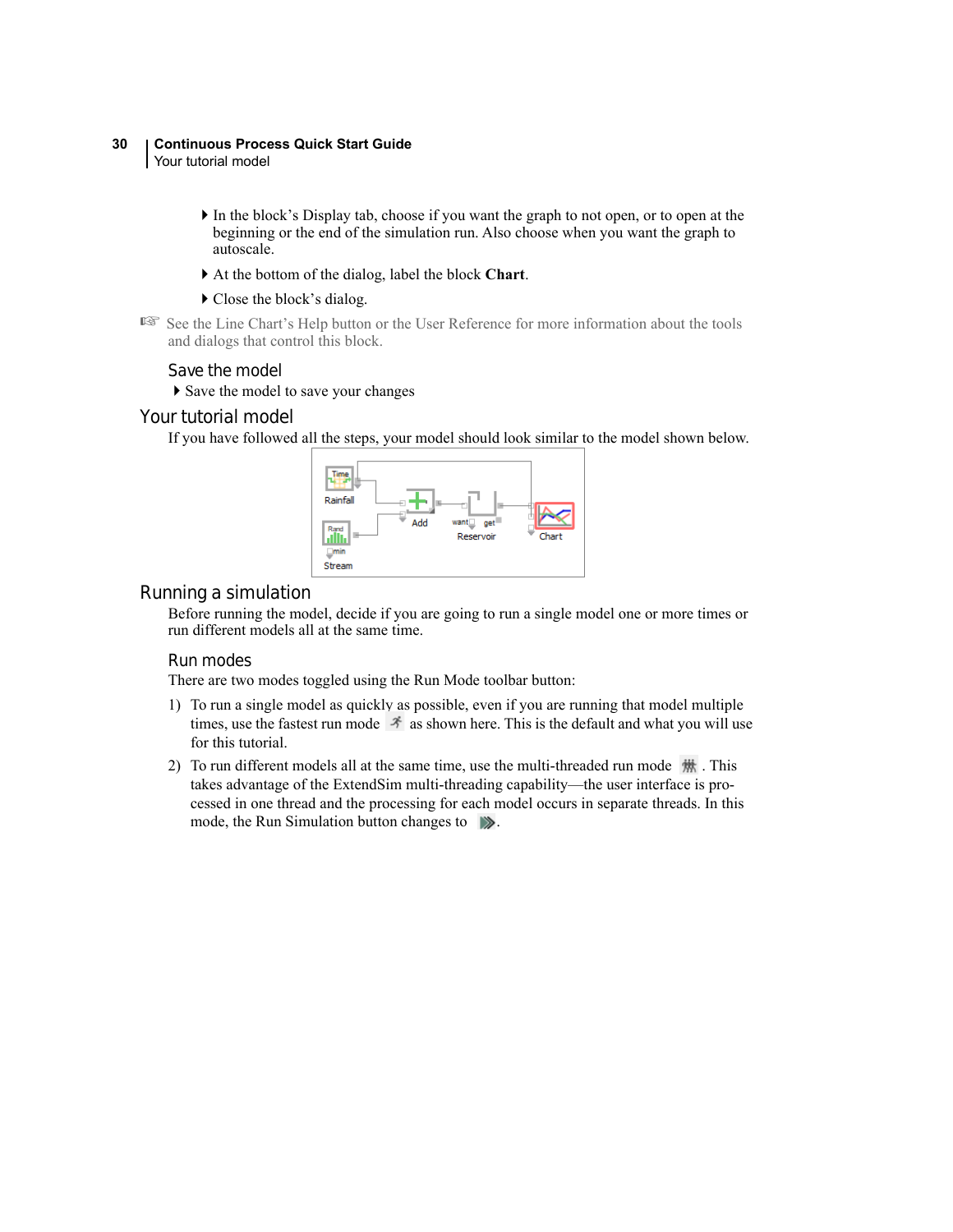## **Tutorial 31** Verify and validate results

# Run the simulation

 Click the Run Simulation button in the tool bar or choose the Run > Run Simulation command or right-click to run the simulation.

# <span id="page-34-0"></span>Verify and validate results

This is a good opportunity to verify and validate results.

If it isn't open, double-click the icon of the Chart block. The block shows the results as a graph on its Graph tab, seen at right, and as data in its Data tab.

As configured, the graph monitors the total amount of water in the reservoir on the Y axis and the inches of rainfall on the Y2 axis.



Given how the model is constructed and the settings in its dialogs, are the numbers in the graph what you expected to see? Does the model accurately represent the system being modeled?

☞ See the User Reference's Process of Simulation chapter for information about verifying and validating a model.

### <span id="page-34-1"></span>Save the model

- Save the model; you will use it in the next chapter.
- To compare your model to ours, see the model named *Reservoir 1* in the folder Documents/ ExtendSim/Examples/Tutorials/Continuous.

Note that the Reservoir 1 model that we built uses named connections to plot the values coming from the two water sources—Rainfall and Stream. Your model should get similar results.

# <span id="page-34-2"></span>Additional models

#### Reservoir models

There are two additional reservoir models located at Documents/ExtendSim/Examples/Tutorials/Continuous. These models show how to model a limitation on the reservoir's capacity and the resulting overflow.

<span id="page-34-3"></span>1) The Reservoir 2 model does the calculations using logic blocks from the Value library. It also has a button (About This Model) that explains the model. The "button" is actually a hierarchical block that uses the Buttons block (Utilities library) to open the hierarchical block when clicked.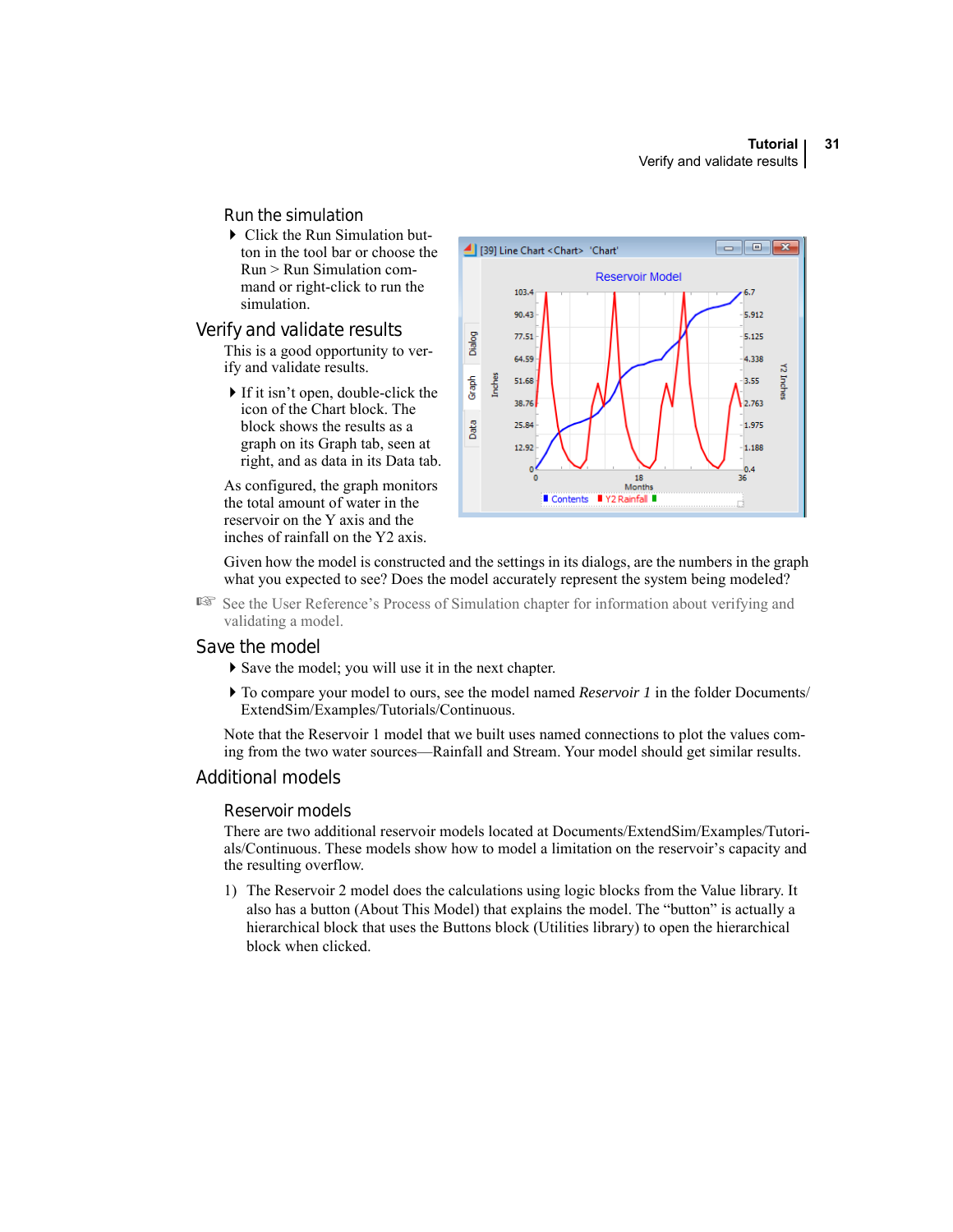## **32 Continuous Process Quick Start Guide** What's next

<span id="page-35-10"></span>2) Reservoir 3 does the exact same calculation as Reservoir 2 using one Equation block (also from the Value library). That Equation block's equation editor is shown below.



# Other continuous process models

Additional continuous models process models are located at Documents/ExtendSim/Examples/Continuous.

Run Simulation

**About This Model** 

## *Standard Block Models folder*

<span id="page-35-1"></span>These models have been built with the blocks that ship with ExtendSim CP:

- <span id="page-35-2"></span>• Differential Equation
- <span id="page-35-5"></span>• Drug Ingestion
- <span id="page-35-6"></span>• Markov Chain Weather
- <span id="page-35-7"></span>• Monte Carlo
- <span id="page-35-9"></span>• Noisy FM System
- Predator Prey

# *Custom Block Models folder*

To display some of the ExtendSim programming capabilities, these models have been built using custom blocks created in ExtendSim CP:

- <span id="page-35-4"></span><span id="page-35-3"></span>• Fish Pond
- <span id="page-35-8"></span>• Mandelbrot
- Planet Dance

### <span id="page-35-0"></span>What's next

• The next chapter in this Quick Start Guide discusses some concepts specific to continuous process modeling.



Animation On/Off

**View Equation** 

Open Weather Table

Open Forecast Table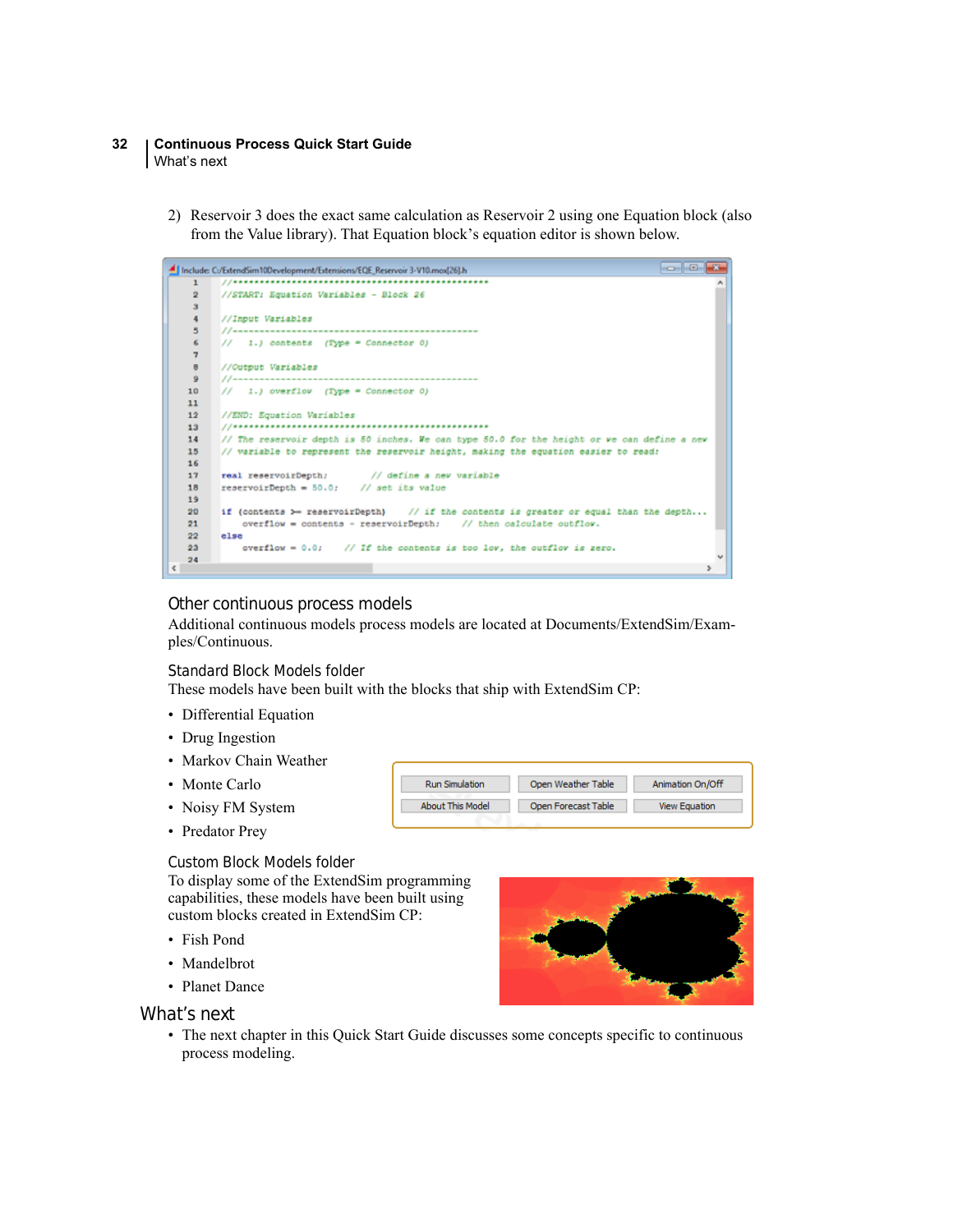• The final chapter lists ExtendSim features that will help you get the most benefit from your models.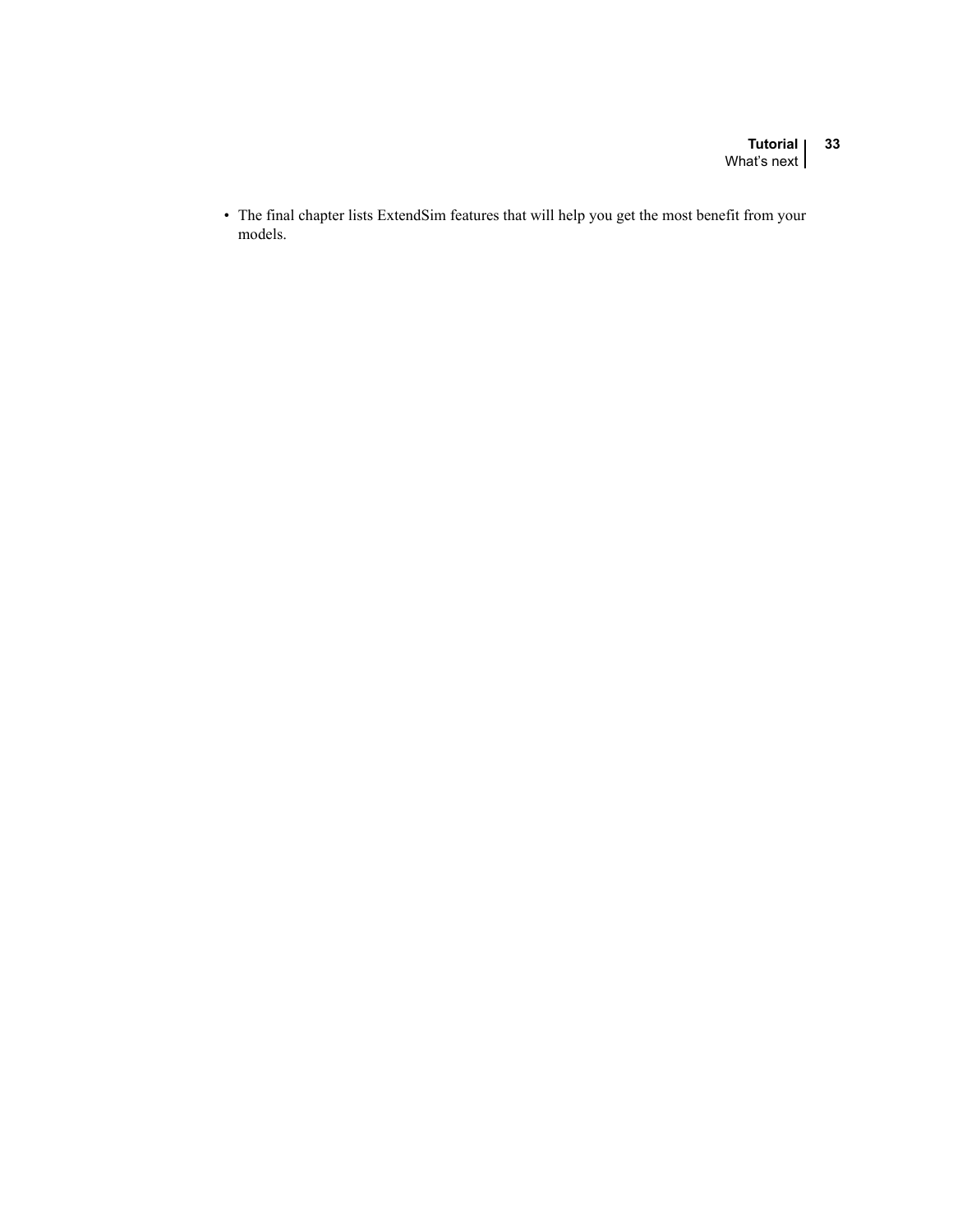**34 Continuous Process Quick Start Guide** What's next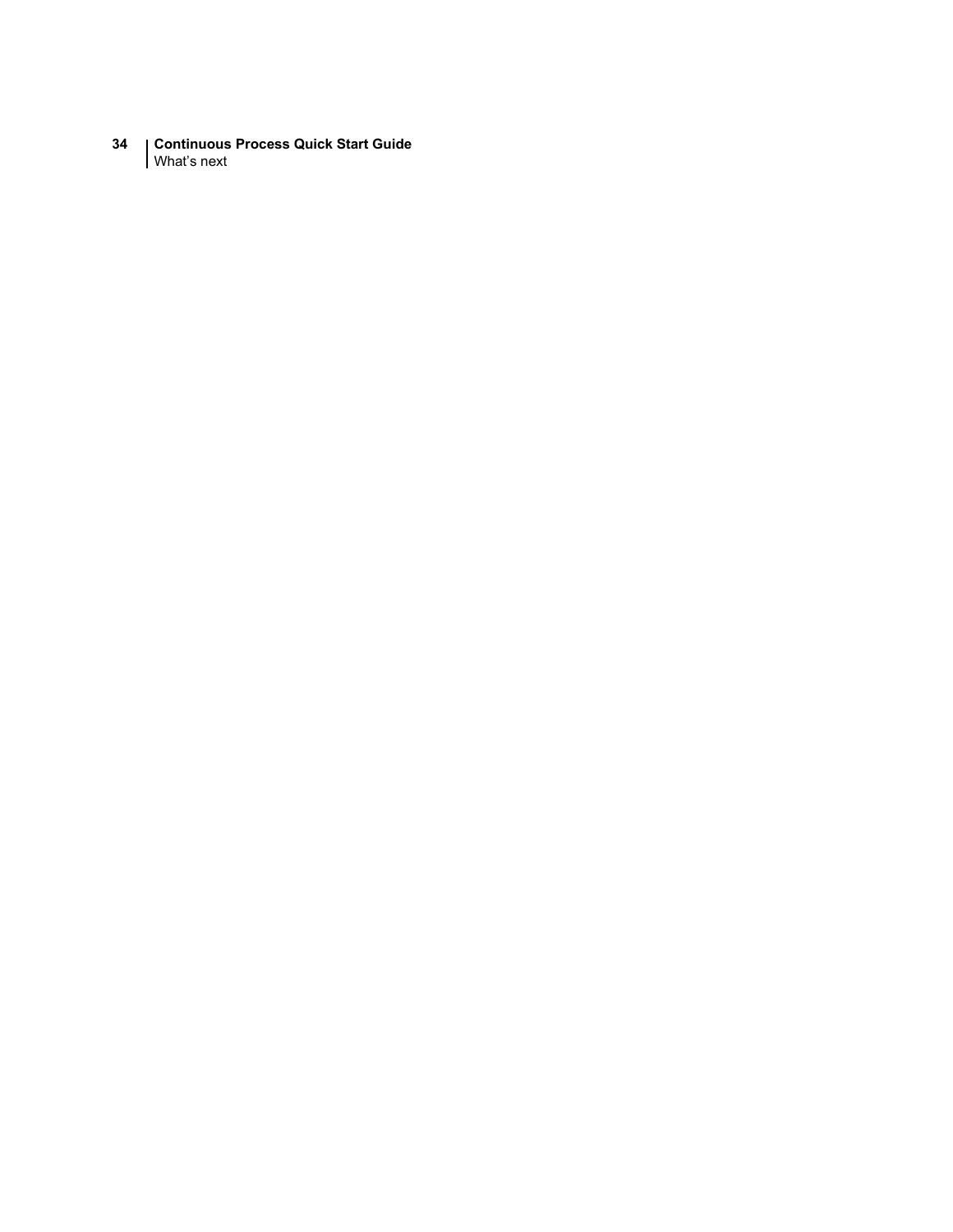# <span id="page-38-7"></span>Concepts & Terminology

<span id="page-38-0"></span>This chapter discusses some concepts specific to continuous process modeling and provides tips to keep in mind when building continuous models.

☞ Concepts applicable to all types of models, such as deciding whether a model should have random elements, are discussed in the User Reference.

#### <span id="page-38-1"></span>Simulation timing

Most simulations run for a specified time. ExtendSim determines the *duration* of a simulation run based on the values entered in the Run > Simulation Setup > Setup tab; the duration is the period from the start time to the end time.

<span id="page-38-3"></span>In continuous simulations, the duration is divided into intervals or *steps* of equal length, where start time is the first step and end time is the last step. The length of time, in time units, for each step is known as *delta time* or *dt*. The delta time setting determines how frequently model data is recalculated.

As the simulation runs, simulation time advances from start time to end time at delta time per step, calculating model data at each step. At the first step, ExtendSim calculates what the status of the model is initially. Then it calculates the changes that take place over the next time step and determines a new set of data points. Model data is generated as a string of successive points corresponding to the steps in time.

☞ For each step, data is calculated for the entire period from that step up to, but not including, the next step.

Continuous simulations require that either the number of steps or the time per step be specified. As discussed below, in most cases a delta time of 1 is adequate. However, for model accuracy it may be necessary to set a different delta time.

#### <span id="page-38-2"></span>Delta time and step size

<span id="page-38-6"></span><span id="page-38-4"></span>Delta time (dt or  $\Delta t$ ) literally means the change in time. It is defined as the length of the time interval between the present time and one time interval later. When you select a delta time, you are selecting how finely the total simulation time will be sliced up, i.e. how short the intervals between calculations will be and thus how frequently the computations will take place. Delta time is set in the Run  $>$  Simulation Setup > Continuous tab.

For the simulation results to be correct, the delta time for a continuous model needs to be small enough to accurately reflect changes that occur in different parts of the model. While a delta time of 1 is often adequate, for simulation speed or model accuracy it may be necessary to set a delta time other than 1.

### <span id="page-38-5"></span>Delta times other than 1

Although 1 is the default setting in the Continuous tab, delta time can be set to any number. For example, to cause the model to run faster and perform calculations less frequently, delta time could be set to 2 or any other number larger than 1.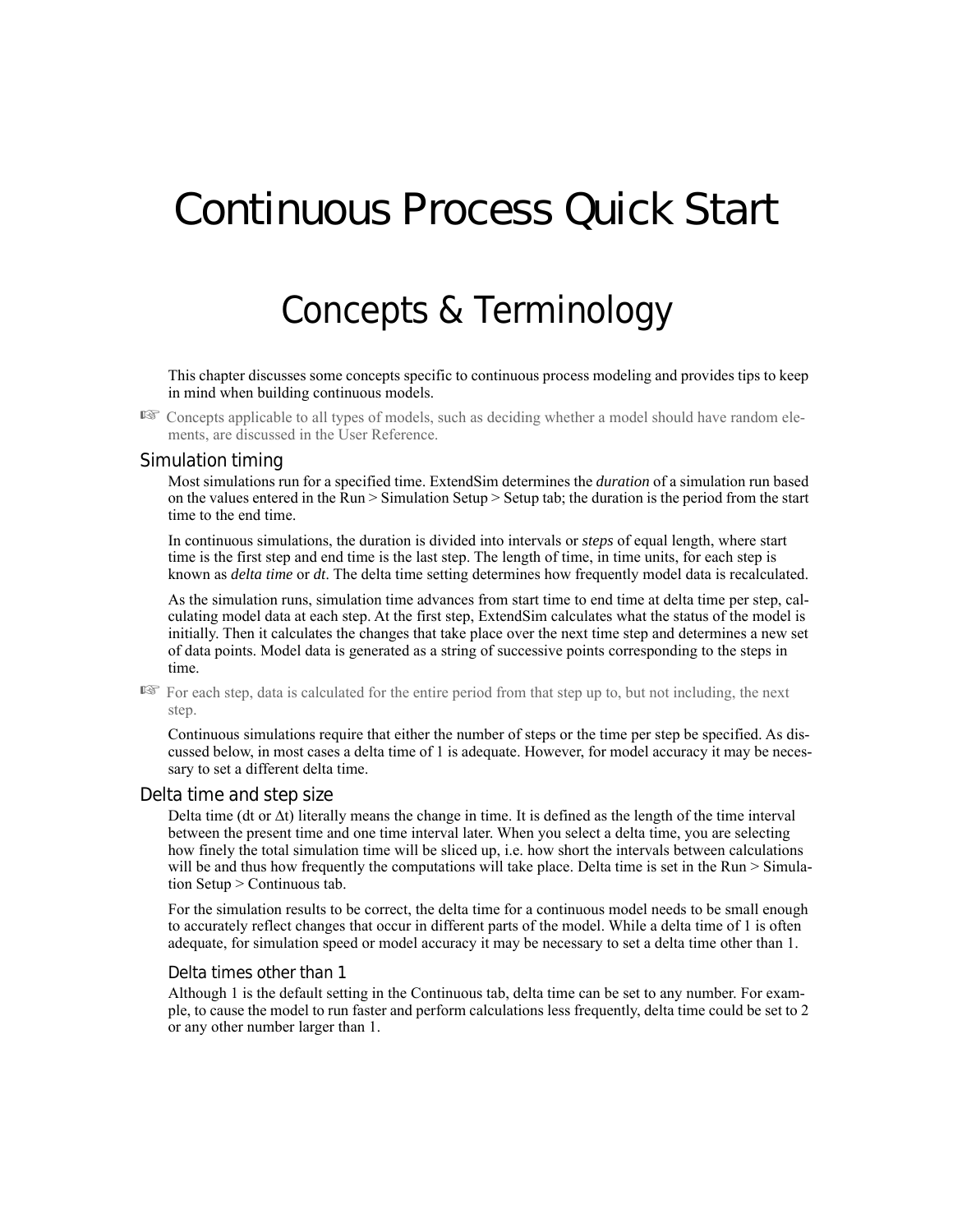#### **36 Continuous Process Quick Start Guide** Delta time and step size

<span id="page-39-1"></span>A delta time less than 1 reduces the step size, causing calculations to be made more frequently. It also results in more steps, so that the simulation takes longer to run in real time for the same simulation time.

If delta time is not 1, it is most common that it would be less than 1. There are many reasons why delta time would need to be less than 1. Feedback loops and stiff equations in the blocks can require a smaller delta time to ensure that all calculations are reflected in the graph. Simulations that are run with too large of a delta time often show values jumping from very high to very low. This is known as instability or artificial chaos. Examples of models where a delta time of less than 1 may be required are:

- Signal processing models need to have their specific time per step (dt) either entered in the Simulation Setup dialog, or have it calculated by blocks in the model. For example, the Filter blocks calculate the stepsize based on their entered parameters.
- <span id="page-39-4"></span>• Differential equation models (those with integrators in feedback loops) may need to have a time per step (dt) or number of steps other than 1.
- If you are building custom blocks in process control models, you might set up the blocks so that they have a Stepsize message handler that can calculate the value for the DeltaTime variable, automating this process. See the Electronics library for some examples of blocks that do this.
- ☞ If a model contains the Holding Tank block (Value library) and delta time is not exactly 1, you may need to change the Holding Tank to integrate its inputs, as discussed on [page 39.](#page-42-0)

# <span id="page-39-3"></span><span id="page-39-0"></span>Determining which dt to use

To determine what delta time setting is reasonable, first run the simulation with a delta time of 1 (the default setting). Then run the simulation with a delta time of 0.5 (one half of the original setting). If there is no significant difference between the two graphs, then delta time of 1 is appropriate. If there is a significant difference, reduce the delta time to 0.2 and run the simulation again. Continue halving delta time until you determine a delta time which results in no significant differences compared to the smaller delta time. The main idea is to use the largest delta time that will give accurate results without slowing down the simulation unnecessarily.

#### <span id="page-39-2"></span>Specifying dt or the number of steps

ExtendSim requires that either the time per step (delta time) or the number of steps be specified in the Run > Simulation Setup > Continuous tab. You can enter delta time directly in the dialog or you can enter the number of steps and ExtendSim will calculate the delta time for you.

A value for the number of steps is automatically calculated based on the setting entered for Time per step (dt). It is computed as: floor(((EndTime-StartTime)/DeltaTime) + 1.5). You can see this by choosing the Number of steps radio button after changing the Time per step (dt).

You can also determine the granularity of the simulation run by manually entering a value for Number of steps. In most cases, this would be a number equal to the duration (length of the simulation run) so that the model calculates values once for each step, and each step would be one time unit long. A default value for delta time is automatically calculated based on the number of steps you enter; it is computed as (EndTime-StartTime)/(NumSteps - 1). You can see this by choosing the Time per step (dt) radio button after changing the Number of steps.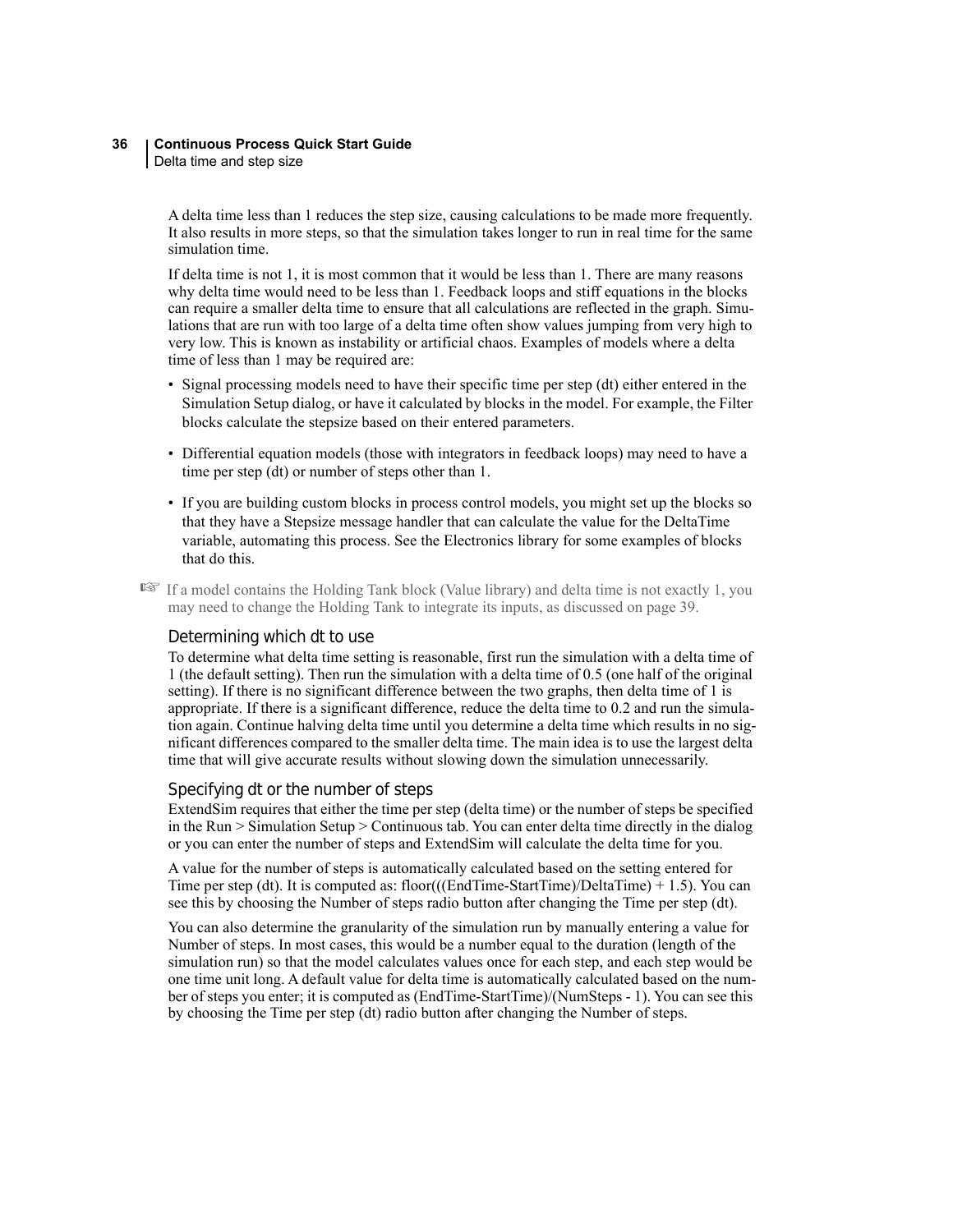#### *Example of setting the end time when delta time is 1*

Assume you want a continuous simulation to run and calculate values each year for 40 years where start time is 0 and dt is 1. The value you enter for the end time depends on whether there is integration in the model.

- If there is no integration in the model, set the end time to 39. Data will be calculated at each of the 40 steps, starting at step 0 and ending at step 39. Each step's calculation would represent data for the entire year, the period beginning at that step and continuing up to but not including the next step (one delta time unit). Thus the model would calculate 40 years worth of data. If you specified start time as 1 and end time as 40, the duration would also be 40 years.
- If there is integration in the model, set end time to 40. Data will be calculated (but not output) at each of the 41 steps, starting at step 0 and ending at step 40. Each step's calculation would represent data at the beginning of the year, the period beginning at that step. However, blocks that integrate take their inputs at one step and output their results at the next step. Thus the model would calculate 40 years worth of data. If you specified start time as 1 and end time as 41, the duration would also be 40 years.
- ☞ Integration is discussed on [page 38](#page-41-0).

## *Example of setting the end time when delta time is other than 1*

If you specify delta time as 0.5, the start time as 0, and the end time as 39, the simulation will run from time 0 to time 39 calculating data for 79 steps, each of which is one half time unit long.

If you specify a delta time which will not result in the duration being divided into equal segments, ExtendSim will adjust the end time to a higher value. This is to insure that the segments are of equal duration, and that the simulation will end at the end time displayed in the dialog. Alternately, you can select a new end time or delta time. For instance, assuming end time is 39, you could specify the Time per step (dt) as 2 years. Data could be calculated every other year, from 0 through 38; however, the last step of the simulation (step 39) would not be calculated. In that case, rather than omit a step, ExtendSim will adjust the end time to 40. This means that model data will be calculated once every two years, starting at time 0 and ending at time 40, for a total of 21 steps.

#### <span id="page-40-0"></span>Feedback and delays

Sometimes it is necessary to create a model that tries to compensate for, or vary itself to match, changes in its inputs. For example, a public address amplifier should output the same sound level even if the speaker's voice varies in loudness. A good technique to accomplish this involves feeding back some of the amplifier's output to control its input, so that the amplifier can effectively monitor itself.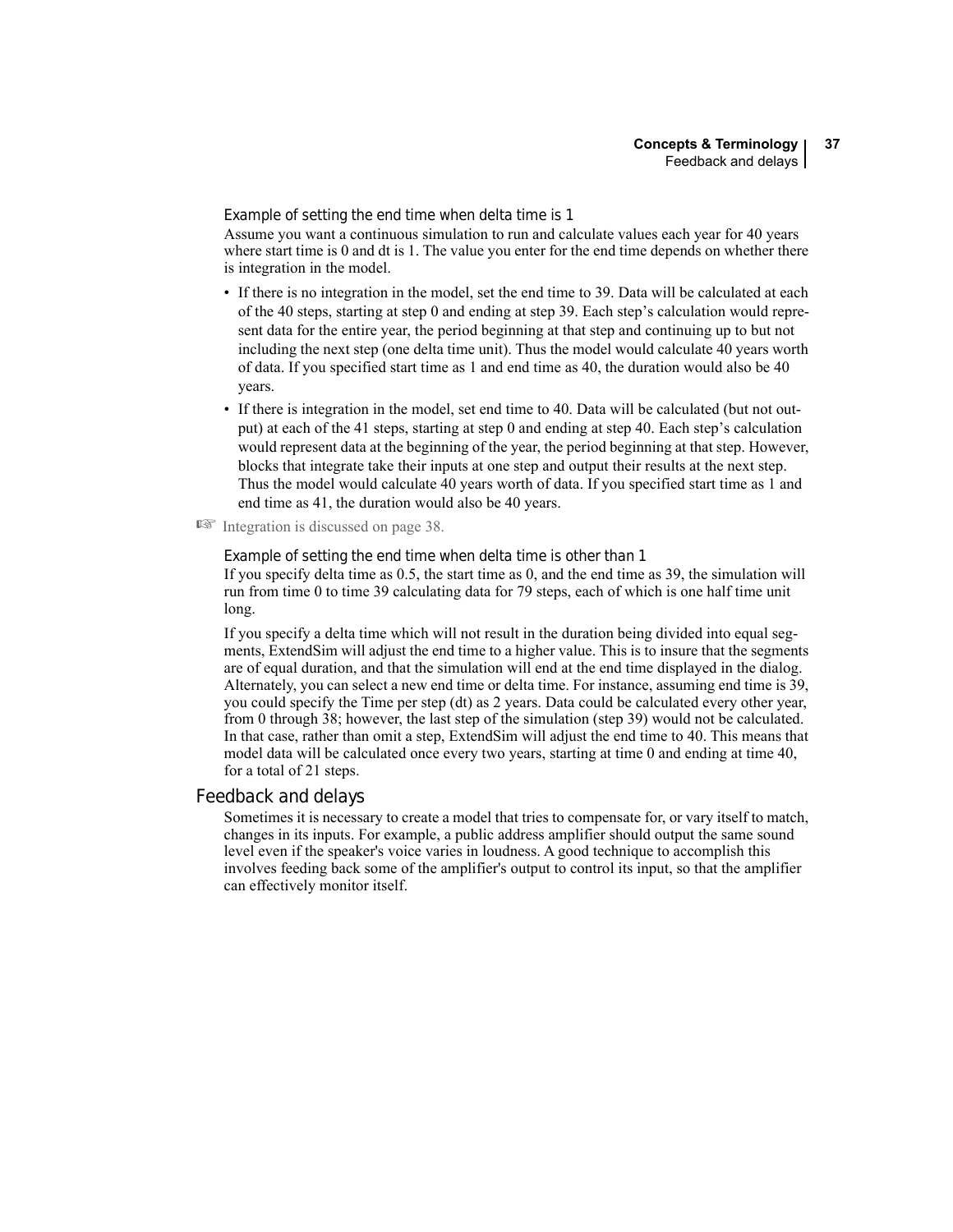#### **38 Continuous Process Quick Start Guide** Integration

# Feedback

The practice of connecting an output of a model back to an input is called feedback; it is the main factor that causes complex behavior in continuous models. A model with feedback will cause the result of a calculation to be fed back to one of the original variables in the calculation, influencing its own rate of change. Thus feedback causes iterative changes to model variables as the simu-

<span id="page-41-2"></span>

lation runs. The initial output variable ripples through the calculations such that the effect loops back and re-affects the initial variable.

# <span id="page-41-4"></span>Delays in feedback loops

ExtendSim is designed to facilitate feedback in models, but using feedback correctly entails some additional modeling techniques. Since continuous models are recalculated at every time step, there will be a delay between when the initial variable first affects the model and when the chain of calculations ultimately and indirectly affects the initial variable. The introduction of a delay can cause the behavior of a model to change significantly, because there is a difference between the effect that instantaneous access can cause and the response that would happen if access is not instantaneous.

When you run a model that uses feedback, the feedback is delayed by one simulation time step. This happens because the output feedback signal has to be calculated before it can be used on the next simulation step, effectively delaying it for one time step. When feedback is delayed too much, it can have a deleterious effect as it arrives too late, causing the system to over- or under-compensate. Reducing the time step or delta time of the model will reduce feedback delay and result in a model with more accurate results. See ["Determining which dt to use" on](#page-39-0)  [page 36](#page-39-0) for more information.

# <span id="page-41-1"></span><span id="page-41-0"></span>Integration

<span id="page-41-3"></span>Integration is a method of estimating the present value by estimating the past and/or future values of the inputs, calculations, and outputs in a model. It is another way of summing or accumulating values when the input is a rate (expressed as units per time). The advantage of integration over just summing values is that integration will accumulate correctly when delta time is not exactly 1.0, making it especially useful in feedback models that need a smaller delta time to work well. A simple form of integration (Euler) just multiplies the input rates by delta time and accumulates the result.

The Holding Tank and Integrate blocks in the Value library have integration capabilities.

- The Holding Tank block accumulates and, if wanted, releases values. As discussed below, its dialog gives the option to either sum or integrate the inputs.
- The Integrate block is used to perform the mathematical function of integration in models.

You can also use ModL functions to add integration to blocks you create.

☞ There is no feedback in the My Reservoir model you built in the tutorial and it uses a delta time of 1. For that model, the Holding Tank could be set to either sum its inputs or integrate them (but the end time would need to be adjusted). The Reservoir 3 model, located at ExtendSim/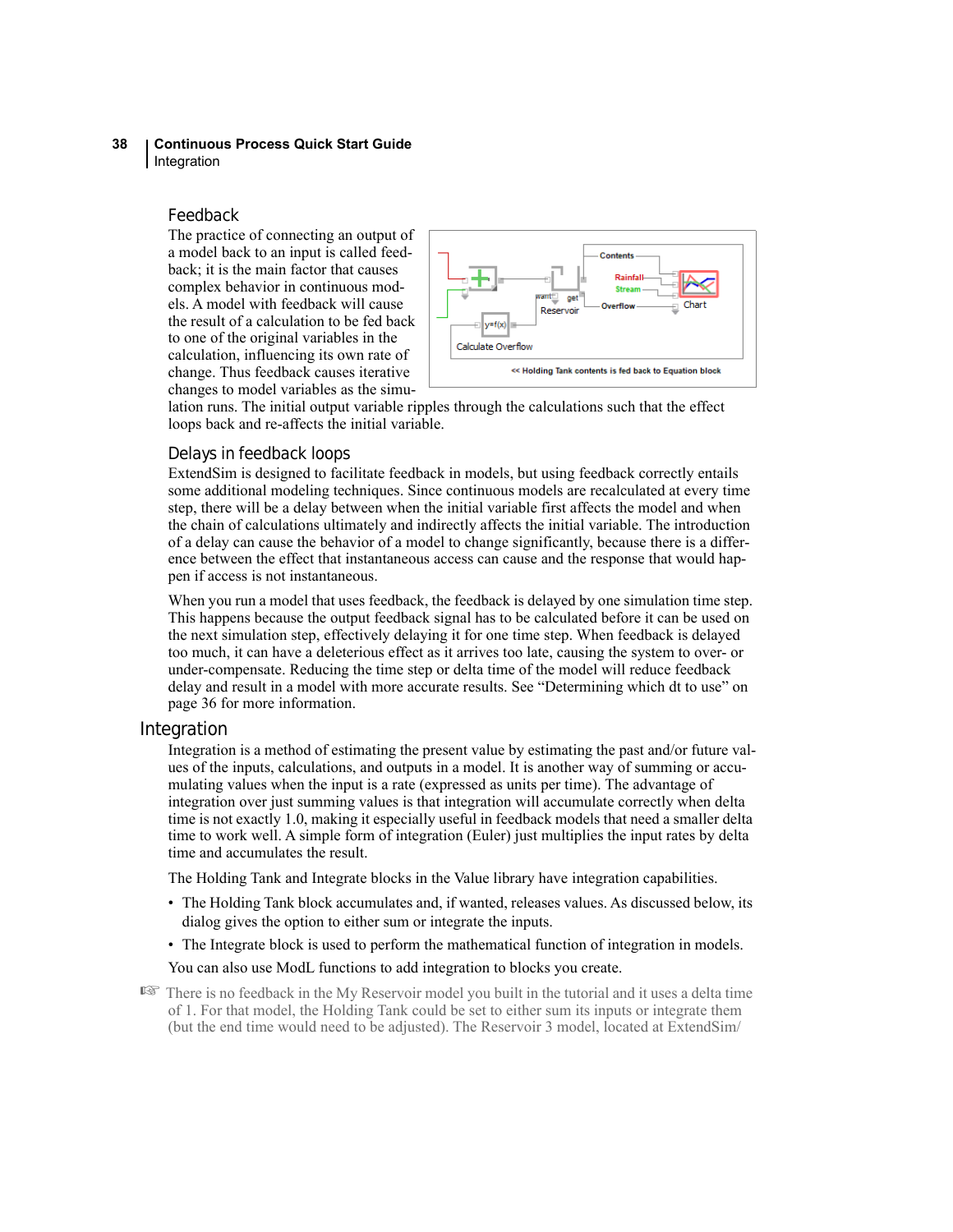Examples/Tutorials/Continuous, has feedback and uses a smaller delta time, so the inputs to the Holding Tank must be integrated. See below for more information.

#### <span id="page-42-3"></span><span id="page-42-2"></span><span id="page-42-0"></span>Integration vs. summation in the Holding Tank block

he Holding Tank block (Value library) has integration capabilities. The block's dialog gives the option to either sum or integrate its input. In general, a good rule of thumb is:

- Integrate when the value going into the Holding Tank is based on simulation time units, such as a rate. For example, you would integrate when the Holding Tank block's input represents dollars per year or gallons per hour.
- Sum when the value is to be added to the block at each step or dt calculation. For example, you would sum when the Holding Tank block's input is orders or people.

Summing adds the given input to the total at each step, regardless of the time units. Integration considers the input to be spread evenly over each time unit; at each step integration adds a portion of the input to the total. For example, the following table shows the effect of inputting \$2000 to the Holding Tank block when the time units are in years and dt (delta time) is set to 0.25 (for 1/4 of the year).

As seen in the table, if the Holding Tank is set to sum its inputs, it would be the equivalent of adding \$2000 to the account every quarter. If the Holding Tank is set to integrate, it would be the equivalent of adding \$500 per quarter.

| Time     | Step | Summed | Integrated (delay) | Integrated (no delay) |
|----------|------|--------|--------------------|-----------------------|
| $\theta$ | 0    | 2000   | 0                  | 500                   |
| 0.25     |      | 4000   | 500                | 1000                  |
| 0.50     |      | 6000   | 1000               | 1500                  |
| 0.75     |      | 8000   | 1500               | 2000                  |
|          | 4    | 10000  | 2000               | 2500                  |

- *Summation* occurs at each step so there is an amount calculated at time 0. Since summation treats its input as an amount, the entire 2000 is added at each step.
- <span id="page-42-1"></span>• The *integrated (delay)* choice treats its input as a rate and calculates a new result at the next step. Because this backward Euler integration occurs during the interval between steps, there is no amount at time 0.
- The *integrated (no delay)* choice also treats its input as a rate. However, it calculates a new result at the current step. Because its integration occurs at each step, there is an amount at time 0.

It is also important to note that if you subsequently change the delta time to something other than 0.25, the total amount in the summed Holding Tank would be different from the amounts shown above, but the total amount in the integrated Holding Tank would remain the same.

<span id="page-42-4"></span>Your choice of integration methods depends on the model: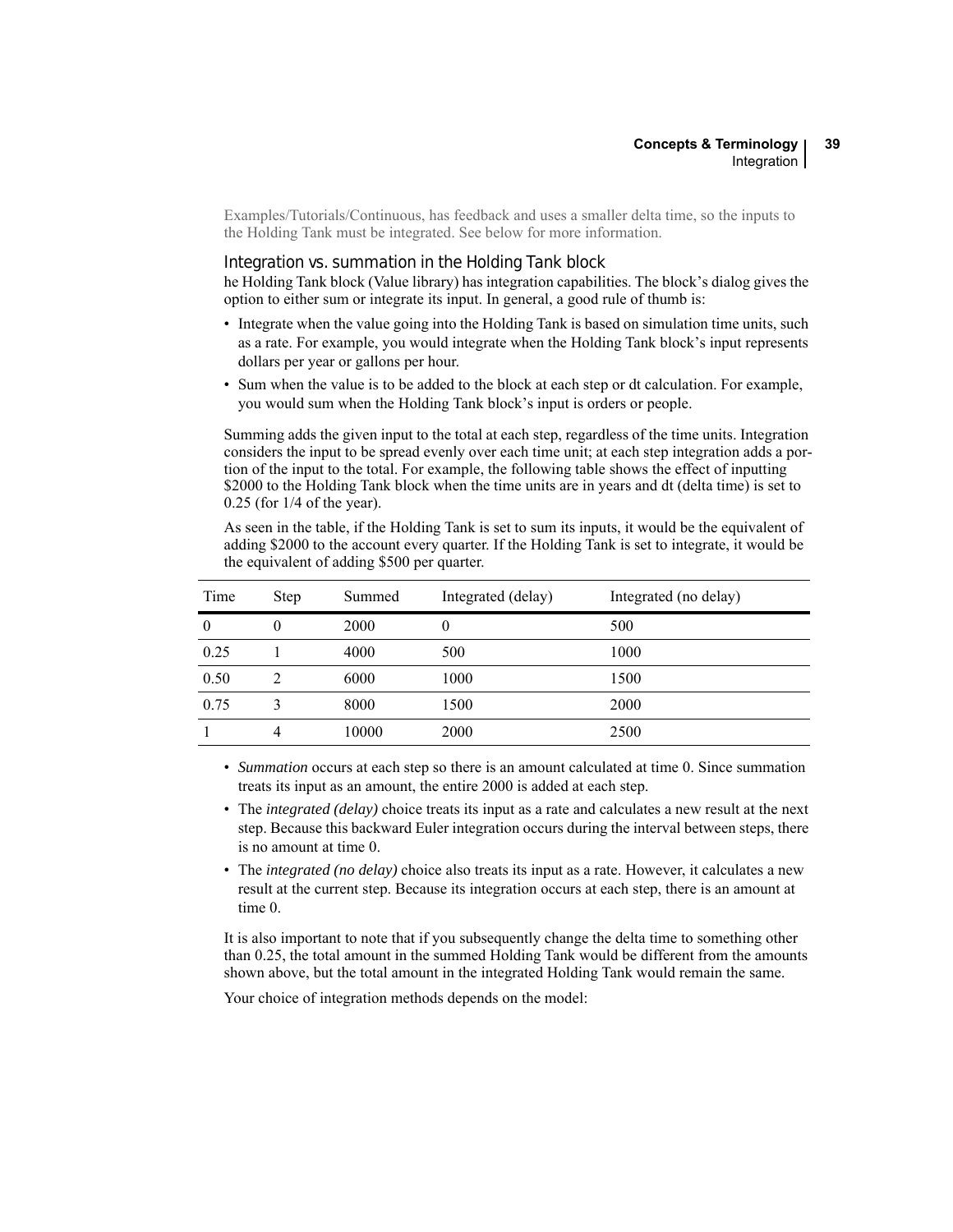## **40 Continuous Process Quick Start Guide** Simulation order

- You would generally use the *integrated (delay)* choice when there is only one integrating block in the model, when the integrating blocks are not interdependent or cross-coupled, or when there is no feedback.
- In models with more than one integrating block, where the integrating blocks are interdependent or cross-coupled, the feedback between the blocks is usually a correction factor. If this feedback is delayed, the system may correct too late or over correct, causing the model results to become unstable. This is often observed as a graph where the traces oscillate with increasing magnitude as time progresses. The *integrated (no delay)* choice compensates for the feedback delays by outputting results one step earlier. For example, the Predator\_Prey model is an example of interdependent Holding Tank blocks; the model is located in the folder Examples/Continuous/Standard Block Models.

# <span id="page-43-0"></span>Simulation order

<span id="page-43-3"></span>The Run > Simulation Setup > Continuous tab allows you to choose the order in which ExtendSim executes block data for continuous models. The choices are Flow order (the default), Left to right, and Custom. To see the order in which blocks are executing, select the command Model > Show Simulation Order before the model is run.

☞ It would be unusual to change the simulation order from the default choice, Flow order.

# <span id="page-43-1"></span>Flow order

During a simulation, the blocks that compose an ExtendSim model perform calculations that generally depend on their inputs. After doing their calculations, the blocks set their output connectors to the results of that calculation so that other blocks may use their results.

In this type of system, there has to be a "first" block: a block that calculates before all of the others that depend on its results. After the first block calculates, the other blocks should calculate in the order and direction of their connections. This order is repeated for every time step of the simulation. To see this order, choose Model > Show Simulation Order.

The following are the rules that ExtendSim uses to derive the order of the block calculations in continuous models:

- Blocks that generate inputs to the simulation go first. For example, Lookup Table or Constant blocks with only their outputs connected to inputs of other blocks would be put first.
- Next, ExtendSim executes blocks that are connected to those first blocks, in the order and direction of their connections.
- Unconnected blocks and bi-directional network blocks (that have only inputs connected to inputs) are executed in left-to-right order.
- ☞ The Feedback block (Utilities library) is useful when there are flow-order issues due to feedback in a continuous model.

#### Left to right order

'Use caution when changing from Flow order.

<span id="page-43-2"></span>If you choose this option, ExtendSim looks at the left/top corner of each block on the worksheet. The left-most block gets executed first, and the next left-most block gets executed second, and so on. Blocks with equal left edges get executed in top to bottom order. If your model flows to the right, and then continues at the left below that flow, this choice will still calculate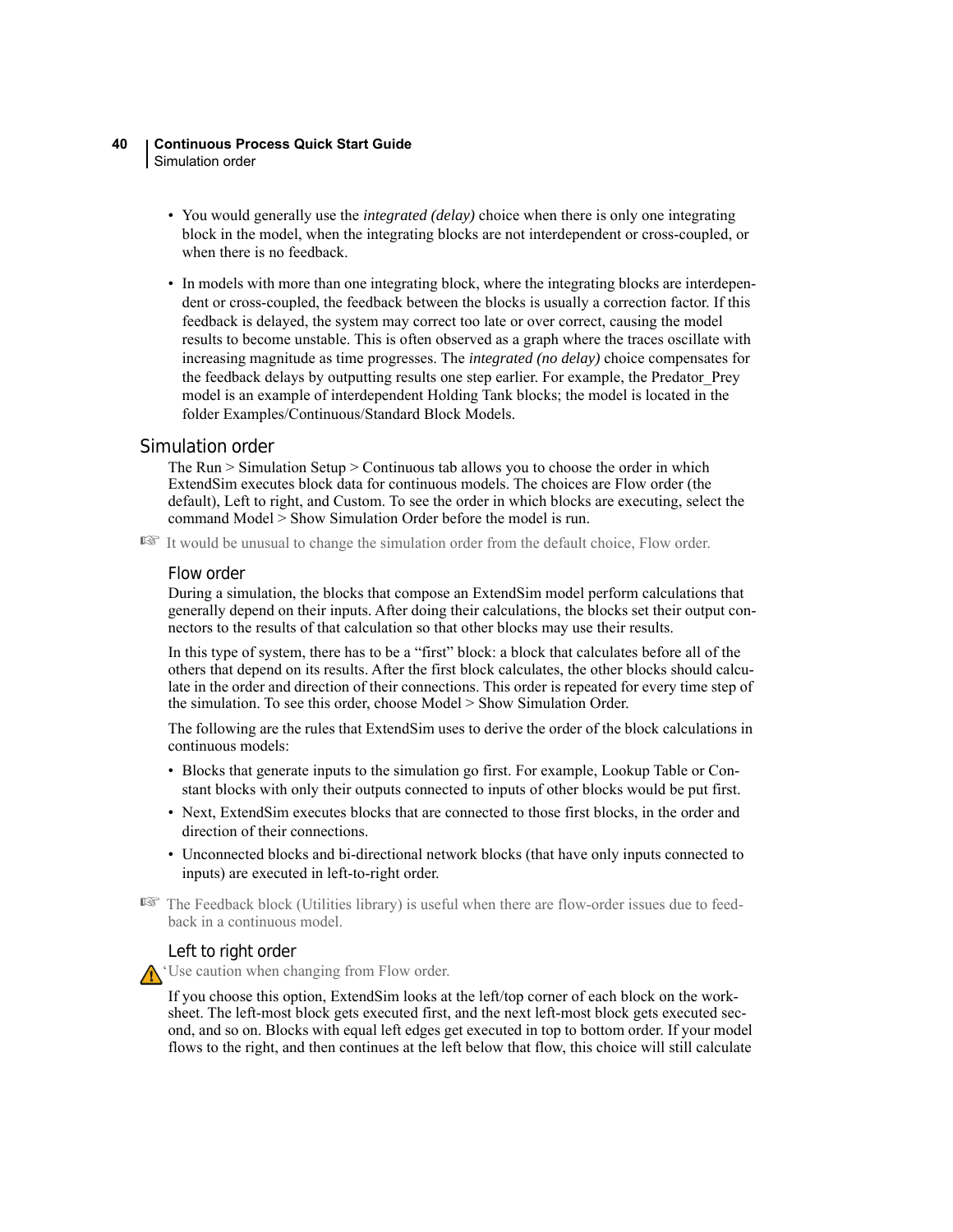all the left-most blocks first. If you use this order, be sure that blocks that calculate values are to the left of the blocks which need those values. Otherwise, there will be a one step delay in calculating the values.

# Custom order

'Use caution when changing from Flow order.

<span id="page-44-4"></span>In continuous modeling, there are some situations with multiple feedback loops that do not automatically settle into the desired flow order solution. This occurs because there are multiple solutions that solve the DAG (Directed Acyclic Graph) ordering problem, and it is possible for the less desired solution to be picked.

To solve this ordering problem, start with the model set to Flow order and then change the order for a few selected blocks using the Model > Set Simulation Order command.

☞ To use the Custom order option effectively, the Model > Show Simulation Order command should be checked so that the user can see which blocks need a changed order.

The Set Simulation Order command is not enabled unless Custom order is selected in the Simulation Setup dialog and a block is selected on the model worksheet.

In the Set Simulation Order dialog, you can enter a new order number for the selected block and it will be moved into that position in the simulation order.

Note that any custom order is lost if either Flow order or Left to right order is selected again.

# <span id="page-44-0"></span>Mixing block types

<span id="page-44-2"></span>You can use continuous blocks, such as

those from the Value library, in discrete event and discrete rate models. You cannot, however, use discrete event or discrete rate blocks in continuous models. All blocks in the discrete event and discrete rate libraries require an Executive block that changes the timing of the model to event timing.

### <span id="page-44-1"></span>Connections to multiple inputs

In a continuous model, you can connect from one output connector to as many input connectors as you want. Multiple inputs from one output is useful when many blocks need the results of a preceding block. For instance, if you have one output connector connected to four input connectors, the model might look like the image at right.

<span id="page-44-3"></span>

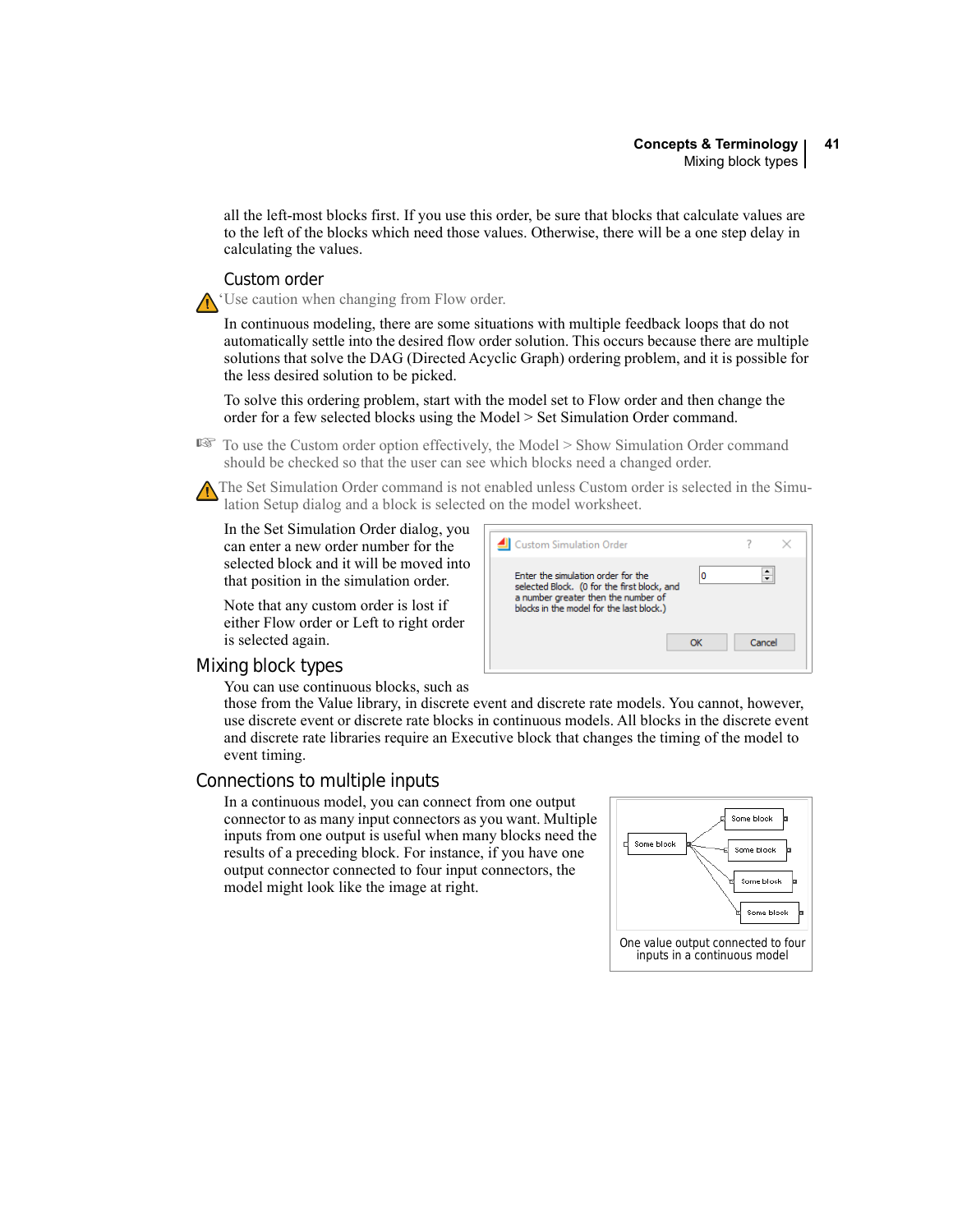# **42 Continuous Process Quick Start Guide** Connections to multiple inputs

<span id="page-45-0"></span>For aesthetic reasons, you may want to only have one connection coming from the output connector, for example when the blocks are far away from each other. Instead of four connections, connect to one of the input connectors, then connect the input connectors together (sometimes called *daisy-chaining*) in the image at bottom right. (Note that this method may be confusing to others trying to understand the model.)

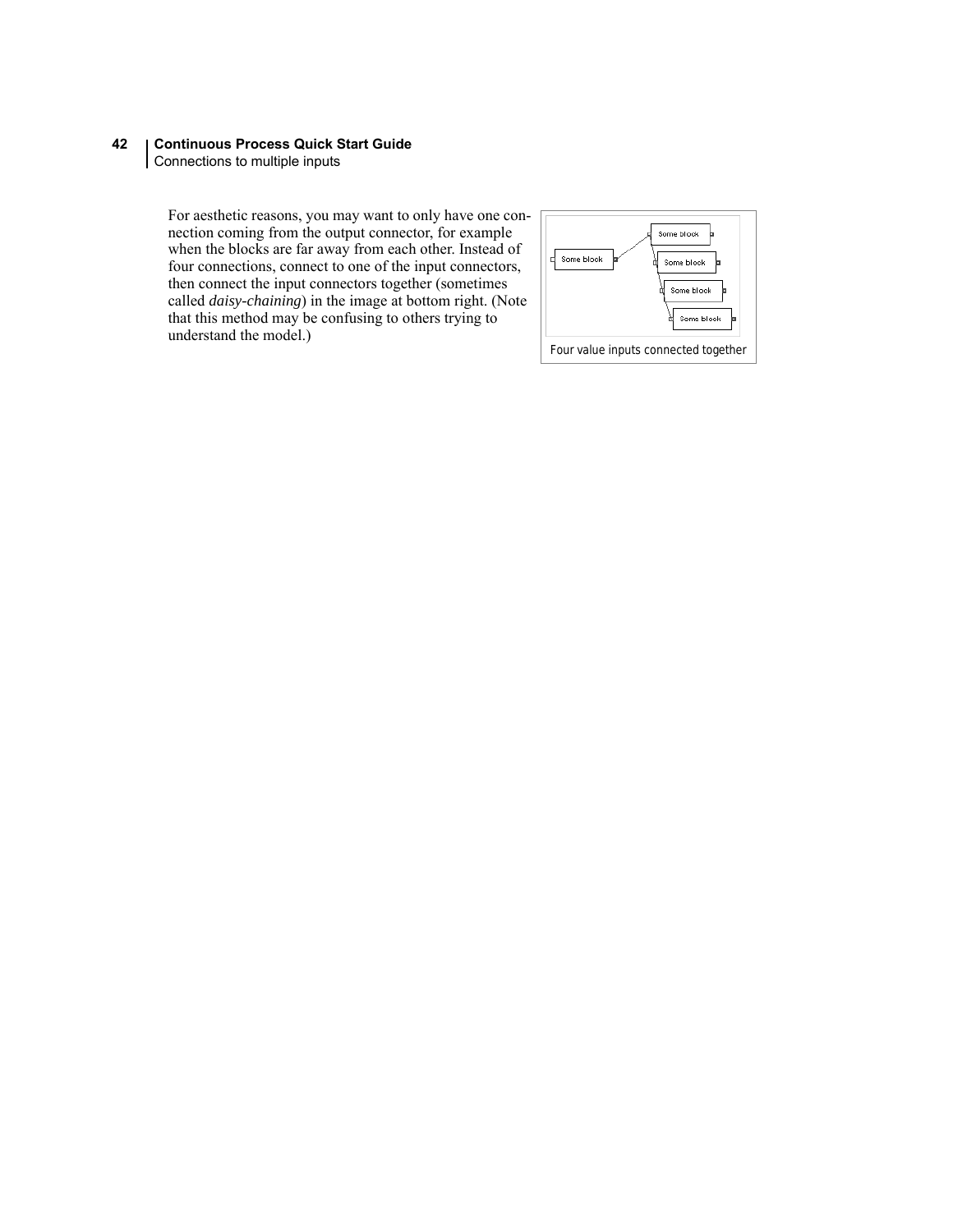# <span id="page-46-4"></span>The Big Picture

# <span id="page-46-1"></span><span id="page-46-0"></span>**Overview**

The tutorial chapter showed how to build a simple continuous process model in ExtendSim. However, if every system were as easy to model, you wouldn't need simulation! This chapter points out ExtendSim features that will help you to:

- Use equation-based blocks
- Build custom blocks
- Represent the dynamics of the system you're modeling
- Create a user interface for the model
- Get data into the model
- Manage data for use in the model
- <span id="page-46-3"></span>• Perform analysis and assessments
- Report model results and export data
- Communicate with other applications and devices

 This chapter just lists ExtendSim major features and capabilities; the **User Reference** explains how to use these features, the **Technical Reference** shows how to create custom blocks, and example models show you how to employ them in your models.

#### <span id="page-46-2"></span>Using equation-based blocks

<span id="page-46-5"></span>Based on formulas and ModL code entered in their dialogs, the equation-based blocks calculate values for, and perform operations in, models. There are six equation-based blocks in the libraries that ship with ExtendSim products. For the ExtendSim CP product you would use the Equation block (Value library) or the Buttons block (Utilities library).

| real reservoirDepth:                         | // define a ne |
|----------------------------------------------|----------------|
| reservoirDepth = $50.0;$ // set its value    |                |
|                                              |                |
| if (contents $\succ$ reservoirDepth) // if ( |                |
| $overflow = contents - reservoirDepth;$      |                |
| else                                         |                |
| overflow = $0.0$ ; // If the contents        |                |
| Code in the Equation block                   |                |
|                                              |                |

The equation-based blocks provide access to over 1,200 internal functions; you can also use operators to enter logical

statements, write compound conditions, and specify loops. The equation can be as simple as performing a mathematical operation on the value from an input connector or it could be as complex as a full programming segment.

You can use include files (See *Include Files* in the Technical Reference) within your equation to reuse your own functions among many equation blocks, and you can use the source code debugger to check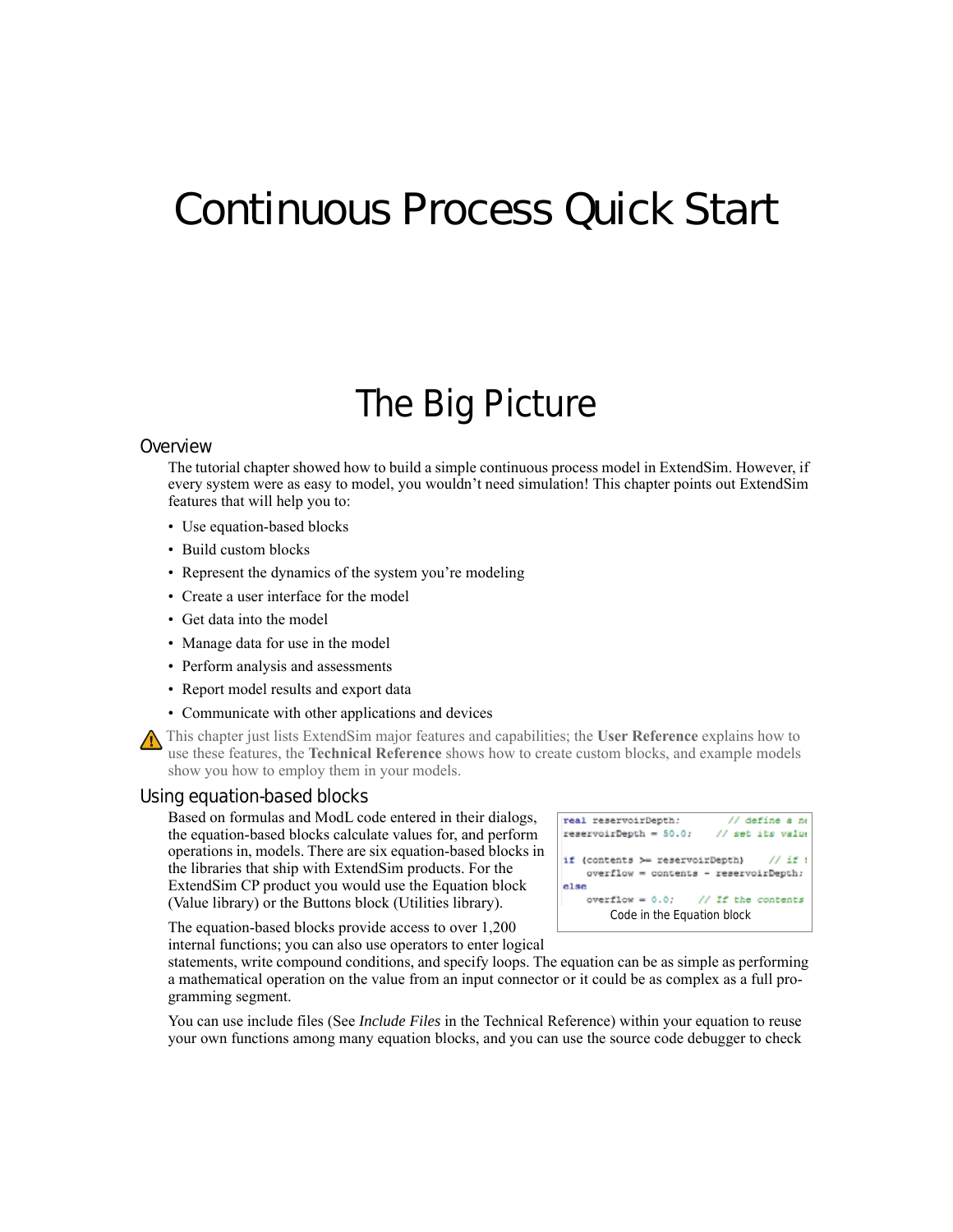Creating custom blocks

the equation if you have a problem. The equation is automatically compiled when you click OK in the block's dialog.

See the User Reference (How To: Math and Statistics) for detailed information about the equation-based blocks and how to use them.

# <span id="page-47-2"></span><span id="page-47-0"></span>Creating custom blocks

You create custom blocks the same way the blocks in the ExtendSim libraries were created using the ExtendSim IDE and ExtendSim programming tools. And your custom-built blocks can be saved in ExtendSim libraries for use in all models.

<span id="page-47-5"></span>The ExtendSim *integrated development environment (IDE)*—the API, source code editor, compiler, dialog editor, graphical UI builder—makes it easy to modify blocks, develop custom features, and create new blocks with custom code, dialogs, and icons.

<span id="page-47-6"></span>

There are also sophisticated ExtendSim *programming tools* such as:

- Include files
- Conditional compilation
- Source code debugger
- Block profiler
- Code completion
- Extensions
- External source code capabilities

See ["Create custom continuous process blocks" on page 18](#page-21-1) or the Technical Reference for information and tutorials on creating custom blocks.

# <span id="page-47-1"></span>Model-building to represent the dynamics of the system

<span id="page-47-4"></span>Use these features and capabilities to build a model that represents the dynamic behavior of any continuous process system.

- Drag and drop model building
	- Use pre-built modeling components from the Value, Chart, and Utilities libraries to represent system behavior. For example, select one of the 35 built-in distributions using the Random Number block (Value library).

| Normal            |                                 |
|-------------------|---------------------------------|
| Mean:<br>Std Dev: |                                 |
|                   | Selecting a random distribution |

- <span id="page-47-7"></span>• See ["Blocks for building continuous models" on page 17](#page-20-1) or the User Reference appendices.
- Hierarchy
	- Encapsulate sections of a model into hierarchical blocks for scalability.
	- Create generic model structures and store them in libraries for reusability in other models.

<span id="page-47-3"></span>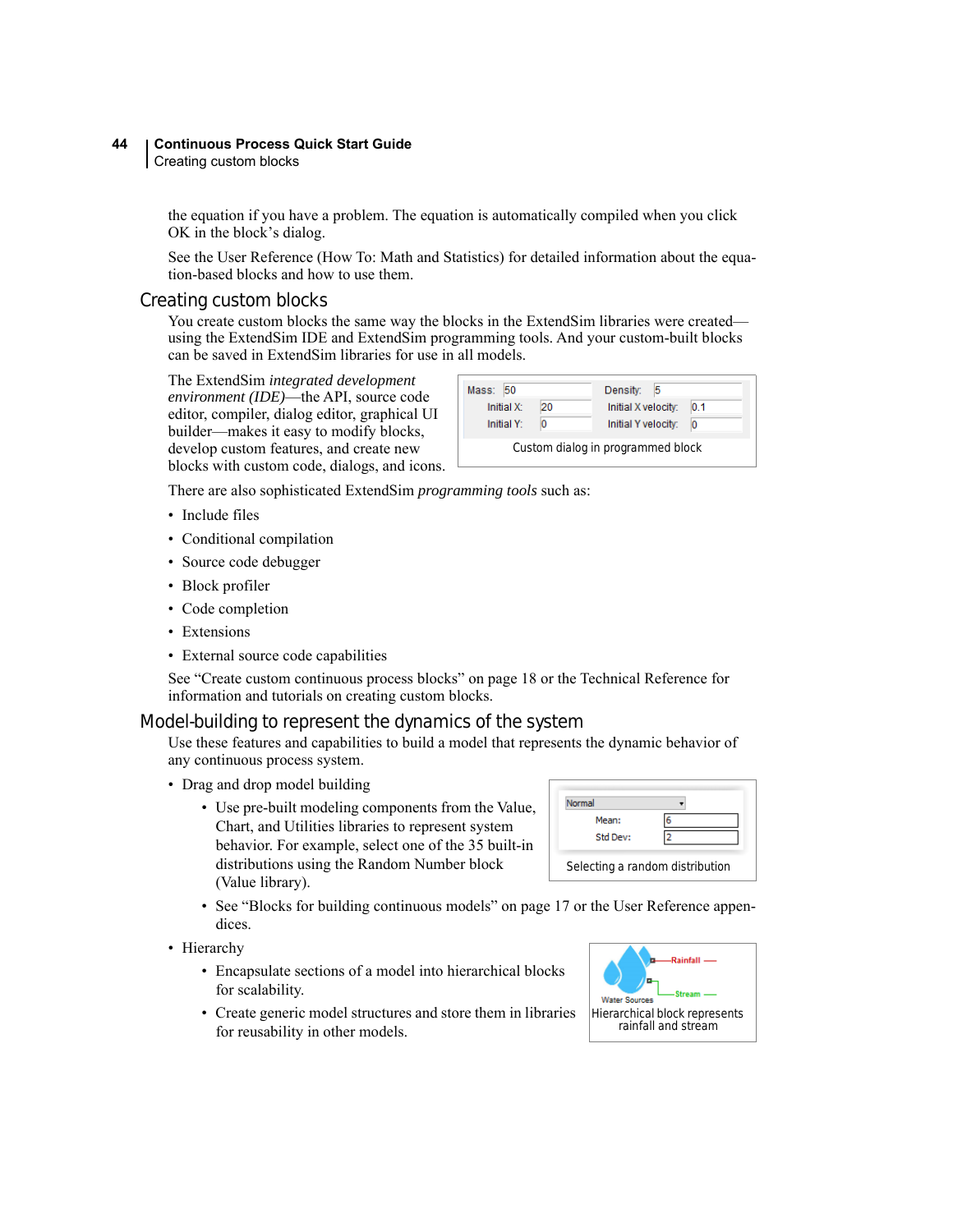#### **The Big Picture | 45** Creating a user interface for the model

• Customize and animate the icons.

# <span id="page-48-0"></span>Creating a user interface for the model

<span id="page-48-10"></span>Use these ExtendSim features to create a custom graphical user interface, control panel, or dashboard for the model, simplifying and localizing data entry and displays.

- Clones
	- Exact copies of dialog items, tables, or graphs which behave identically to the original (similar to shortcuts or aliases); no programming required.
	- Place on the model worksheet or notebook to create a custom user interface—a centralized location for making changes or displaying inputs and results.
- <span id="page-48-13"></span><span id="page-48-2"></span>• Notebooks
	- Customizable windows for organizing and managing a model's information—control model parameters, report simulation results, and document the model.
	- Clone objects, insert text and graphics, and paste pictures as shown to the right and on [page 11.](#page-14-1)
- <span id="page-48-11"></span><span id="page-48-9"></span><span id="page-48-7"></span><span id="page-48-6"></span><span id="page-48-1"></span>• Control panel/dashboard interface
	- Use blocks from the Utilities library to create a dashboard or control panel for the model without programming:
		- •Buttons block—set up pre-built buttons for a custom interface
		- •Meter, Slider, and Switch blocks—customizable controls for the model
		- •Model Interface block—create a button interface for running multiple trials for experimentation

<span id="page-48-18"></span>

| <b>Run Simulation</b>                          | Open Weather Table                    |  |
|------------------------------------------------|---------------------------------------|--|
| Open Forecast Table<br><b>Animation On/Off</b> |                                       |  |
| <b>View Equation</b>                           | <b>About This Model</b>               |  |
|                                                | Dashboard created using Buttons block |  |

- <span id="page-48-17"></span><span id="page-48-14"></span><span id="page-48-12"></span>•Popups block—create popup menus with multiple custom options. Can also be used to create buttons for accessing database tables.
- <span id="page-48-19"></span><span id="page-48-16"></span>•Pause Sim and Run Model blocks—place a button to run or pause the simulation at specified times
- <span id="page-48-15"></span><span id="page-48-4"></span>• Create custom buttons using the Buttons block's equation editor or custom interfaces using the ExtendSim IDE or an external application such as VB.net.
- <span id="page-48-5"></span><span id="page-48-3"></span>• Animation
	- Some Value library blocks, such as the Holding Tank, automatically show 2D animation on their icons if 2D Animation is on during the run.
	- The Animate Value block (Animation 2D-3D library) displays text, a graphic object, or pictures on the worksheet plus can be used to animate a hierarchical block's icon.



Popup menu

Option 1 Option 1 Option 3



Reservoir dialog item cloned onto model worksheet

<span id="page-48-8"></span>Current level: 53.67942776021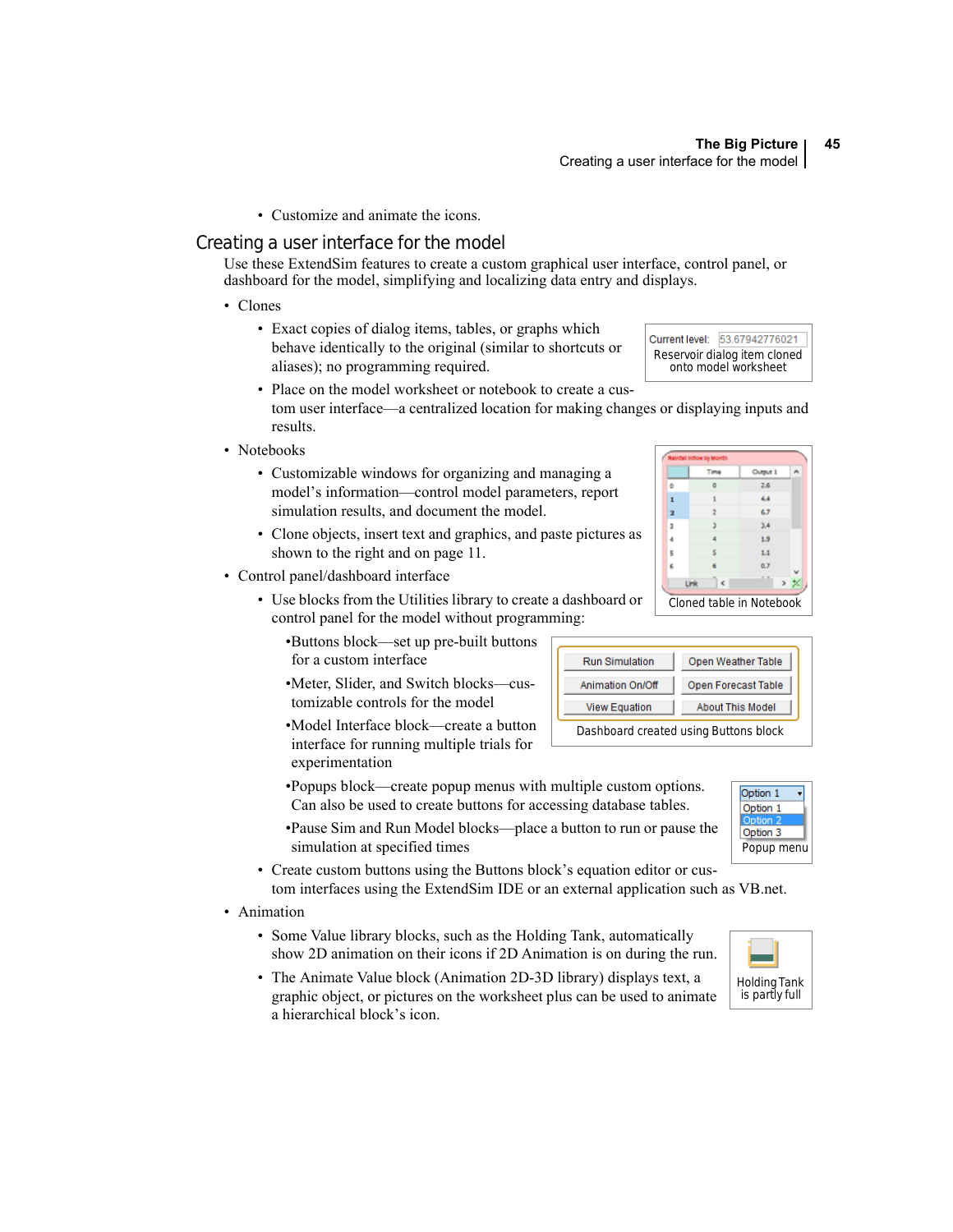Getting data into the model

- <span id="page-49-7"></span>• Use the Equation block (Value library) or the ExtendSim IDE to programmatically create custom animation behavior in blocks you create.
- <span id="page-49-2"></span>• The Notify block (Value library) plays a sound, stops the simulation, or prompts for an output value when its input is true
- Also see...
	- The ExtendSim database as a tool for presenting data, as discussed on [page 47](#page-50-2)
	- Text, graphic objects, and pictures: ExtendSim supplies tools for, and supports the standard methods of, handling text and graphics. Pictures placed directly on the model worksheet are automatically placed in the background.
	- Interactivity: click a button or change parameters during a simulation run.
	- Named connections: text labels that are used to represent one output at multiple locations in the model, without using connection lines. See the Reservoir models located at Documents/ExtendSim/Examples/Tutorials/Continuous for examples.
	- The Throw Value and Catch Value blocks (Value library): use these blocks to transfer values remotely, even between hierarchical layers, without connection lines.
	- The Navigator tool: this explorer-like window is essential for navigating through the hierarchical structure of a model.

# <span id="page-49-0"></span>Getting data into the model

<span id="page-49-6"></span><span id="page-49-4"></span><span id="page-49-3"></span>Bring data into the appropriate parts of a model for use before or during the run.

The preferred method is to get all the data into the model at the beginning of a run; importing data during a run could unnecessarily and dramatically slow the simulation.

- Enter data into model components before the run starts:
	- Type or use Copy and Paste commands or tools to enter data into fields or tables in block dialogs
	- Enter data into parameter fields and tables that have been cloned from block dialogs into notebooks (mentioned in [page 45\)](#page-48-2) or onto the worksheet
- <span id="page-49-8"></span>• Use a Read block (Value library) to get model data, at the start or during a run, from an Excel worksheet, a text file, local table, global array, or ExtendSim internal database.



- Create an ExtendSim database, discussed on [page 47](#page-50-2) to manage data,; enter inputs directly into its tables
- <span id="page-49-5"></span><span id="page-49-1"></span>• Import data into a model's internal relational database or (less common) global array; both are discussed on [page 47](#page-50-2):
	- Data Import Export block—transfer data before, during, or after a run from an external source (Excel, ODBC database, FTP file, text file, ADO database, or XML file) to an internal target (ExtendSim database or global array).
- Select action Excel spreadsheet Import from: ExtendSim database To:
- Read block, discussed above.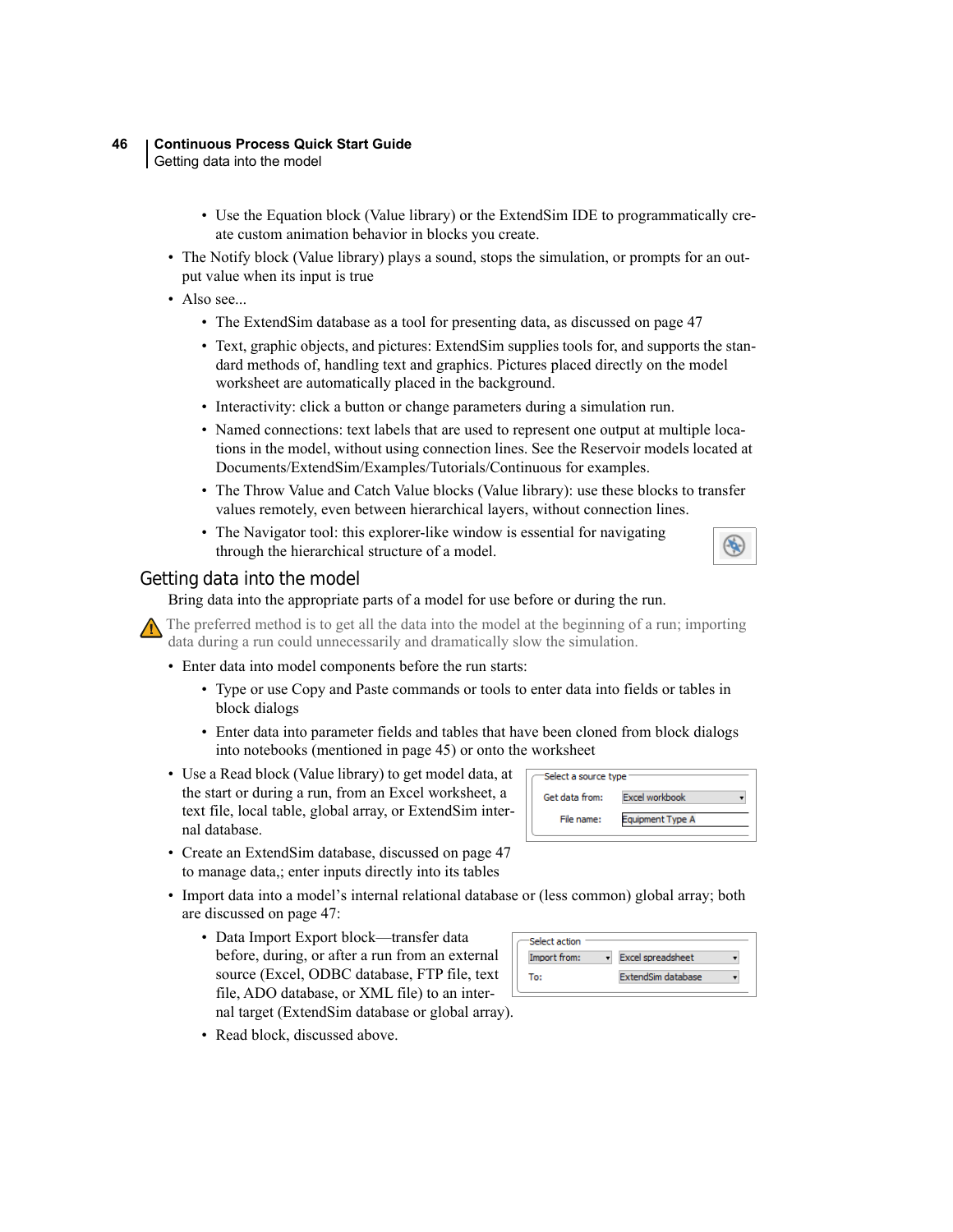#### The Big Picture | 47 Managing data for use in the model

- <span id="page-50-11"></span>• Database > Import New Database command—import into a model a database text file that was created in another model or was generated by Excel using the Excel DB Add-In (optional add-on for ExtendSim CP).
- Fit raw data to a distribution with Stat::Fit, as mentioned on [page 48](#page-51-0)

# <span id="page-50-0"></span>Managing data for use in the model

<span id="page-50-4"></span>Localize and manage data so it is available before, during, and after a simulation run.

- <span id="page-50-6"></span><span id="page-50-2"></span>• Create an ExtendSim internal relational database—a centralized repository for data—and exchange data between the database and the model:
	- Many blocks have a built-in capability to exchange data with the database during the run: Equation, Read, Write, Query Equation, and Data Specs blocks (Value library) and the Popups block (Utilities library)

<span id="page-50-15"></span>

- <span id="page-50-14"></span><span id="page-50-5"></span>• The Data Import Export block (see [page 46\)](#page-49-1) can access data before, during, or after the run
- <span id="page-50-7"></span>• Dynamic data linking (DDL) links to data in an ExtendSim database during the run
	- •Dynamically link dialog items (parameters and data tables) to internal data structures—internal databases, global arrays, and (programmatically) dynamic arrays.
	- •See the Link button on a block's data table or right-click a dialog parameter and choose Create/Edit Dynamic Link



- Create custom interfaces using the ExtendSim IDE
- See the *ExtendSim Database Tutorial & Reference*, an eBook located at Documents/ ExtendSim/Documentation
- <span id="page-50-10"></span><span id="page-50-9"></span><span id="page-50-8"></span>• Use another data management method as described more in the Data Management and Exchange chapter of the User Reference:
	- Global array—a two-dimensional array of data accessible by any block in a model.
	- Dynamic array—a multi-dimensional internal data structure only accessible through programming.
	- Linked list—an internal data structure that allows the construction and manipulation of complex lists of data.

# <span id="page-50-1"></span>Analyzing data and assessing results

<span id="page-50-12"></span><span id="page-50-3"></span>Perform calculations, analysis, experimentation, and optimization using information generated by the simulation model.

- <span id="page-50-13"></span>• Verification and validation
	- Use ExtendSim debugging tools and methods to verify that models operate as expected and to validate that they accurately represent the system. See Debugging Tools in the User Reference.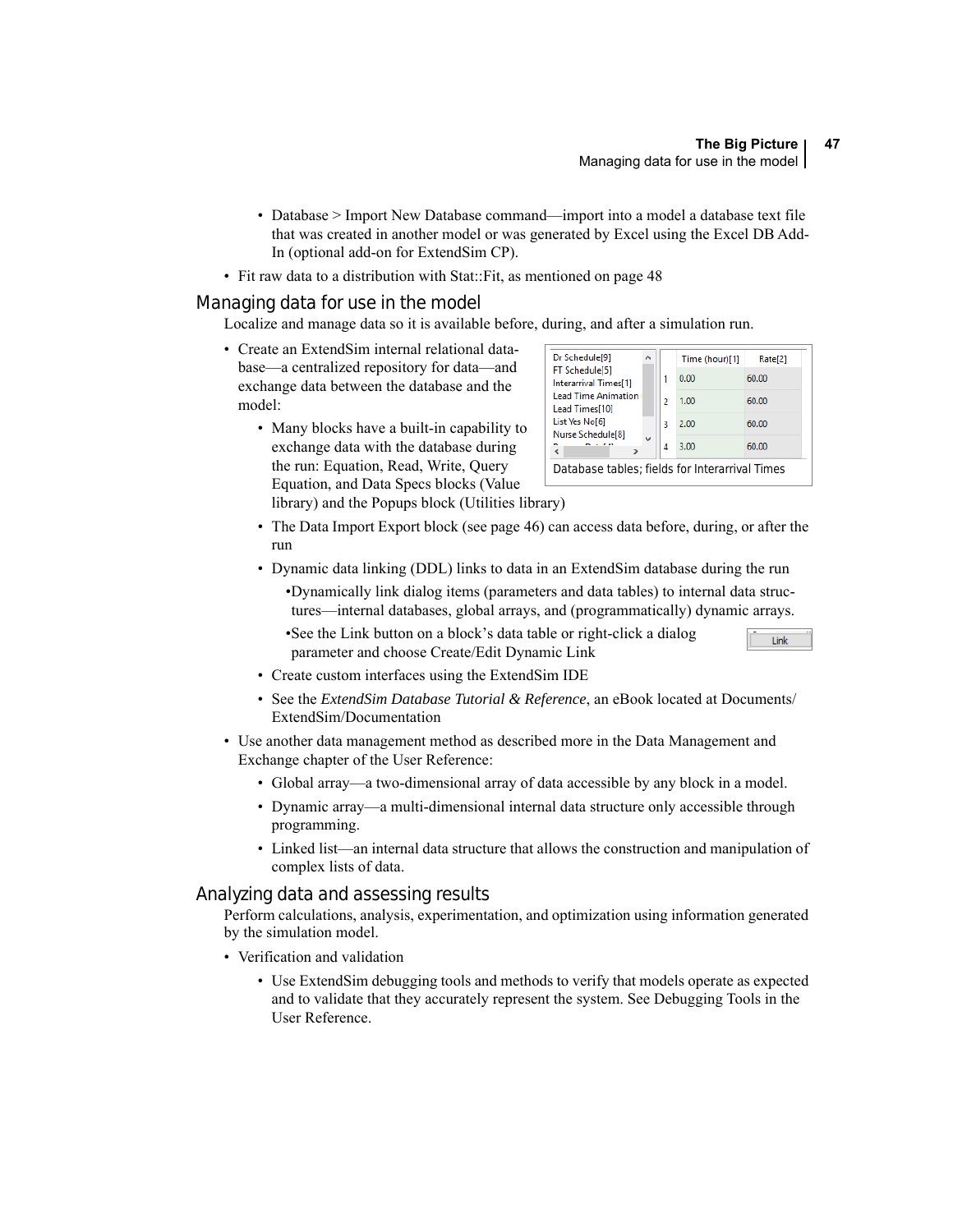Analyzing data and assessing results

- <span id="page-51-9"></span>• The Model Compare block (Utilities library) helps determine if changes to the model affect results and is helpful when validating models between ExtendSim releases. See Automated test environment in the User Reference.
- <span id="page-51-8"></span>• Value library blocks:
	- Mean & Variance block—calculate the mean, variation, and standard deviation of the values input during a simulation run; specify the confidence interval.
- <span id="page-51-11"></span><span id="page-51-3"></span>• Report library blocks
	- Statistics block—accumulate data on certain types of blocks and report statistics in a single table using a statistical method; specify the confidence interval.
	- DB Statistics block—calculate statistics for all the records in a field of an ExtendSim internal database table.
	- Reports Manager block—customize data gathering and filter information by block type or label.
	- Also see the User Reference
- <span id="page-51-10"></span><span id="page-51-4"></span><span id="page-51-0"></span>• Distribution fitting (Windows only)
	- Determine which distributions, if any, offer a good fit for the underlying raw data.
	- In the Random Number block (Value library) choose Stat::Fit or another distribution fitting software package to perform the analysis. Stat::Fit is an optional add-on for ExtendSim CP.
	- See Stat::Fit in the User Reference.
- <span id="page-51-1"></span>• Charts and data tables
	- Blocks from the Charts library display a graphical representation of the numbers fed to them as well as a table of the numerical values.
	- For example, see the Line Chart discussed in ["On graphs and in data tables" on](#page-14-2)  [page 11.](#page-14-2)
- <span id="page-51-5"></span>• Evolutionary Optimizer
	- Automatically determine ideal values for parameters, then populate the model with the optimized parameter values.
	- See Optimization in the User Reference.
- <span id="page-51-6"></span><span id="page-51-2"></span>• Scenario Manager
	- Systematically and strategically explore the outcome of different model configurations and analyze alternatives.
	- Use pre-built experimental designs (DOE) or export to Excel, JMP, or Minitab for further analysis.
	- See Scenario Analysis in the User Reference.
- <span id="page-51-7"></span>• Sensitivity Analysis
	- Conduct controlled experiments to explore how much of an impact one or more parameters have on model results.
	- See Sensitivity Analysis in the User Reference.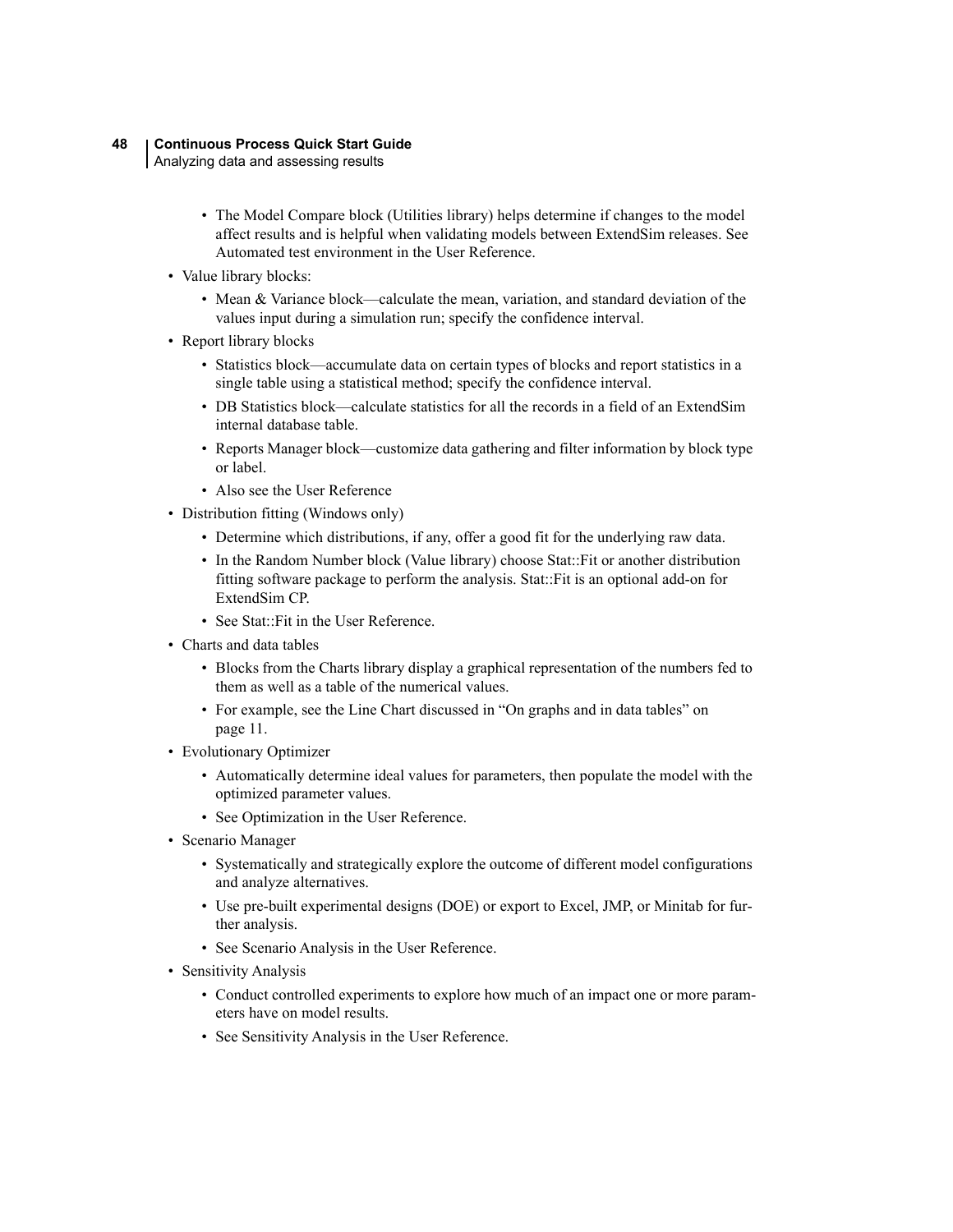# The Big Picture | 49

Reporting results and exporting data

Current level:

53.3386

RandomValueOut = 0.923079 M

- Also see:
	- Decision, Clear Statistics, and Max & Min blocks in the Value library

# <span id="page-52-0"></span>Reporting results and exporting data

<span id="page-52-1"></span>Monitor and/or export intermediate information and simulation results

 The preferred method is to export the data at the end of a run; exporting during a run could unnecessarily and dramatically slow the simulation.

- View data from the following components of your model:
	- Fields and tables in block dialogs such as in the Holding Tank block (Value library)
	- Output parameter fields and tables that have been cloned from block dialogs into notebooks (mentioned on [page 45\)](#page-48-2) or onto the worksheet
	- Animation, as mentioned on [page 45](#page-48-3)
	- Tooltips, which display current data each time the cursor is placed over an output connector
- <span id="page-52-6"></span>• Connect outputs to blocks in the Chart library (mentioned on [page 48](#page-51-1)) to see graphs and tables of data during or after the simulation run
- Add blocks to the model to obtain information:
	- Blocks from the Utilities library:

<span id="page-52-4"></span>•Pause Sim block, Pause tool, or Run > Debugging commands pause and step through the simulation to monitor data.

<span id="page-52-5"></span>•Add a Record Message block (Utilities library) to the model to capture the messages between connectors

<span id="page-52-7"></span>• Blocks from the Value library:

•Write block to write model data, during or at the end of a run, to an Excel worksheet, a text file, local table, global array, or an ExtendSim internal database.

<span id="page-52-2"></span>

| Select destination type |                |  |
|-------------------------|----------------|--|
| Send data to:           | Excel workbook |  |
| File name:              |                |  |

•Notify block (see [page 46](#page-49-2)) sends alerts

<span id="page-52-3"></span>based on its settings and input

•Display Value block displays the input value and can pause between updates

• Blocks from the Report library:

•Reports Manager block, for gathering and reporting filtered data during the simulation run.

- Create an ExtendSim database as discussed on [page 47](#page-50-2) to manage data, and see results in its tables or in the DB Line Chart block (Chart library).
- Export data from the model's internal relational database or (less common) from a global array; both are discussed on [page 47](#page-50-0).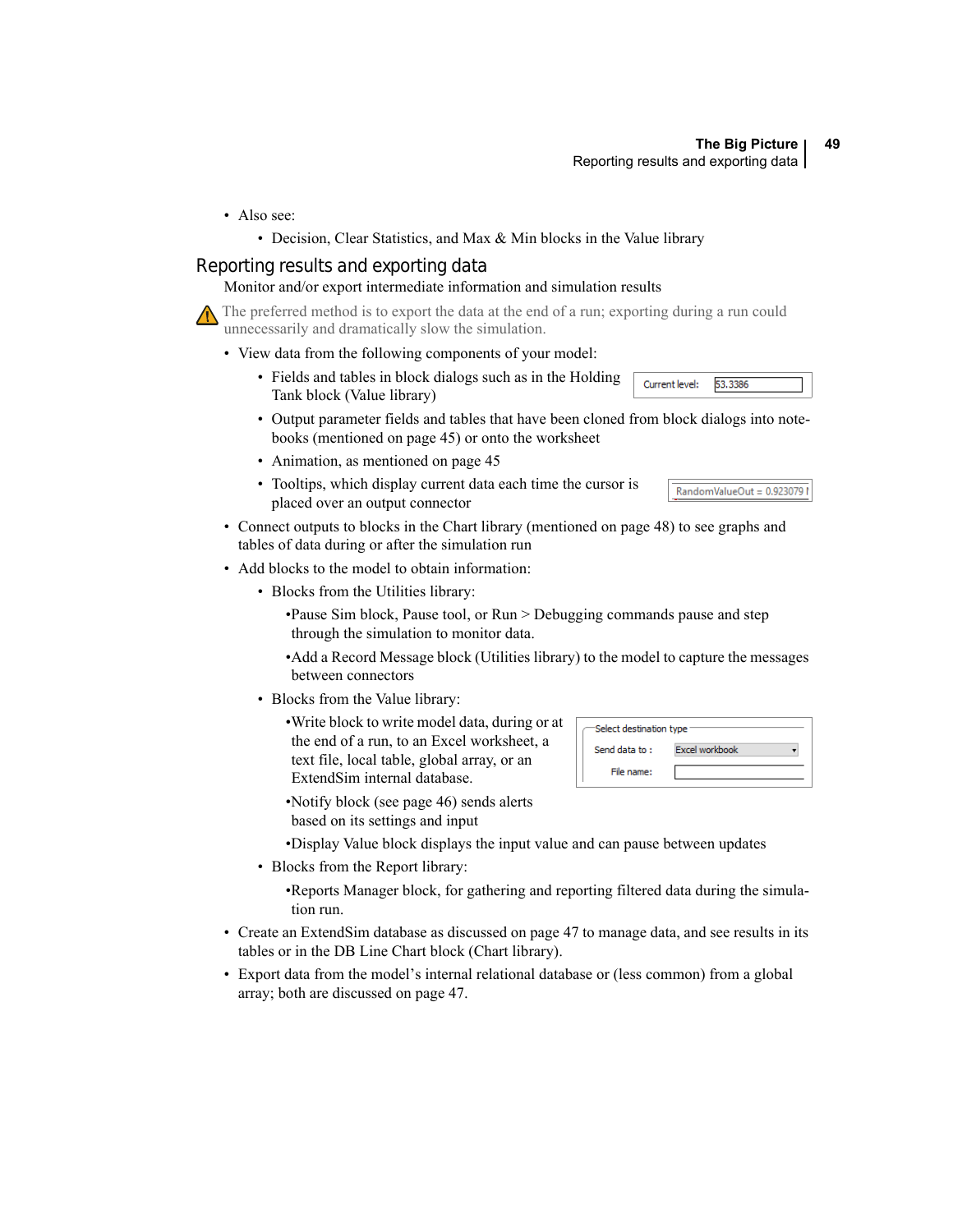Communicating with external applications and devices

<span id="page-53-3"></span>• Data Import Export block—transfer data during or after a run from an internal source (ExtendSim database or global array) to an external target (Excel, ODBC database, FTP file, text file, ADO database).

|      | Select ExtendSim datasource. |                  |
|------|------------------------------|------------------|
| Doen | Select a database            | D <sub>B</sub> : |
| )pen |                              | Table:           |
|      |                              |                  |

- <span id="page-53-4"></span>• Write block, discussed above.
- <span id="page-53-5"></span>• Database > Export Database command—export an ExtendSim database as a text file so it can be used in another model or can be imported into Excel using the ExtendSim DB Add-In for Excel (optional add-on for ExtendSim CP). To export specific tables, see the Database > Export Selected Tables command.
- Use the Scenario Manager (optional Value library add-on for ExtendSim CP) to export data to Excel, Minitab, or JMP for design of experiments. See [page 48.](#page-51-2)

# <span id="page-53-0"></span>Communicating with external applications and devices

<span id="page-53-2"></span>Methods and technologies for data sharing, communication, and control between ExtendSim and external applications and equipment.

Some functionality is Windows only

- Pre-built blocks in the Value library:
	- Data Import Export block—exchange data between ExtendSim (internal database or global array) and outside applications and files (Excel, ODBC database, FTP file, text file, ADO databases such as Microsoft Access, SQL Server, and MySQL) at the start, during, or end of a run
	- Read and Write blocks—exchange data between an ExtendSim database, Excel workbook, global array, text file, or local table at the start, during, or end of a run
	- Equation block—see the User Reference.
	- Scenario Manager block (optional add-on for ExtendSim CP)—export scenario results to Excel, JMP, or Minitab for further analysis. Mentioned on [page 48.](#page-51-2)
	- Random Number block—use this block to communicate with JMP, BestFit, ExpertFit, and Stat::Fit to determine the appropriate distribution to use given the raw data
	- Query Equation block see the separate document, ExtendSim Database Tutorial & Reference.
- ExtendSim DB Add-In for Excel (Windows only; optional add-on for ExtendSim CP)
	- Create, edit, and export files between Excel and the ExtendSim internal database
	- Can also use Excel as the master for documenting the data and database structure
	- See the separate document, ExtendSim Database Tutorial & Reference
- <span id="page-53-1"></span>• ADO (ActiveX Data Objects) for databases (Windows only)
	- Communicate between ExtendSim and external databases—Microsoft Access, SQL Server, and MySQL—using the Data Import Export block (Value library)
	- For programmatic control, the include file "ADO\_DBFunctions.h" stores user-defined functions for ADO
	- See the Technical Reference, User-defined functions for ADO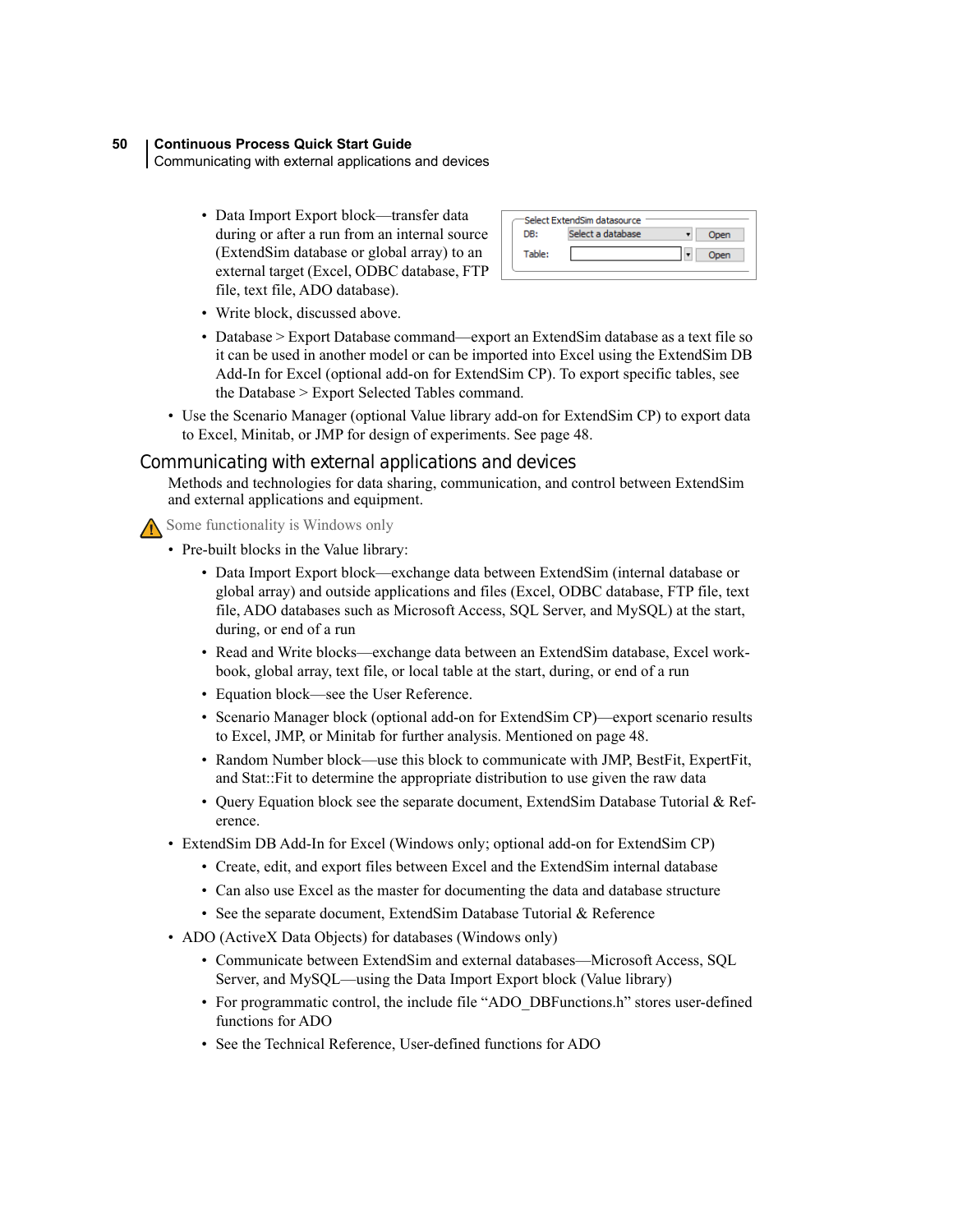#### <span id="page-54-3"></span>The Big Picture | 51

Communicating with external applications and devices

- <span id="page-54-2"></span>• ExtendSim COM Object Model
	- Primary method for ExtendSim to be controlled and communicated with as an Automation Server
	- Allows external languages to control ExtendSim in many ways, as discussed in ["Scripting functions" on page 51](#page-54-0)
	- See the Technical Reference, ExtendSim as an Automation Server
- <span id="page-54-1"></span>• ActiveX Automation
	- Primary method for ExtendSim to serve as an Automation Client
	- Access and manipulate (set properties of or call methods on) automation objects that have been developed in and exported by other applications
	- See the Object Mapper block (Utilities library)
	- See the Technical Reference, ExtendSim OLE/COM functions and the section on OLE and ActiveX Automation
- DLL functions
	- Provide custom operations from within a block's code by calling Dynamic Link Libraries (DLLs) of routines or functions written in an external language
	- Primary method for ExtendSim to communicate with DLLs created by other applications or by equipment
	- See the Technical Reference
- <span id="page-54-6"></span><span id="page-54-0"></span>• Scripting functions
	- Automate the process of building or making changes to models, either from within ExtendSim or by external applications
	- Create custom wizards to simplify tasks or interact with modelers; develop self-modifying models
	- See the Technical Reference, Scripting functions and Scripting techniques
- <span id="page-54-4"></span>• Internet access
	- Access and manipulate data and files using Internet protocols
	- See the FTP block (ModL Tips library) or program using functions
	- See the Technical Reference, Internet access
- <span id="page-54-5"></span>• Mailslot functions (Windows only)
	- Communicate and control other computers in a network domain using this messaging functionality supported by the Windows API
	- Send unidirectional messages from a given machine to a specified mailslot on other machines
	- See the Technical Reference, Mailslot
- See also:
	- Command block (Value library)
	- ActiveX Control, DLL Add Block, FTP, ODBC, and Read Device blocks in the ModL Tips library located at Documents/ExtendSim/Libraries/Example Libraries.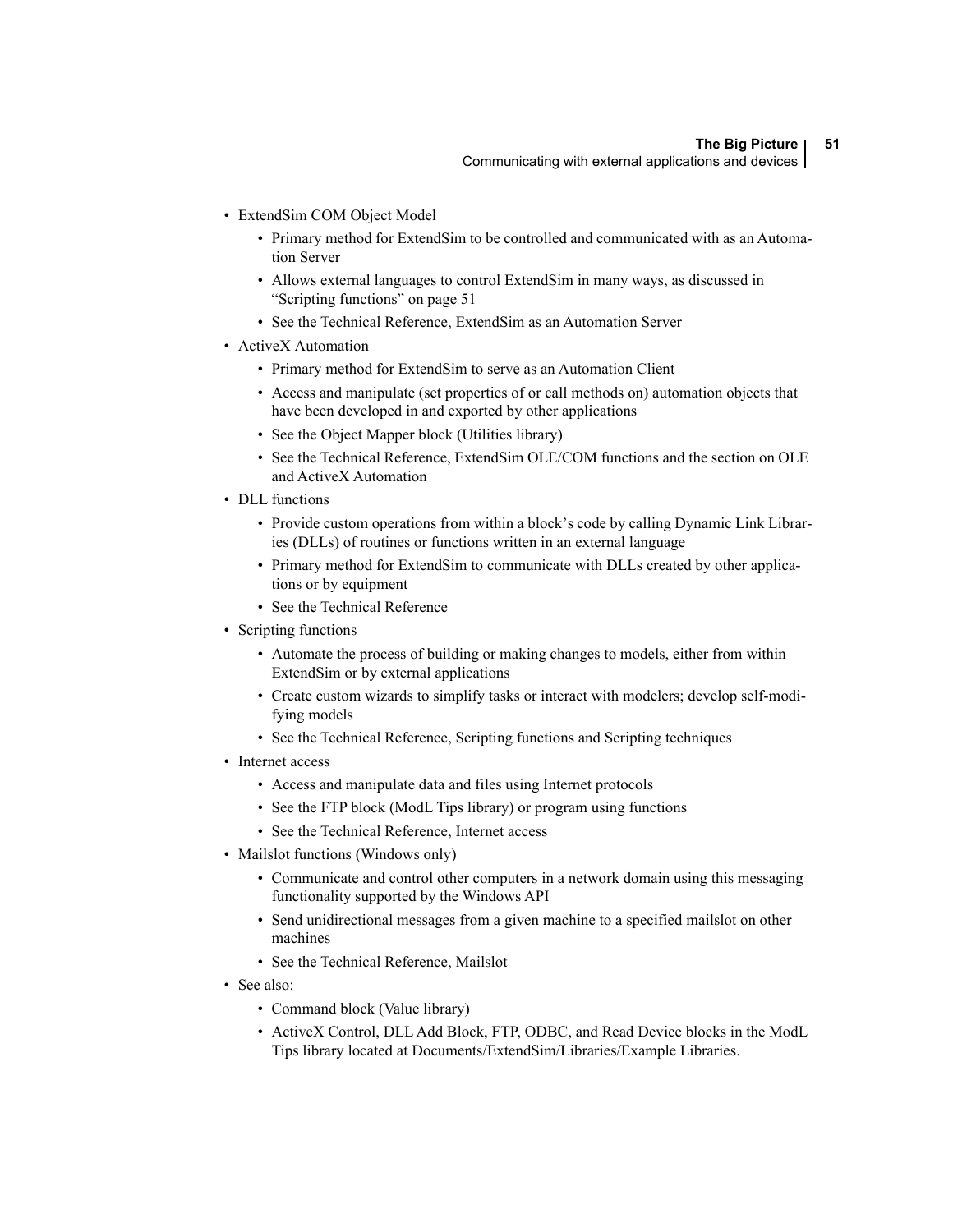Communicating with external applications and devices

• File I/O, Interprocess Communication (IPC), and OLE/COM (Windows only) functions in the Technical Reference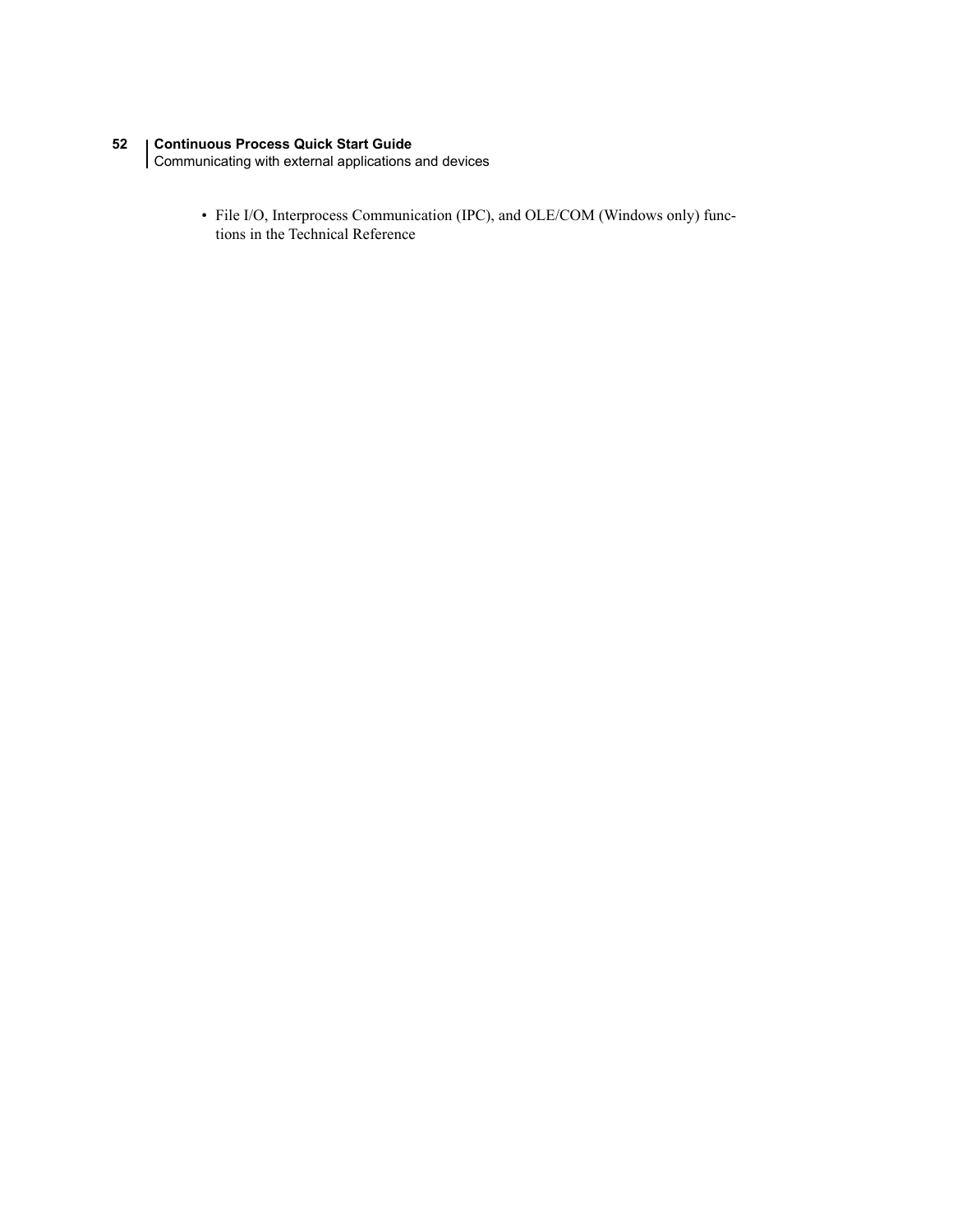# Index

# <span id="page-56-0"></span>Symbols

 $+/-$  button [27](#page-30-0)

# Numerics

2D animation [45](#page-48-4)

# $A-C$

ActiveX Automation [51](#page-54-1) ADO (ActiveX Data Objects) [50](#page-53-1) analyzing models [47](#page-50-3) Animate Value block (Animation 2D-3D library) [45](#page-48-5) animation 2D [45](#page-48-4) application areas [2](#page-5-3) application window [9](#page-12-3) arrays of connectors [15](#page-18-1) asterisk (\*) [23](#page-26-2) Automation [51](#page-54-1) backup [23](#page-26-3) block adding to a model [23](#page-26-4) connecting [26](#page-29-2) connectors [15](#page-18-2) continuous [17](#page-20-2) custom continuous blocks [18](#page-21-2) dialogs [14](#page-17-0) equation-based [43](#page-46-5) Help button [14](#page-17-1) icons [13](#page-16-1) labels [14](#page-17-1) programming [18](#page-21-2) types (mixing) [41](#page-44-2) view [14](#page-17-1) bringing data into the model [46](#page-49-3) buttons for user interface [45](#page-48-6) Run Simulation [10](#page-13-0) Buttons block (Utilities library) [45](#page-48-7) Catch Value block (Value library) [46](#page-49-4) Chart library [18](#page-21-3) charts [11](#page-14-3) clones [45](#page-48-8) Close All Library Windows command [17](#page-20-3) COM [51](#page-54-1)

COM Object Model [51](#page-54-2) communicating with external applications [50](#page-53-2) connecting blocks [26](#page-29-2) connection lines Smart Block technique [16](#page-19-2) connections daisy-chaining [42](#page-45-0) definition [15](#page-18-2) lines [16](#page-19-3) methods [16](#page-19-4) to multiple value inputs [41](#page-44-3) connector definition [15](#page-18-2) Value [41](#page-44-3) connectors arrays of connectors [15](#page-18-1) variable connectors [15](#page-18-1) continuous process modeling [2](#page-5-4) application areas [2](#page-5-3) blocks [17](#page-20-2) compared to other methodologies [7](#page-10-2) equation blocks [17](#page-20-4) feedback [38](#page-41-2) hierarchy [18](#page-21-4) how to build models [17](#page-20-5) libraries [17](#page-20-2) models [2](#page-5-4) programming [18](#page-21-2) step size [36](#page-39-1) System Dynamics [2](#page-5-5) timing [35](#page-38-3) where used [3](#page-6-1) why simulate [2](#page-5-5) control panel [45](#page-48-9) creating a user interface [45](#page-48-10) Custom order [41](#page-44-4)

# D-F

daisy-chaining [42](#page-45-0) dashboard [45](#page-48-9) data export [49](#page-52-1) Data Import Export block (Value library) [46](#page-49-5), [50](#page-53-3) data input and import [46](#page-49-3) data management [47](#page-50-4) Data Specs block (Value library) [47](#page-50-5)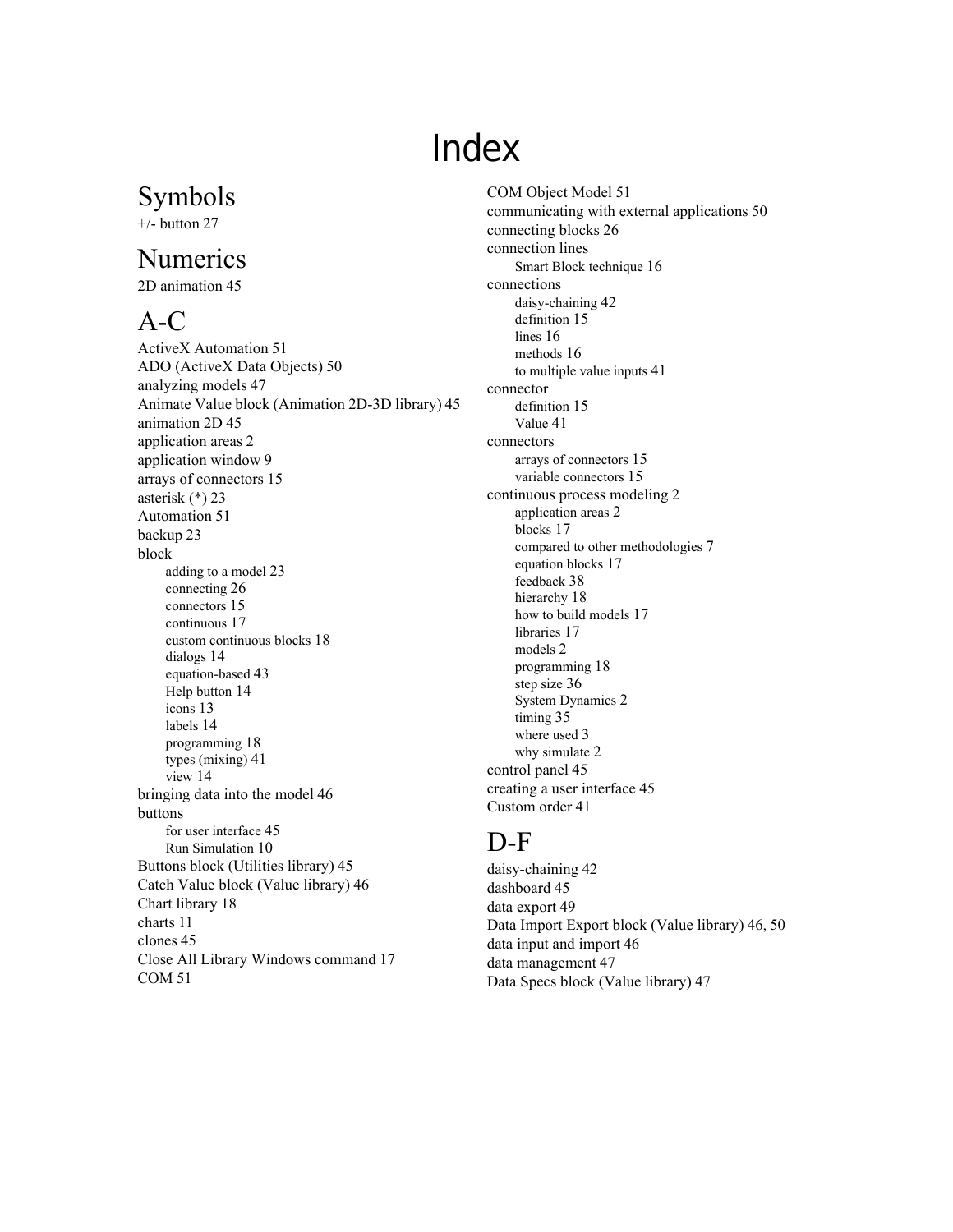data tables resizing button [27](#page-30-0) database [47](#page-50-6) DB Statistics block [48](#page-51-3) DDL (dynamic data linking) [47](#page-50-7) Debugging command [49](#page-52-2) default view [15](#page-18-3) default view for block [14](#page-17-1) default view reverse [15](#page-18-3) delta time [36](#page-39-2) definition [35](#page-38-4) determining [36](#page-39-3) other than 1 [35](#page-38-5) setting [36](#page-39-3) dialogs opening [14](#page-17-0) difference equations [2](#page-5-6) Differential Equation model [32](#page-35-1) differential equations [2](#page-5-7) discrete event modeling continuous blocks in [41](#page-44-2) Display Value block (Value library) [49](#page-52-3) distribution fitting [48](#page-51-4) DLLs [51](#page-54-3) double-headed arrow for expanding a variable connector [15](#page-18-4) dragging cursor definition [15](#page-18-4) Drug Ingestion model [32](#page-35-2) dt (delta time) [35](#page-38-6) stepsize [36](#page-39-2) duration of simulation [35](#page-38-7) dynamic array [47](#page-50-8) Dynamic Link Libraries [51](#page-54-3) embedded object [47](#page-50-9) End time [22](#page-25-2) Equation block (Value library) [17](#page-20-4) equation-based blocks [43](#page-46-5) Euler integration [38](#page-41-3), [39](#page-42-1) Evolutionary Optimizer [48](#page-51-5) example models [8](#page-11-0) experiments Optimizer [48](#page-51-5) Scenario Manager [48](#page-51-6)

Sensitivity Analysis [48](#page-51-7) Export Database command [50](#page-53-4) Export Selected Tables command [50](#page-53-5) ExtendSim database [47](#page-50-6) feedback [38](#page-41-2) delays [38](#page-41-4) loops [38](#page-41-4) File Open command [12](#page-15-1) Fish Pond model [32](#page-35-3) Flow order [40](#page-43-1)

# G-I

Getting Started model [9](#page-12-4) global array [47](#page-50-10) global object ID [14](#page-17-2) global time units setting [22](#page-25-3) graphical user interface [45](#page-48-10) graphs [11](#page-14-3) green +/- resize button [27](#page-30-1) GUI [45](#page-48-9) Help button [14](#page-17-1) hierarchy [18](#page-21-4), [44](#page-47-3) Navigator tool [46](#page-49-6) Holding Tank block integration in [39](#page-42-2) summation in [39](#page-42-2) How To Analyze and assess [47](#page-50-3) Bring data into the model [46](#page-49-3) Create a user interface [45](#page-48-10) Export data from the model [49](#page-52-1) Manage data for use in the model [47](#page-50-4) Report results [49](#page-52-1) Represent the system [44](#page-47-4) icon views [15](#page-18-3) icon view [14](#page-17-3) Import New Database command [47](#page-50-11) integrated development environment (IDE) [8](#page-11-1), [44](#page-47-5) integration definition [38](#page-41-3) in the Holding Tank block [39](#page-42-3) interactive simulation [14](#page-17-4)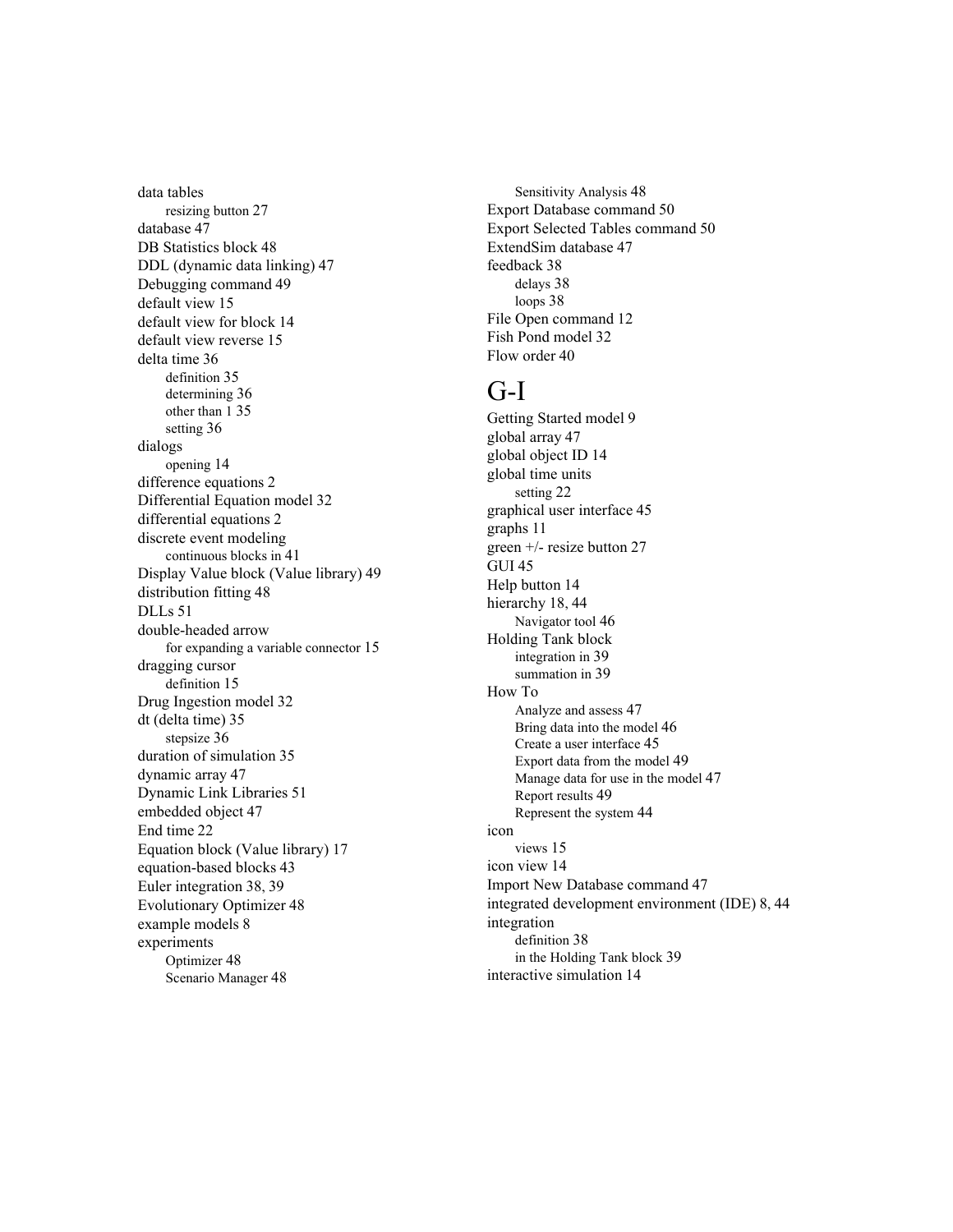inter-application communication [50](#page-53-2) internal database [47](#page-50-6) Internet access [51](#page-54-4) interprocess communication [50](#page-53-2)

# $J-I$ .

labels for blocks [14](#page-17-1) Left to right order [40](#page-43-2) library library windows [17](#page-20-6) Value library [17](#page-20-2) library window [17](#page-20-6) linked list [47](#page-50-12)

# M-N

mailslot functions [51](#page-54-5) managing data [47](#page-50-4) Mandelbrot model [32](#page-35-4) Markov Chain Weather model [32](#page-35-5) Mean & Variance block (Value library) [48](#page-51-8) Meter block (Utilities library) [45](#page-48-11) model adding blocks [23](#page-26-4) backup file [23](#page-26-3) basics [12](#page-15-1) block definition [13](#page-16-2) connection lines [16](#page-19-3) connectors [15](#page-18-2) continuous [2](#page-5-4) differential equation [36](#page-39-4) example [8](#page-11-0) icons [13](#page-16-1) integration methods [38](#page-41-3), [39](#page-42-4) interactive [14](#page-17-4) opening [12](#page-15-1) order of calculation for blocks [40](#page-43-3) parts of a model [12](#page-15-1) running [10](#page-13-0) validation [47](#page-50-13) verification [47](#page-50-13) Model Compare block [48](#page-51-9) Model Interface block (Utilities library) [45](#page-48-12) modeling continuous [2](#page-5-4)

models Quick Start [9](#page-12-4) Monte Carlo model [32](#page-35-6) multi-threaded run mode [30](#page-33-2) multi-threading capability [30](#page-33-3) names of blocks [14](#page-17-1) Navigator tool [46](#page-49-6) Noisy FM System model [32](#page-35-7) notebooks [45](#page-48-13) Notify block (Value library) [46](#page-49-7)

# O-P

object ID [14](#page-17-2) OLE/COM [51](#page-54-1) Open All Library Windows command [17](#page-20-7) opening a model [12](#page-15-1) optimization [48](#page-51-5) order of simulation [40](#page-43-3) Pause Sim block (Utilities library) [45](#page-48-14), [49](#page-52-4) Planet Dance model [32](#page-35-8) plotters [11](#page-14-3) Point and Click technique [24](#page-27-0) Popups block (Utilities library) [45,](#page-48-15) [47](#page-50-14) Predator Prey model [32](#page-35-9) programming tools [44](#page-47-6)

# Q-S

Query Equation block (Value library) [47](#page-50-15) Quick Start model [9](#page-12-4) Random Number block [48](#page-51-10) Random Number block (Value library) [44](#page-47-7) Read block (Value library) [46](#page-49-8) Record Message block (Utilities library) [49](#page-52-5) remote transfer of values [46](#page-49-4) Report library [18](#page-21-5) representing the system [44](#page-47-4) Reservoir 2 model [31](#page-34-3) Reservoir 3 model [32](#page-35-10) Reservoir model [11](#page-14-4), [21](#page-24-4) resize button [27](#page-30-0) results (displaying on charts) [11](#page-14-3)